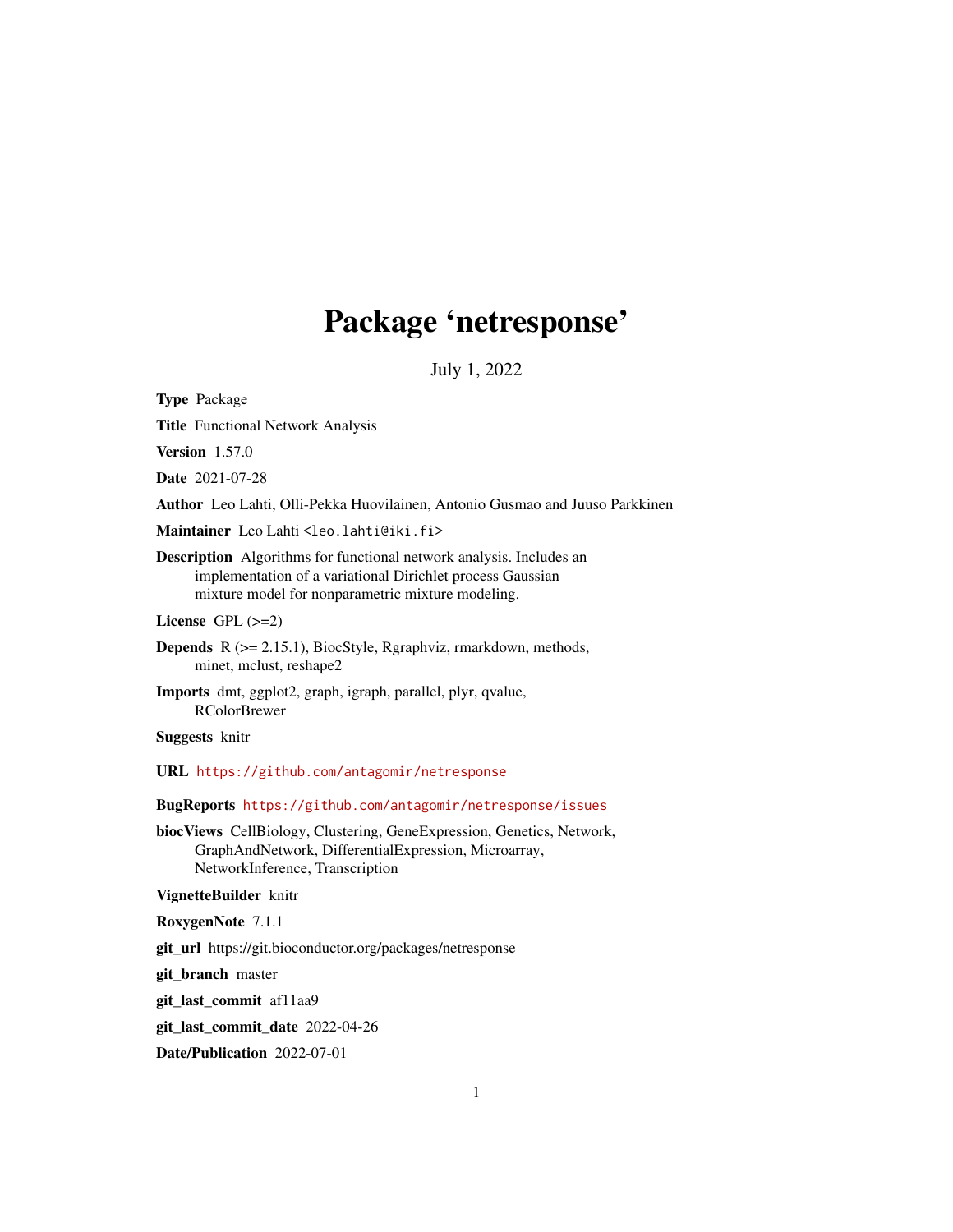# R topics documented:

|                                                                                                                         | 3              |
|-------------------------------------------------------------------------------------------------------------------------|----------------|
|                                                                                                                         | $\overline{4}$ |
|                                                                                                                         | 5              |
|                                                                                                                         | 5              |
|                                                                                                                         | 6              |
|                                                                                                                         | $\overline{7}$ |
|                                                                                                                         | 8              |
|                                                                                                                         | 9              |
|                                                                                                                         | 10             |
|                                                                                                                         | 11             |
|                                                                                                                         | 13             |
|                                                                                                                         | 14             |
|                                                                                                                         | 15             |
|                                                                                                                         | 16             |
|                                                                                                                         | 17             |
|                                                                                                                         | 18             |
|                                                                                                                         | 20             |
|                                                                                                                         | 21             |
|                                                                                                                         | 21             |
|                                                                                                                         | 23             |
|                                                                                                                         | 24             |
|                                                                                                                         | 25             |
| $list$ : responses. factor $\ldots \ldots \ldots \ldots \ldots \ldots \ldots \ldots \ldots \ldots \ldots \ldots \ldots$ | 26             |
|                                                                                                                         | 27             |
| $list. significant. responses \dots \dots \dots \dots \dots \dots \dots \dots \dots \dots \dots \dots \dots \dots$      | 28             |
|                                                                                                                         | 29             |
|                                                                                                                         | 29             |
|                                                                                                                         | 31             |
|                                                                                                                         | 32             |
|                                                                                                                         | 32             |
|                                                                                                                         | 34             |
|                                                                                                                         | 35             |
|                                                                                                                         | 36             |
|                                                                                                                         | 37             |
|                                                                                                                         | 38             |
|                                                                                                                         | 39             |
|                                                                                                                         | 40             |
| plot_data                                                                                                               | 41             |
|                                                                                                                         | 42             |
| plot_matrix                                                                                                             | 43             |
|                                                                                                                         | 44             |
|                                                                                                                         | 46             |
|                                                                                                                         | 47             |
|                                                                                                                         | 48             |
| read.sif                                                                                                                |                |
|                                                                                                                         | 49             |
| response.enrichment                                                                                                     | 50             |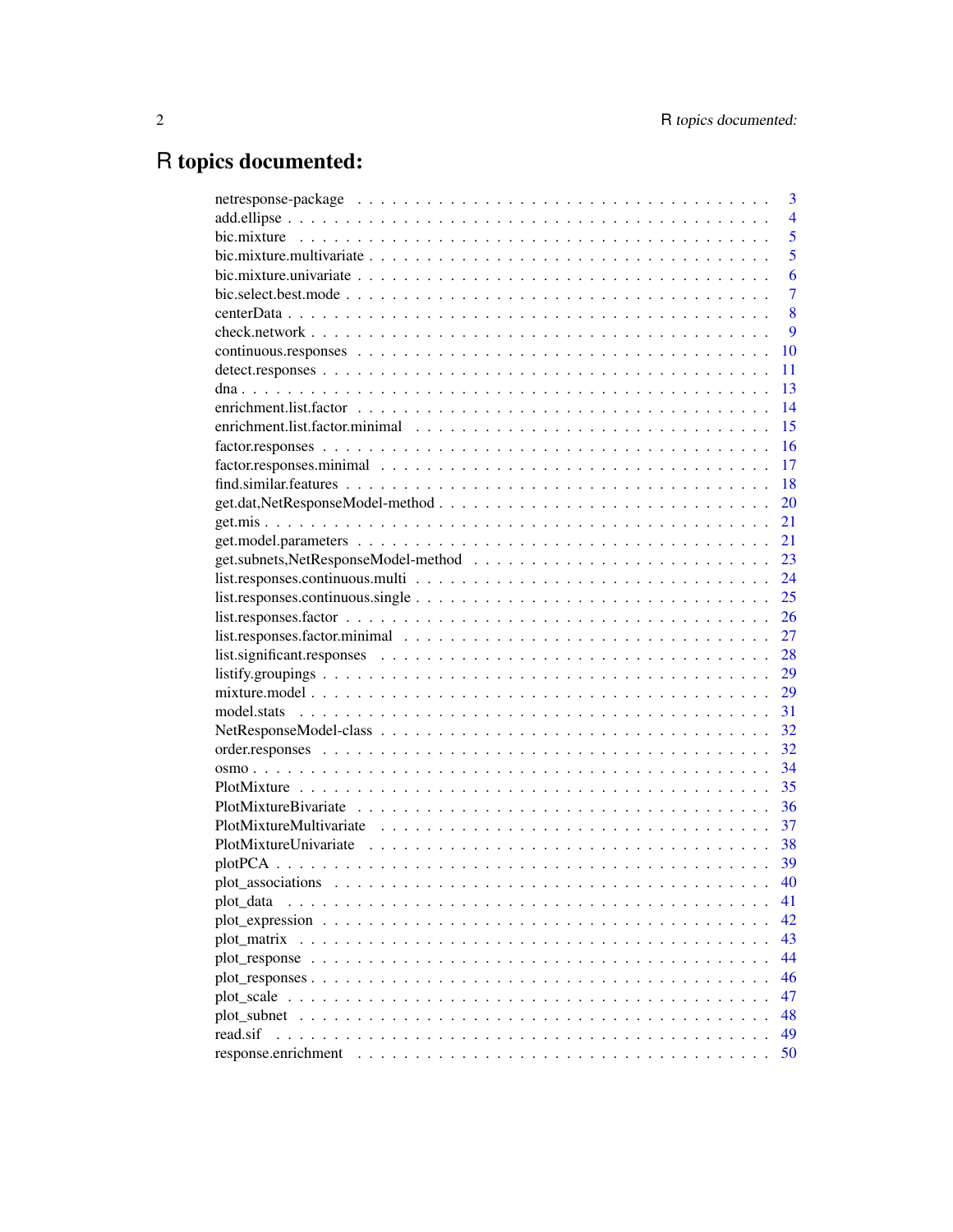### <span id="page-2-0"></span>netresponse-package 3

#### $\blacksquare$  Index  $\blacksquare$

netresponse-package *NetResponse: Global modeling of transcriptional responses in interaction networks*

### Description

Global modeling of transcriptional responses in interaction networks.

| Package:  | netresponse                           |
|-----------|---------------------------------------|
| Type:     | Package                               |
| Version:  | See sessionInfo() or DESCRIPTION file |
| Date:     | 2011-02-03                            |
| License:  | $GNU$ $GPL \geq 2$                    |
| LazyLoad: | yes                                   |

#### Author(s)

Leo Lahti, Olli-Pekka Huovilainen, Antonio Gusmao and Juuso Parkkinen. Maintainer: Leo Lahti <leo.lahti@iki.fi>

### References

Leo Lahti et al.: Global modeling of transcriptional responses in interaction networks. Bioinformatics (2010). See citation('netresponse') for details.

#### Examples

```
# Define parameters for toy data
Ns <- 200 # number of samples (conditions)
Nf <- 10 # number of features (nodes)
feature.names <- paste('feat', seq(Nf), sep='')
sample.names <- paste('sample', seq(Ns), sep='')
# random seed
set.seed( 123 )
# Random network
netw <- pmax(array(sign(rnorm(Nf^2)), dim = c(Nf, Nf)), 0)
# in pathway analysis nodes correspond to genes
```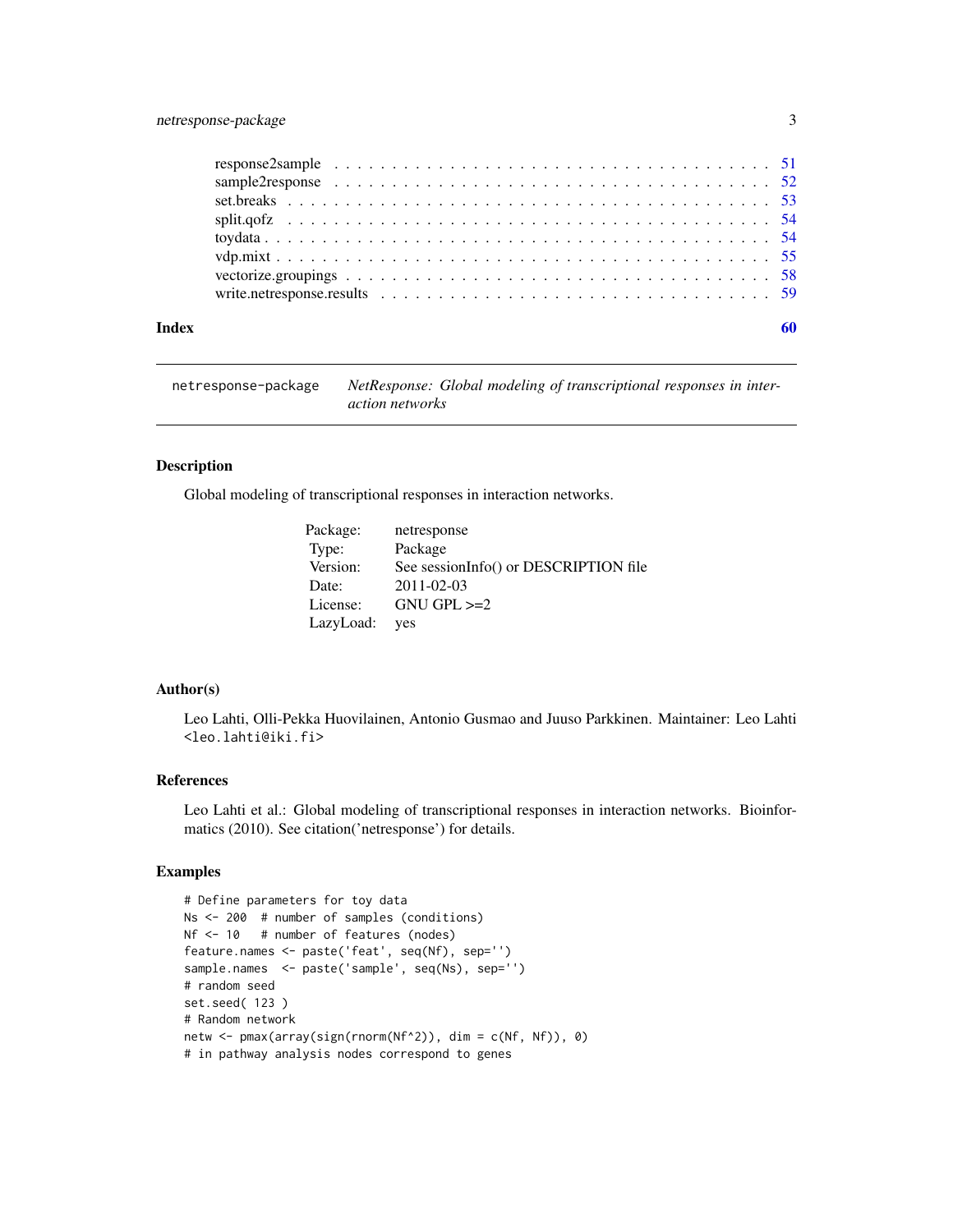```
rownames(netw) <- colnames(netw) <- feature.names
# Random responses of the nodes across conditions
D <- array(rnorm(Ns*Nf), dim = c(Ns,Nf), dimnames = list(sample.names, feature.names))
D[1:100, 4:6] <- t(sapply(1:(Ns/2), function(x){rnorm(3, mean = 1:3)}))
D[101:Ns, 4:6] <- t(sapply(1:(Ns/2), function(x){rnorm(3, mean = 7:9)}))
# Calculate the model
model <- detect.responses(D, netw)
# Subnets (each is a list of nodes)
get.subnets( model )
```
add.ellipse *Add ellipse to an existing plot*

### Description

Calculates and plots ellipse corresponding to specified confidence interval in 2-dimensional plot

#### Usage

```
add.ellipse(
 centroid,
  covmat,
  confidence = 0.95,
  npoints = 100,col = "black",...
)
```
#### Arguments

| centroid   | Vector with two elements defining the ellipse centroid.                                |
|------------|----------------------------------------------------------------------------------------|
| covmat     | Covariance matrix for the investigated data. Only diagonal covariances sup-<br>ported. |
| confidence | Confidence level determining the ellipse borders based on the covariance matrix.       |
| npoints    | Number of plotting points.                                                             |
| col        | Color.                                                                                 |
| $\ddots$ . | Other arguments to be passed.                                                          |

#### Value

Used for plotting side effects.

### Author(s)

Leo Lahti<br/> <a>
Leo.lahti@iki.fi>

<span id="page-3-0"></span>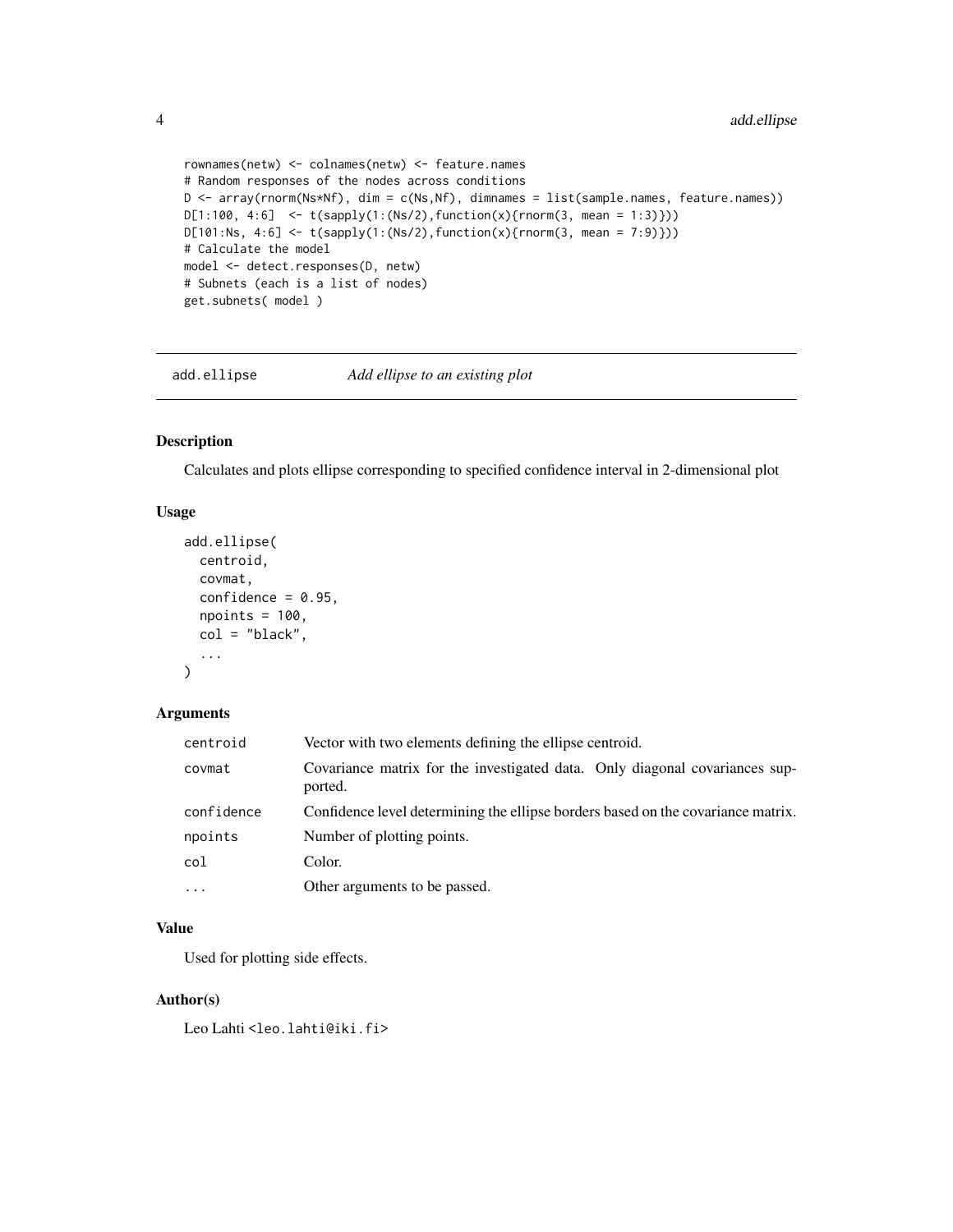<span id="page-4-0"></span>

#### Description

Latent class analysis based on (infinite) Gaussian mixture model. If the input is data matrix, a multivariate model is fitted; if the input is a vector, a univariate model is fitted

#### Usage

```
bic.mixture(x, max.modes, bic.threshold = 0, min.modes = 1, ...)
```
### Arguments

| $\mathsf{x}$  | samples x features matrix for multivariate analysis, or a vector for univariate<br>analysis |
|---------------|---------------------------------------------------------------------------------------------|
| max.modes     | Maximum number of modes to be checked for mixture model selection                           |
| bic.threshold | BIC threshold which needs to be exceeded before a new mode is added to the<br>mixture.      |
| min.modes     | minimum number of modes                                                                     |
| $\cdots$      | Further optional arguments to be passed                                                     |

#### Value

Fitted latent class model (parameters and free energy)

#### Author(s)

Contact: Leo Lahti<br/>
<br/>
<br/>
Leo Lahti<br/>
Leo.lahti@iki.fi>

### References

See citation('netresponse')

bic.mixture.multivariate

*Multivariate BIC mixture*

### Description

Latent class analysis based on (infinite) Gaussian mixture model. If the input (dat) is data matrix, a multivariate model is fitted.

#### Usage

```
bic.mixture.multivariate(x, max.modes, bic.threshold = 0, min.modes = 1, ...)
```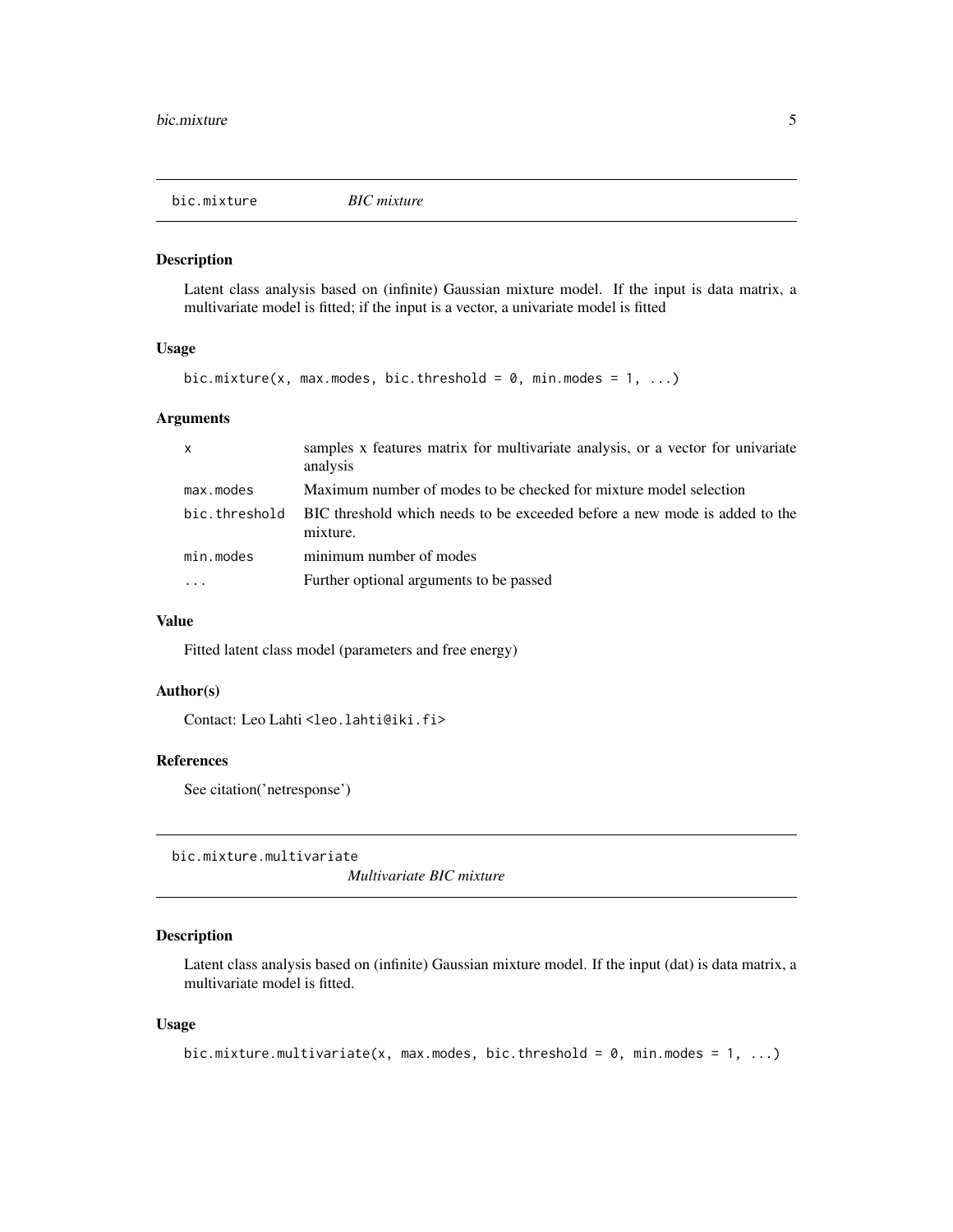### <span id="page-5-0"></span>Arguments

| $\mathsf{x}$  | matrix (for multivariate analysis)                                                     |
|---------------|----------------------------------------------------------------------------------------|
| max.modes     | Maximum number of modes to be checked for mixture model selection                      |
| bic.threshold | BIC threshold which needs to be exceeded before a new mode is added to the<br>mixture. |
| min.modes     | Minimum number of modes to be checked for mixture model selection                      |
|               | Further optional arguments to be passed                                                |

#### Value

Fitted latent class model (parameters and free energy)

### Author(s)

Contact: Leo Lahti <leo.lahti@iki.fi>

### References

See citation('netresponse')

bic.mixture.univariate

*Univariate BIC mixture*

### Description

Latent class analysis based on (infinite) Gaussian mixture model. If the input (dat) is data matrix, a multivariate model is fitted. If the input is a vector or a 1-dimensional matrix, a univariate model is fitted.

### Usage

```
bic.mixture.univariate(x, max.modes, bic.threshold = 0, min.modes = 1, ...)
```
### Arguments

| X             | dat vector (for univariate analysis) or a matrix (for multivariate analysis)           |
|---------------|----------------------------------------------------------------------------------------|
| max.modes     | Maximum number of modes to be checked for mixture model selection                      |
| bic.threshold | BIC threshold which needs to be exceeded before a new mode is added to the<br>mixture. |
| min.modes     | minimum number of modes                                                                |
|               | Further optional arguments to be passed                                                |

### Value

Fitted latent class model (parameters and free energy)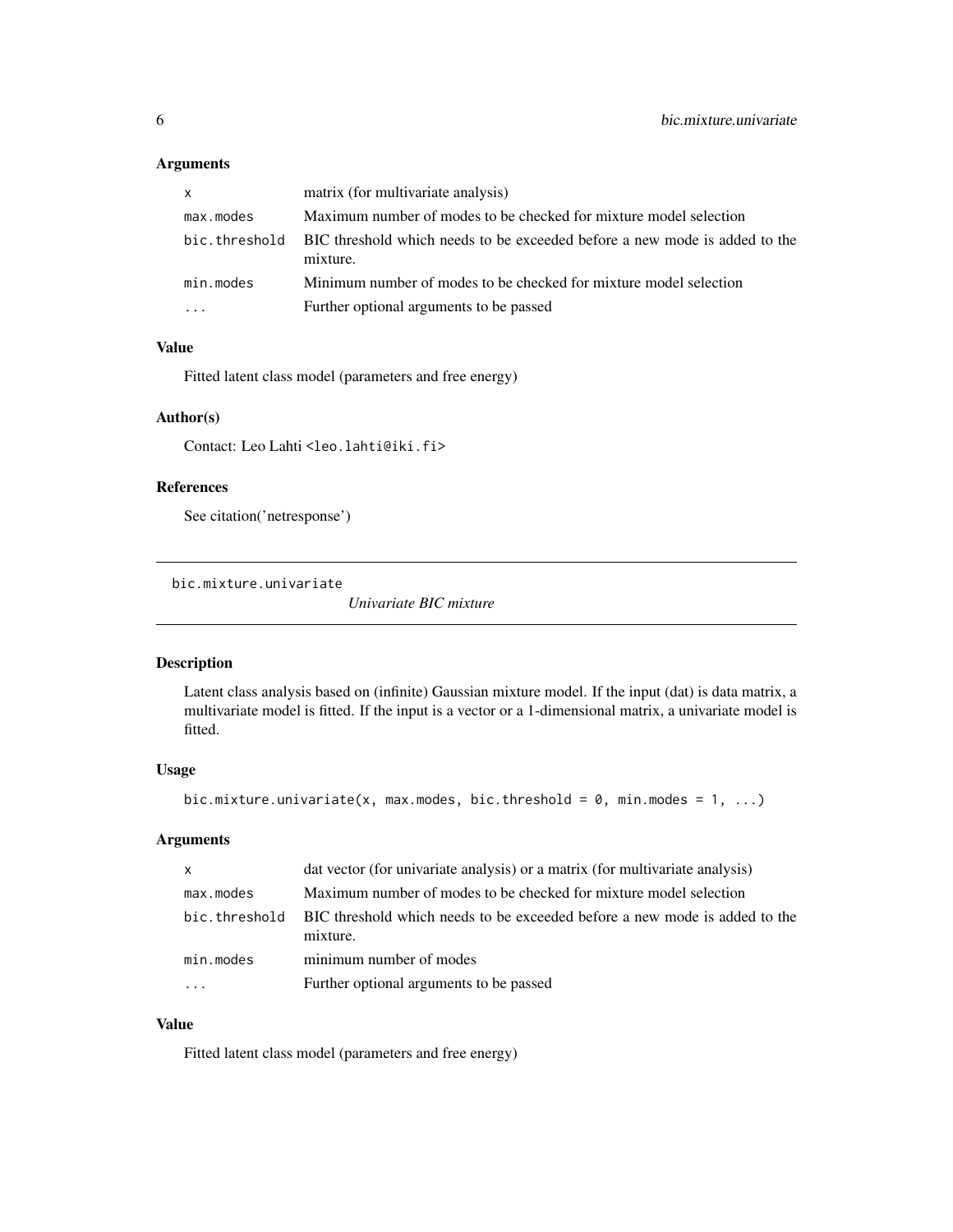### <span id="page-6-0"></span>bic.select.best.mode 7

### Author(s)

Contact: Leo Lahti<br/> <leo.lahti@iki.fi>

### References

```
See citation('netresponse')
```
bic.select.best.mode *Select best mode with BIC*

### Description

Select optimal number of mixture components by adding components until the increase in objective function is below threshold.

### Usage

```
bic.select.best.mode(x, max.modes = 1, bic.threshold = 1, min.modes = 1)
```
### Arguments

| $\mathsf{x}$ | dat vector (for univariate analysis) or a matrix (for multivariate analysis)                          |
|--------------|-------------------------------------------------------------------------------------------------------|
| max.modes    | Maximum number of modes to be checked for mixture model selection                                     |
|              | bic, threshold BIC threshold which needs to be exceeded before a new mode is added to the<br>mixture. |
| min.modes    | Optional. Minimum number of modes.                                                                    |

#### Value

Fitted latent class model (parameters and free energy)

### Author(s)

Contact: Leo Lahti <leo.lahti@iki.fi>

### References

See citation('netresponse')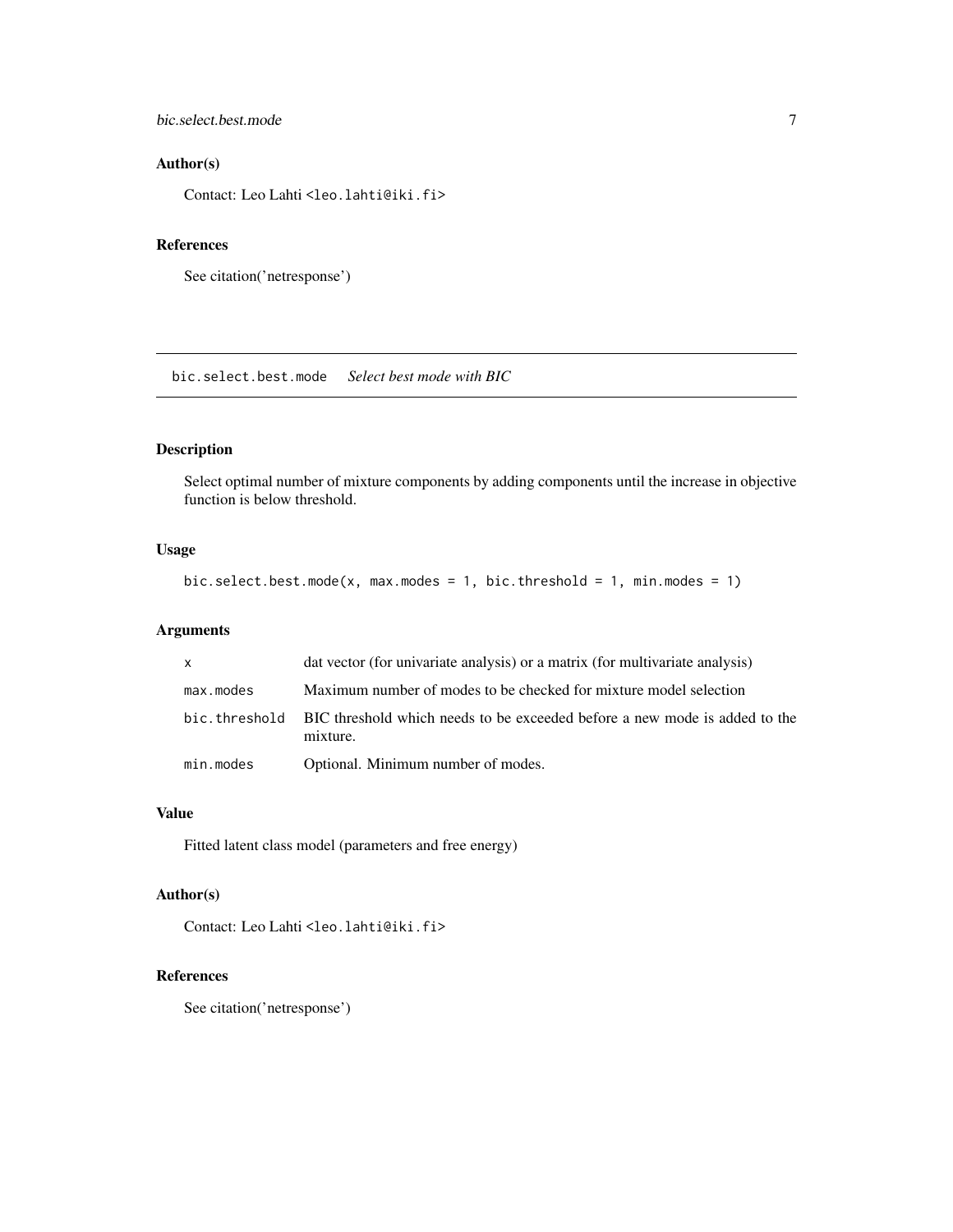<span id="page-7-0"></span>

### Description

Center data matrix to 0 for each variable by removing the means.

### Usage

```
centerData(X, rm.na = TRUE, meanvalue = NULL)
```
### Arguments

| X         | The data set: samples x features. Each feature will be centered. |
|-----------|------------------------------------------------------------------|
| rm.na     | Ignore NAs.                                                      |
| meanvalue | Can be used to set a desired center value. The default is 0.     |

### Value

Centered data matrix.

### Note

Note that the model assumes samples x features matrix, and centers each feature.

### Author(s)

Leo Lahti<br/> <a>
Leo.lahti@iki.fi>

### References

See citation('netresponse')

### Examples

centerData(matrix(rnorm(100), 10, 10))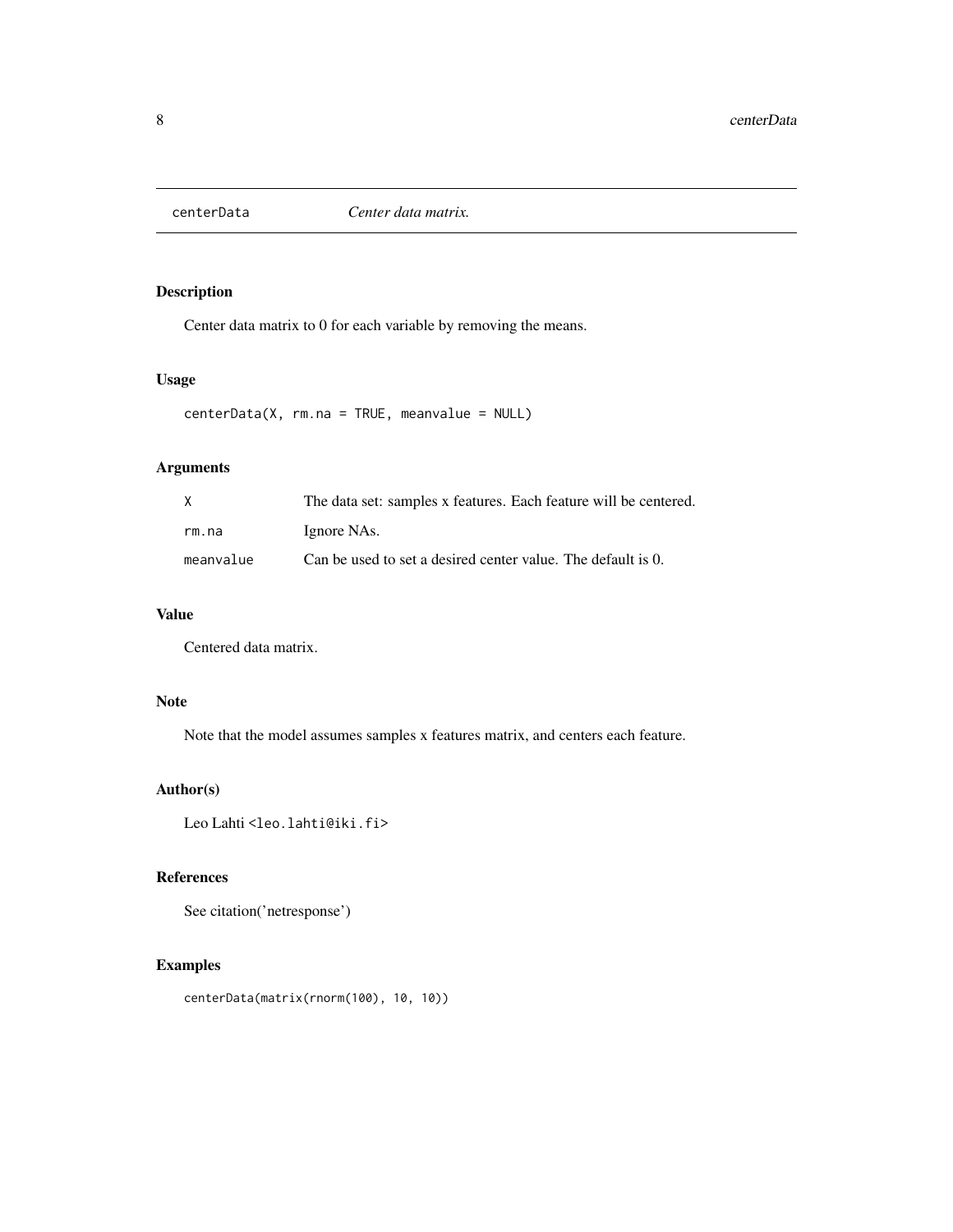<span id="page-8-0"></span>check.network *check.network*

### Description

Internal use to check input network and format detect.responses.

### Usage

check.network(network, datamatrix, verbose = FALSE)

### Arguments

| network    | Input network, see detect.responses    |
|------------|----------------------------------------|
| datamatrix | Input datamatrix, see detect.responses |
| verbose    | Print intermediate messages            |

### Value

| formatted | Formatted network (self-links removed)                          |
|-----------|-----------------------------------------------------------------|
| original  | Original network (possible in another representation format)    |
| delta     | Cost function changes corresponding to the 'formatted' network. |
| nodes     | Nodes corresponding to the 'formatted' network.                 |

### Author(s)

Maintainer: Leo Lahti <leo.lahti@iki.fi>

### References

See citation('netresponse')

### See Also

detect.responses

### Examples

# check.network(network, datamatrix, verbose = FALSE)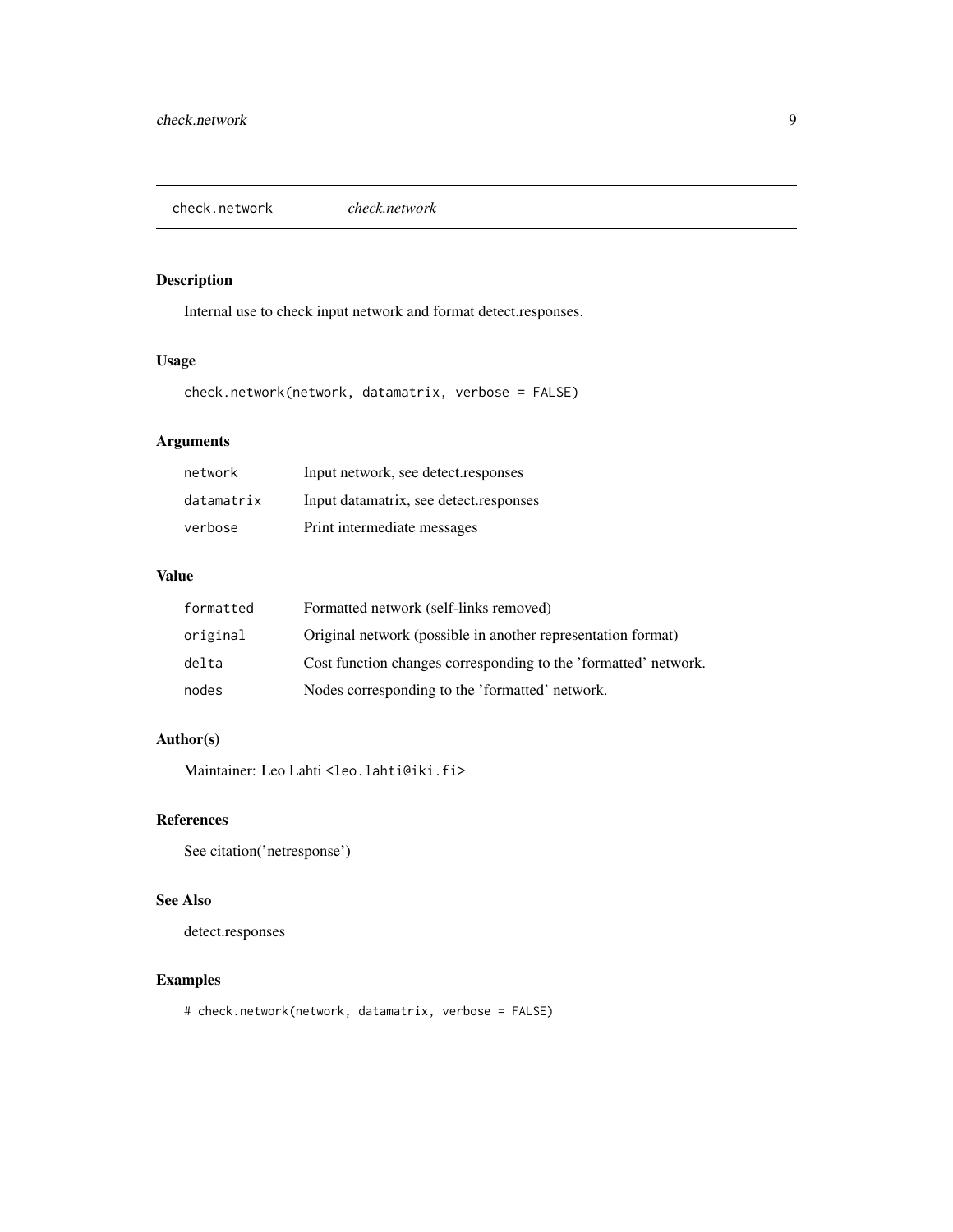<span id="page-9-0"></span>continuous.responses *Continuous responses*

#### Description

Quantify association between modes and continuous variable

#### Usage

```
continuous.responses(
 annotation.vector,
 model,
 method = "t-test",min.size = 2,
 data = NULL
)
```
### Arguments

annotation.vector

|          | annotation vector with discrete factor levels, and named by the samples |
|----------|-------------------------------------------------------------------------|
| model    | NetResponse model object                                                |
| method   | method for enrichment calculation                                       |
| min.size | minimum sample size for a response                                      |
| data     | data matrix (samples x features)                                        |

### Value

List with each element corresponding to one variable and listing the responses according to association strength

#### Author(s)

Contact: Leo Lahti<br/> <leo.lahti@iki.fi>

### References

See citation('netresponse')

#### Examples

res <- continuous.responses(annotation.vector = NULL, model = NULL)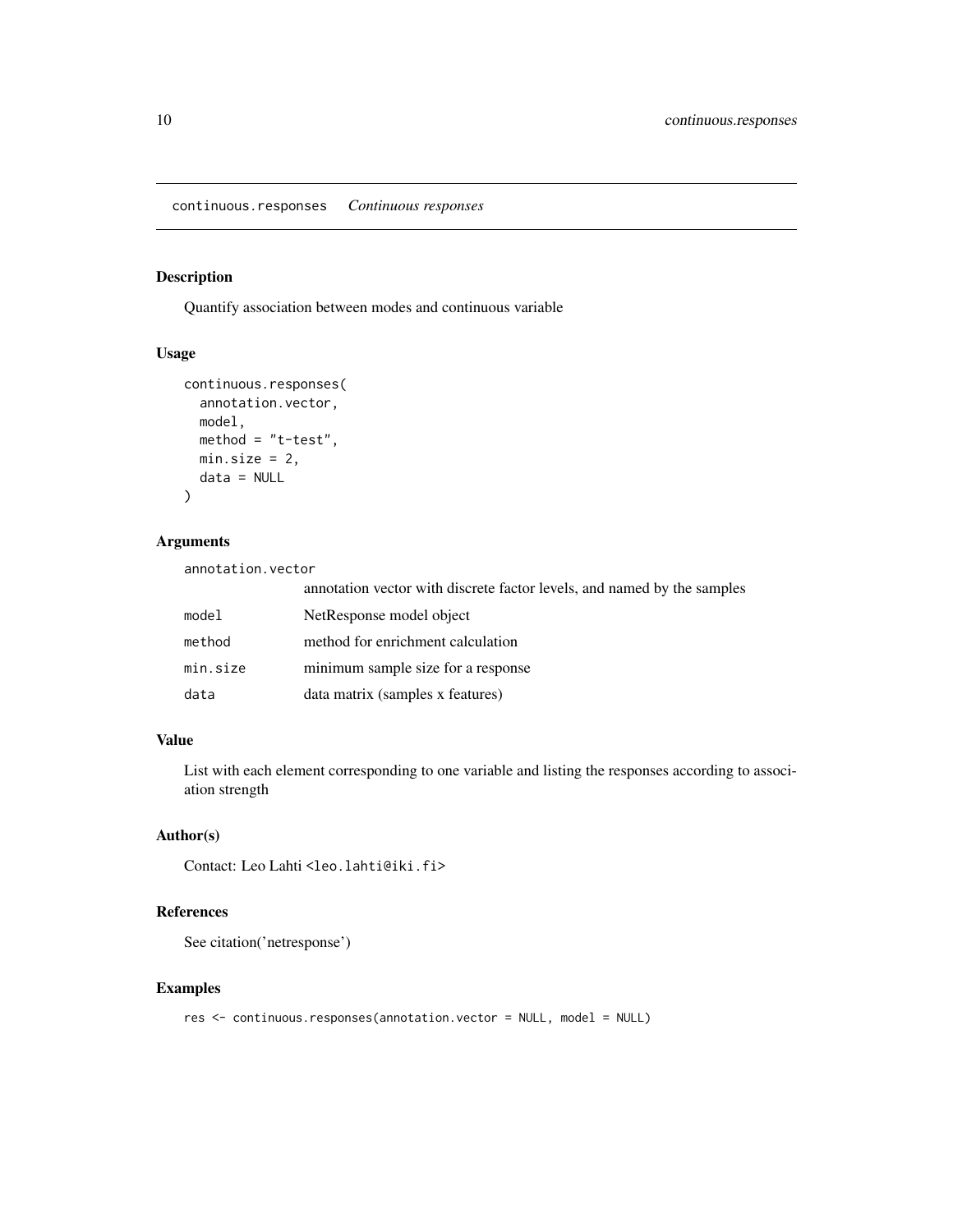### <span id="page-10-1"></span><span id="page-10-0"></span>Description

Main function of the NetResponse algorithm. Detect condition-specific network responses, given network and a set of measurements of node activity in a set of conditions. Returns a set of subnetworks and their estimated context-specific responses.

#### Usage

```
detect.responses(
  datamatrix,
  network = NULL,
  initial.responses = 1,
  max.responses = 10,
 max.subnet.size = 10,
  verbose = TRUE,
  prior.alpha = 1,
  prior.alphaKsi = 0.01,
  prior.betaKsi = 0.01,
  update.hyperparams = 0,
  implicit.noise = 0,vdp.threshold = 1e-05,
  merging.threshold = 0,
  ite = Inf,
  information.criterion = "BIC",
  speedup = TRUE,speedup.max. edges = 10,positive.edges = FALSE,
  mc.core = 1,
  mixture.method = "vdp",
  bic.threshold = 0,
  pca.basis = FALSE,
  ...
```
#### $\mathcal{E}$

| datamatrix | Matrix of samples x features. For example, gene expression matrix with condi-<br>tions on the rows, and genes on the columns. The matrix contains same features<br>than the 'network' object, characterizing the network states across the different<br>samples. |
|------------|------------------------------------------------------------------------------------------------------------------------------------------------------------------------------------------------------------------------------------------------------------------|
| network    | Binary network describing undirected pairwise interactions between features of<br>'datamatrix'. The following formats are supported: binary matrix, graphNEL,<br>igraph, graphAM, Matrix, dgCMatrix, dgeMatrix                                                   |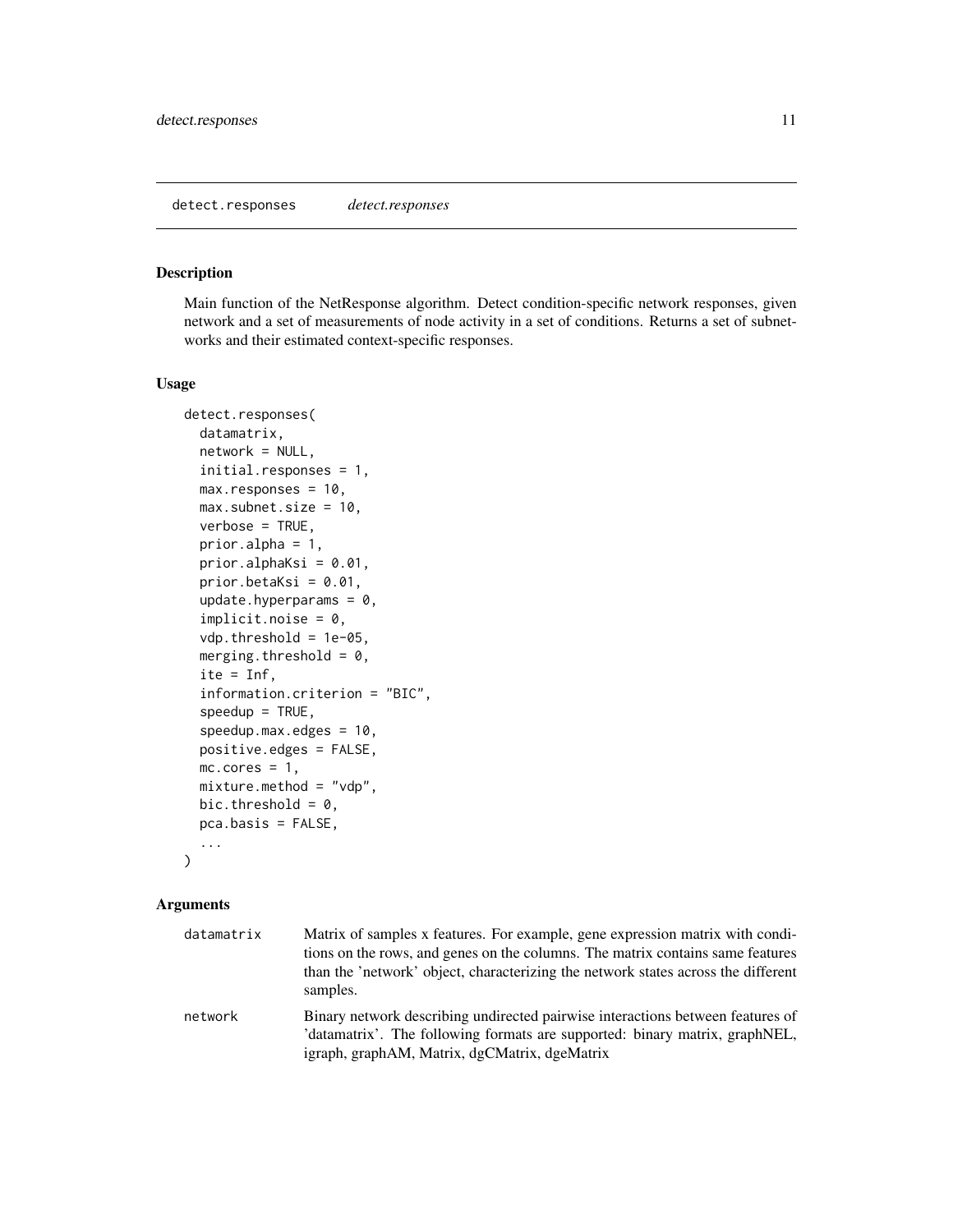| initial.responses     |                                                                                                                                                                                                                                                                                                                                                                                                                                                                                                                                                                                                                                                                                                                         |
|-----------------------|-------------------------------------------------------------------------------------------------------------------------------------------------------------------------------------------------------------------------------------------------------------------------------------------------------------------------------------------------------------------------------------------------------------------------------------------------------------------------------------------------------------------------------------------------------------------------------------------------------------------------------------------------------------------------------------------------------------------------|
|                       | Initial number of components for each subnetwork model. Used to initialize<br>calculations.                                                                                                                                                                                                                                                                                                                                                                                                                                                                                                                                                                                                                             |
| max.responses         | Maximum number of responses for each subnetwork. Can be used to limit the<br>potential number of network states.                                                                                                                                                                                                                                                                                                                                                                                                                                                                                                                                                                                                        |
| max.subnet.size       |                                                                                                                                                                                                                                                                                                                                                                                                                                                                                                                                                                                                                                                                                                                         |
|                       | Numeric. Maximum allowed subnetwork size.                                                                                                                                                                                                                                                                                                                                                                                                                                                                                                                                                                                                                                                                               |
| verbose               | Logical. Verbose parameter.                                                                                                                                                                                                                                                                                                                                                                                                                                                                                                                                                                                                                                                                                             |
|                       | prior.alpha, prior.alphaKsi, prior.betaKsi                                                                                                                                                                                                                                                                                                                                                                                                                                                                                                                                                                                                                                                                              |
|                       | Prior parameters for Gaussian mixture model that is calculated for each sub-<br>network (normal-inverse-Gamma prior). alpha tunes the mean; alphaKsi and<br>betaKsi are the shape and scale parameters of the inverse Gamma function, re-<br>spectively.                                                                                                                                                                                                                                                                                                                                                                                                                                                                |
| update.hyperparams    |                                                                                                                                                                                                                                                                                                                                                                                                                                                                                                                                                                                                                                                                                                                         |
|                       | Logical. Indicate whether to update hyperparameters during modeling.                                                                                                                                                                                                                                                                                                                                                                                                                                                                                                                                                                                                                                                    |
|                       | implicit.noise Implicit noise parameter. Add implicit noise to vdp mixture model. Can help to<br>avoid overfitting to local optima, if this appears to be a problem.                                                                                                                                                                                                                                                                                                                                                                                                                                                                                                                                                    |
| vdp.threshold         | Minimal free energy improvement after which the variational Gaussian mixture<br>algorithm is deemed converged.                                                                                                                                                                                                                                                                                                                                                                                                                                                                                                                                                                                                          |
| merging.threshold     |                                                                                                                                                                                                                                                                                                                                                                                                                                                                                                                                                                                                                                                                                                                         |
|                       | Minimal cost value improvement required for merging two subnetworks.                                                                                                                                                                                                                                                                                                                                                                                                                                                                                                                                                                                                                                                    |
| ite                   | Defines maximum number of iterations on posterior update (updatePosterior).<br>Increasing this can potentially lead to more accurate results, but computation<br>may take longer.                                                                                                                                                                                                                                                                                                                                                                                                                                                                                                                                       |
| information.criterion |                                                                                                                                                                                                                                                                                                                                                                                                                                                                                                                                                                                                                                                                                                                         |
|                       | Information criterion for model selection. Default is BIC (Bayesian Information<br>Criterion); other options include AIC and AICc.                                                                                                                                                                                                                                                                                                                                                                                                                                                                                                                                                                                      |
| speedup               | Takes advantage of approximations to PCA, mutual information etc in various<br>places to speed up calculations. Particularly useful with large and densely con-<br>nected networks and/or large sample size.                                                                                                                                                                                                                                                                                                                                                                                                                                                                                                            |
| speedup.max.edges     |                                                                                                                                                                                                                                                                                                                                                                                                                                                                                                                                                                                                                                                                                                                         |
|                       | Used if speedup = TRUE. Applies prefiltering of edges for calculating new joint<br>models between subnetwork pairs when potential cost changes (delta) are up-<br>dated for a newly merged subnetwork and its neighborghs. Empirical mutual<br>information between each such subnetwork pair is calculated based on their first<br>principal components, and joint models will be calculated only for the top can-<br>didates up to the number specified by speedup.max.edges. It is expected that the<br>subnetwork pair that will benefit most from joint modeling will be among the<br>top mutual infomation candidates. This way it is possible to avoid calculating<br>exhaustive many models on the network hubs. |
| positive.edges        | Consider only the edges with positive association. Currently measured with                                                                                                                                                                                                                                                                                                                                                                                                                                                                                                                                                                                                                                              |
|                       | Spearman correlation.                                                                                                                                                                                                                                                                                                                                                                                                                                                                                                                                                                                                                                                                                                   |
| mc.cores              | Number of cores to be used in parallelization. See help(mclapply) for details.                                                                                                                                                                                                                                                                                                                                                                                                                                                                                                                                                                                                                                          |
| mixture.method        | Specify the approach to use in mixture modeling. Options. vdp (nonparametric<br>Variational Dirichlet process mixture model); bic (based on Gaussian mixture<br>modeling with EM, using BIC to select the optimal number of components)                                                                                                                                                                                                                                                                                                                                                                                                                                                                                 |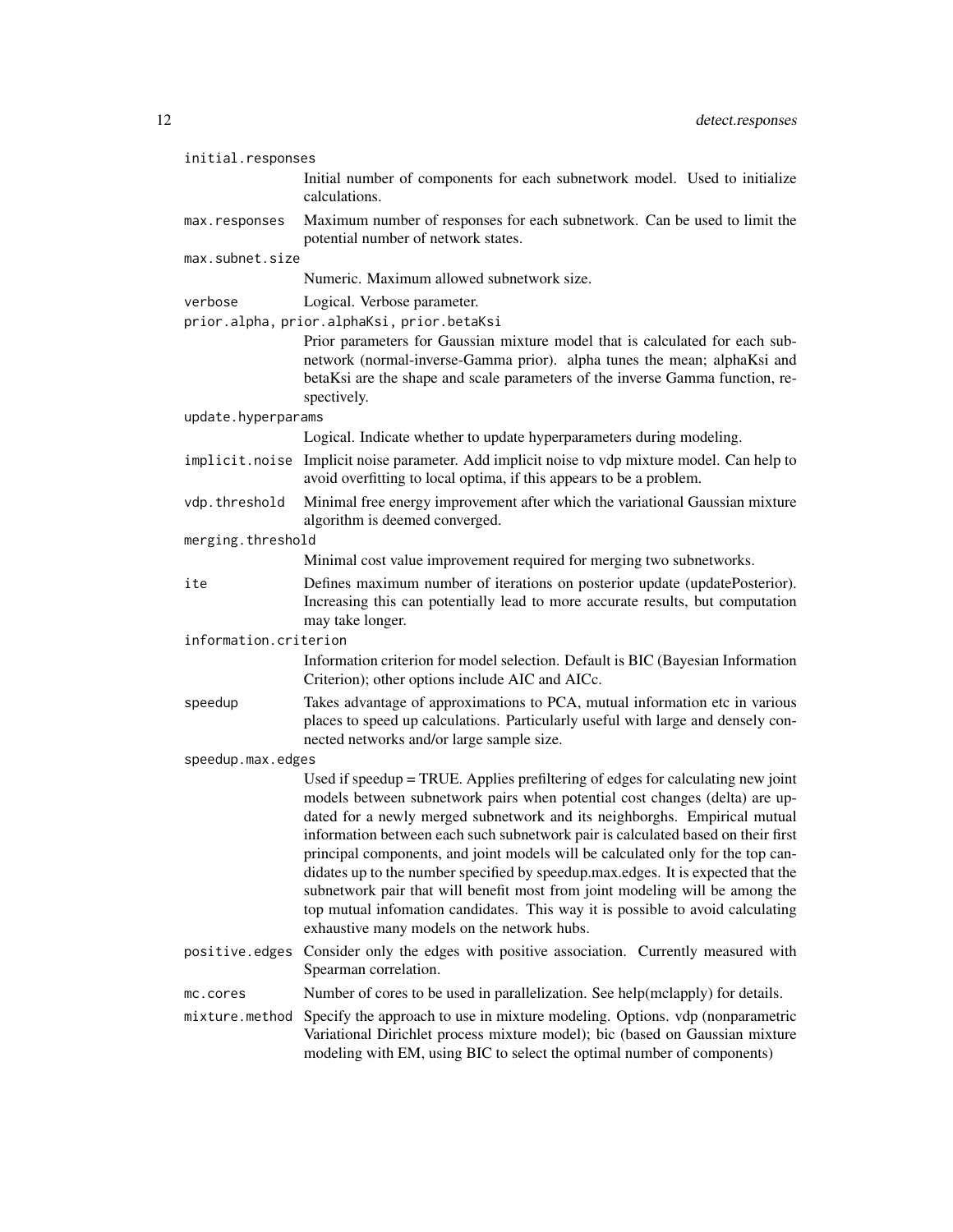<span id="page-12-0"></span>

|           | bic, threshold BIC threshold which needs to be exceeded before a new mode is added to the<br>mixture with mixture method $=$ "bic" |
|-----------|------------------------------------------------------------------------------------------------------------------------------------|
| pca.basis | Transform data first onto PCA basis to try to avoid problems with non-diagonal<br>covariances.                                     |
| $\ddotsc$ | Further optional arguments to be passed.                                                                                           |

### Value

NetResponseModel object.

#### Author(s)

Maintainer: Leo Lahti<br/>leo.lahti@iki.fi>

#### References

See citation("netresponse").

#### Examples

```
data(toydata) # Load toy data set
D <- toydata$emat # Response matrix (for example, gene expression)
netw <- toydata$netw # Network
# Run NetReponse algorithm
# model <- detect.responses(D, netw, verbose = FALSE)
```
dna *Dna damage data set (PPI and expression)*

#### Description

A combined yeast data set with protein-protein interactions and gene expression (dna damage). Gene expression profiles are transformed into links by computing a Pearson correlation for all pairs of genes and treating all correlations above 0.85 as additional links. Number of genes: 1823, number of interactions: 12382, number of gene expression observations: 52, number of total links with PPI and expression links: 15547.

#### Usage

data(dna)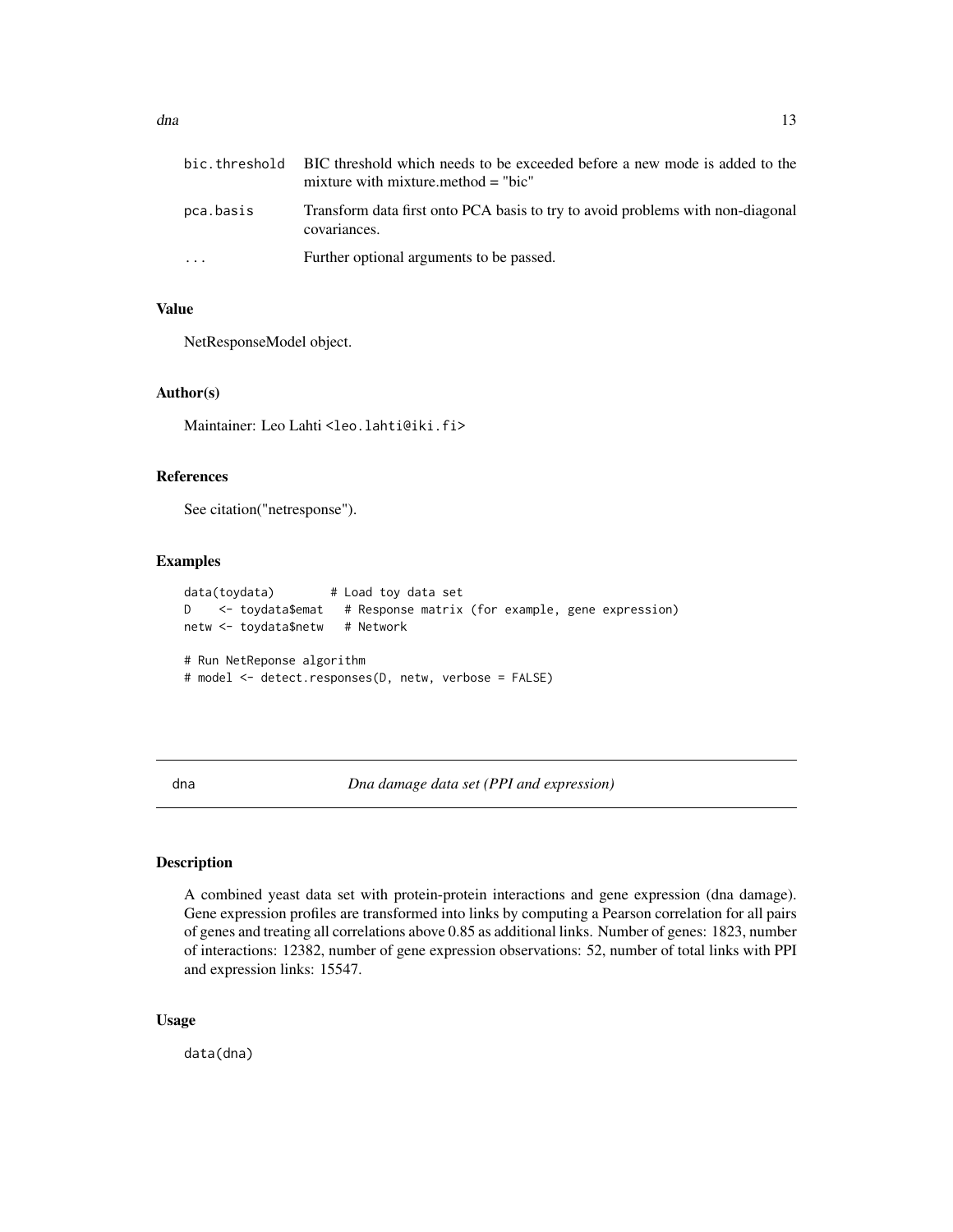#### Format

List of following objects:

ppi PPI data matrix

exp gene expression profiles data matrix

gids Vector of gene ids corresponding to indices used in data matrices

obs Gene expression observation details

combined.links pooled matrix of PPI and expression links

#### Source

PPI data pooled from yeast data sets of [1] and [2]. Dna damage expression set of [3].

### References

Ulitsky, I. and Shamir, R. *Identification of functional modules using network topology and highthroughput data.* BMC Systems Biology 2007, 1:8.

Nariai, N., Kolaczyk, E. D. and Kasif, S. *Probabilistic Protein Function Predition from Heterogenous Genome-Wide Data*. PLoS ONE 2007, 2(3):e337.

Gasch, A., Huang, M., Metzner, S., Botstein, D. and Elledge, S. *Genomic expression responses to DNA-damaging agents and the regulatory role of the yeast ATR homolog Mex1p.* Molecular Biology of the Cell 2001, 12:2987-3003.

#### Examples

data(dna)

enrichment.list.factor

*enrichment.list.factor*

#### Description

Orders the responses by association strength (enrichment score) to a given sample set. For instance, if the samples correspond to a particular experimental factor, this function can be used to prioritize the responses according to their association strength to this factor.

#### Usage

enrichment.list.factor(models, level.samples, method, verbose = FALSE)

<span id="page-13-0"></span>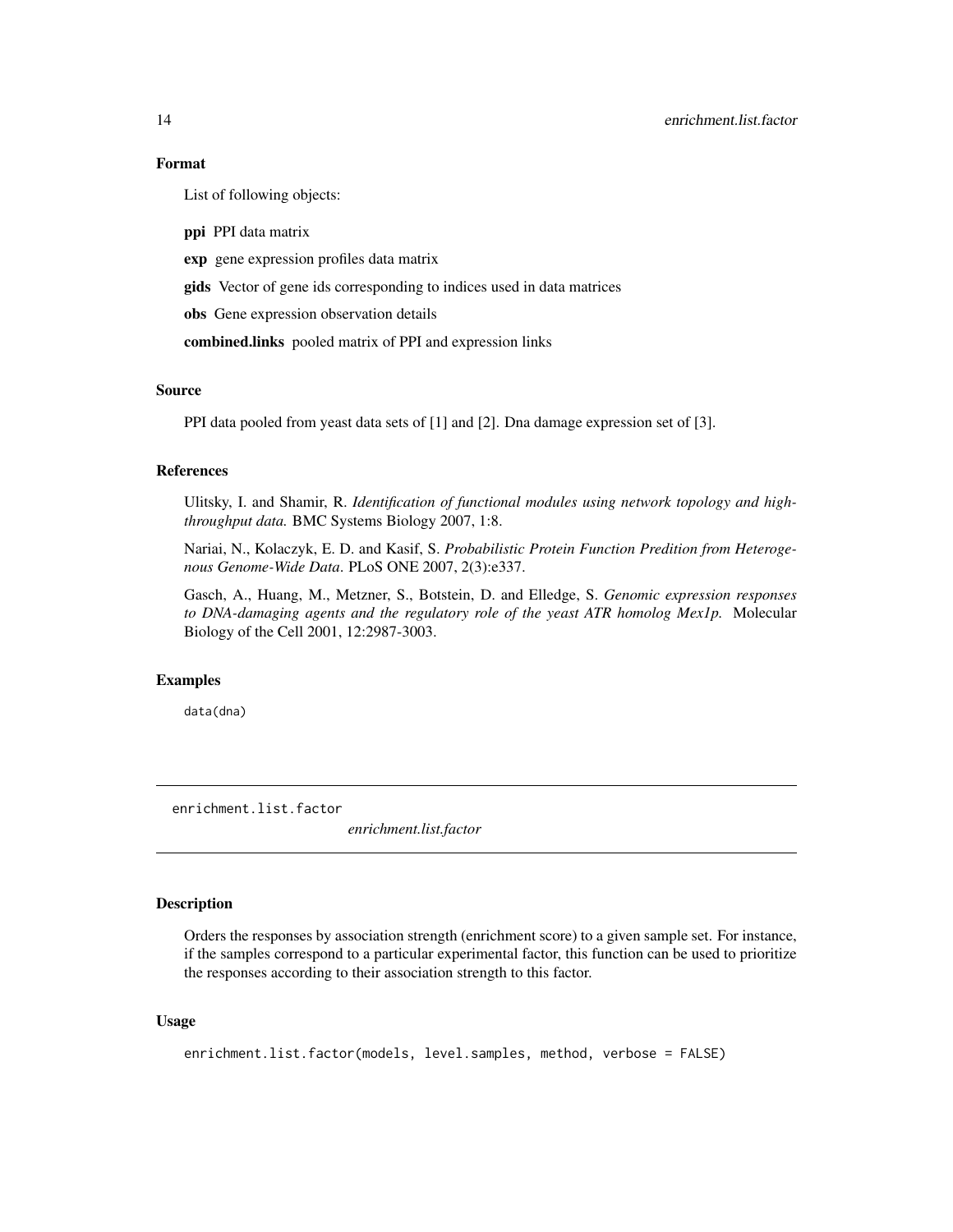### <span id="page-14-0"></span>Arguments

| models        | List of models. Each model should have a sample-cluster assignment matrix<br>qofz.                                                                                                                                                                                                             |
|---------------|------------------------------------------------------------------------------------------------------------------------------------------------------------------------------------------------------------------------------------------------------------------------------------------------|
| level.samples | Measure enrichment of this sample (set) across the observed responses.                                                                                                                                                                                                                         |
| method        | 'hypergeometric' measures enrichment of factor levels in this response; 'preci-<br>sion' measures response purity for each factor level; 'dependency' measures log-<br>arithm of the joint density between response and factor level vs. their marginal<br>densities: $log(P(r,s)/(P(r)P(s)))$ |
| verbose       | Follow progress by intermediate messages.                                                                                                                                                                                                                                                      |

#### Value

A data frame which gives a data frame of responses ordered by enrichment score for the investigated sample. The model, response id and enrichment score are shown. The method field indicates the enrichment calculation method. The sample field lists the samples et for which the enrichments were calculated. The info field lists additional information on enrichment statistics.

#### Author(s)

Leo Lahti<br/><a>
Leo Lahti<br/>@iki.fi>

#### References

See citation('netresponse') for citation details.

#### Examples

#

enrichment.list.factor.minimal *enrichment.list.factor*

### Description

Orders the responses by association strength (enrichment score) to a given sample set. For instance, if the samples correspond to a particular experimental factor, this function can be used to prioritize the responses according to their association strength to this factor.

#### Usage

```
enrichment.list.factor.minimal(
  groupings,
 method,
 verbose = FALSE,
  annotation.vector,
  level
)
```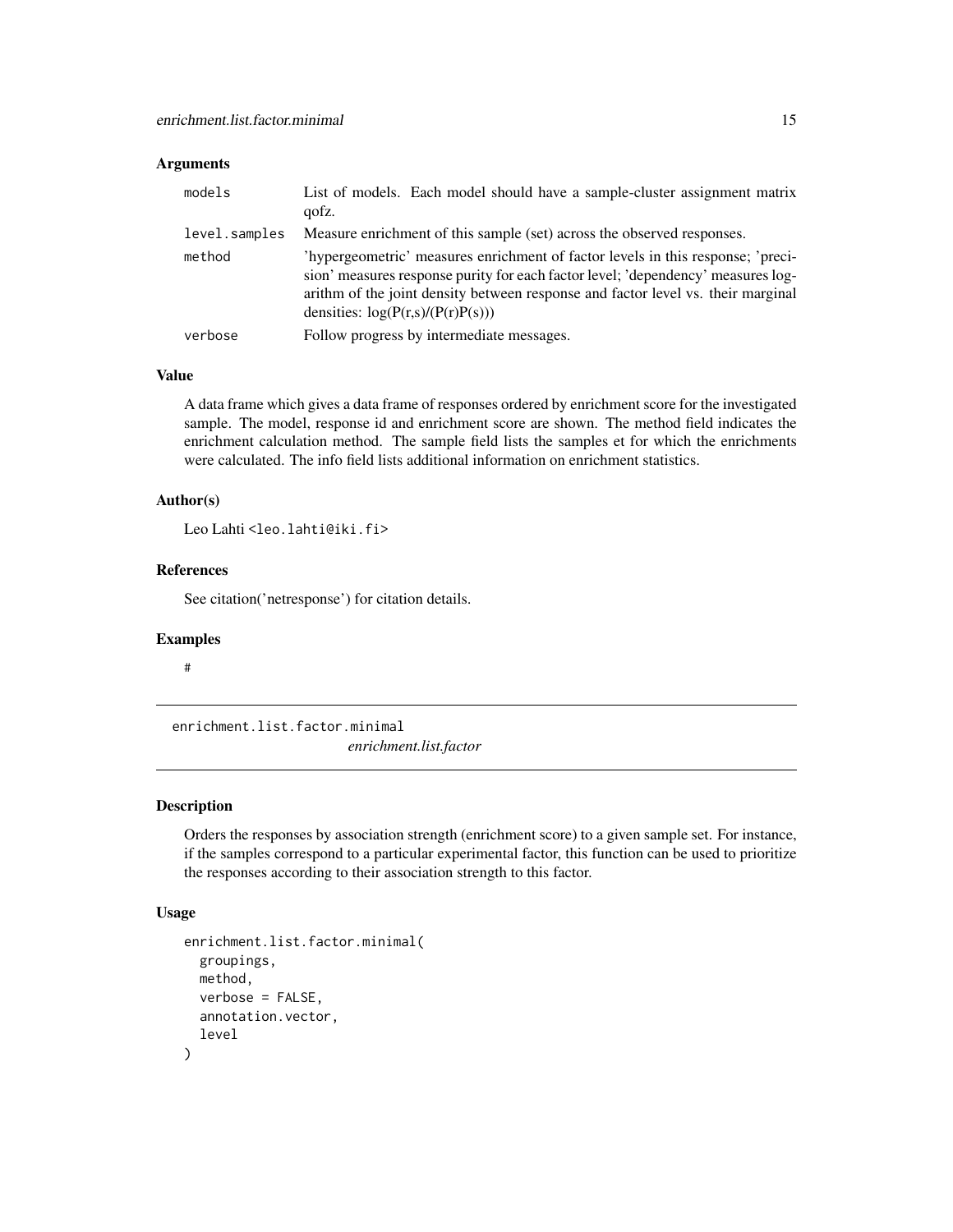### <span id="page-15-0"></span>Arguments

| groupings         | List of groupings. Each model should have a sample-cluster assignment matrix<br>qofz.                                                                                                                                                                                                          |
|-------------------|------------------------------------------------------------------------------------------------------------------------------------------------------------------------------------------------------------------------------------------------------------------------------------------------|
| method            | 'hypergeometric' measures enrichment of factor levels in this response; 'preci-<br>sion' measures response purity for each factor level; 'dependency' measures log-<br>arithm of the joint density between response and factor level vs. their marginal<br>densities: $log(P(r,s)/(P(r)P(s)))$ |
| verbose           | Follow progress by intermediate messages.                                                                                                                                                                                                                                                      |
| annotation.vector |                                                                                                                                                                                                                                                                                                |
|                   | annotation vector                                                                                                                                                                                                                                                                              |
| level             | level                                                                                                                                                                                                                                                                                          |

### Value

A data frame which gives a data frame of responses ordered by enrichment score for the investigated sample. The model, response id and enrichment score are shown. The method field indicates the enrichment calculation method. The sample field lists the samples et for which the enrichments were calculated. The info field lists additional information on enrichment statistics.

#### Author(s)

Leo Lahti<br/><a>
Leo.lahti@iki.fi>

#### References

See citation('netresponse') for citation details.

### Examples

```
res <- enrichment.list.factor.minimal(groupings = NULL,
   method = NULL,
   annotation.vector = NULL,
   level = NULL)
```
factor.responses *Factor responses*

### Description

List responses for each level of the given factor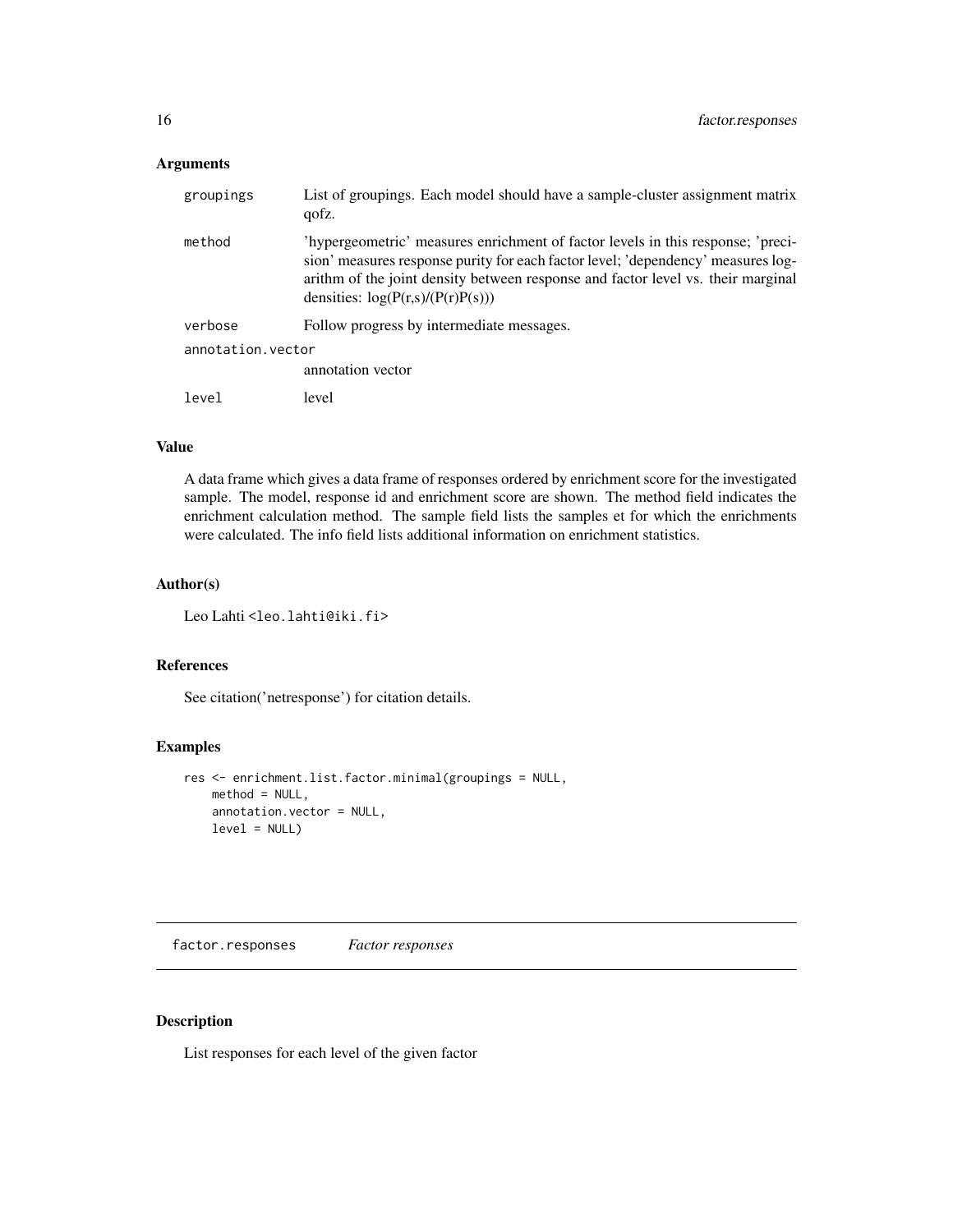### <span id="page-16-0"></span>factor.responses.minimal 17

### Usage

```
factor.responses(
  annotation.vector,
  groupings,
  method = "hypergeometric",
  min.size = 2,
  data = NULL
)
```
### Arguments

| annotation.vector |                                                                                                                                            |
|-------------------|--------------------------------------------------------------------------------------------------------------------------------------------|
|                   | annotation vector with discrete factor levels, and named by the samples                                                                    |
| groupings         | List of groupings. Each model should have a sample-cluster assignment matrix<br>qofz, or a vector of cluster indices named by the samples. |
| method            | method for enrichment calculation                                                                                                          |
| min.size          | minimum sample size for a response                                                                                                         |
| data              | data (samples x features; or a vector in univariate case)                                                                                  |

### Value

List with each element corresponding to one factor level and listing the responses according to association strength

### Author(s)

Contact: Leo Lahti<br/> <leo.lahti@iki.fi>

### References

See citation('netresponse')

#### Examples

res <- factor.responses(annotation.vector = NULL, groupings = NULL)

factor.responses.minimal

*Factor responses (minimal)*

### Description

List responses for each level of the given factor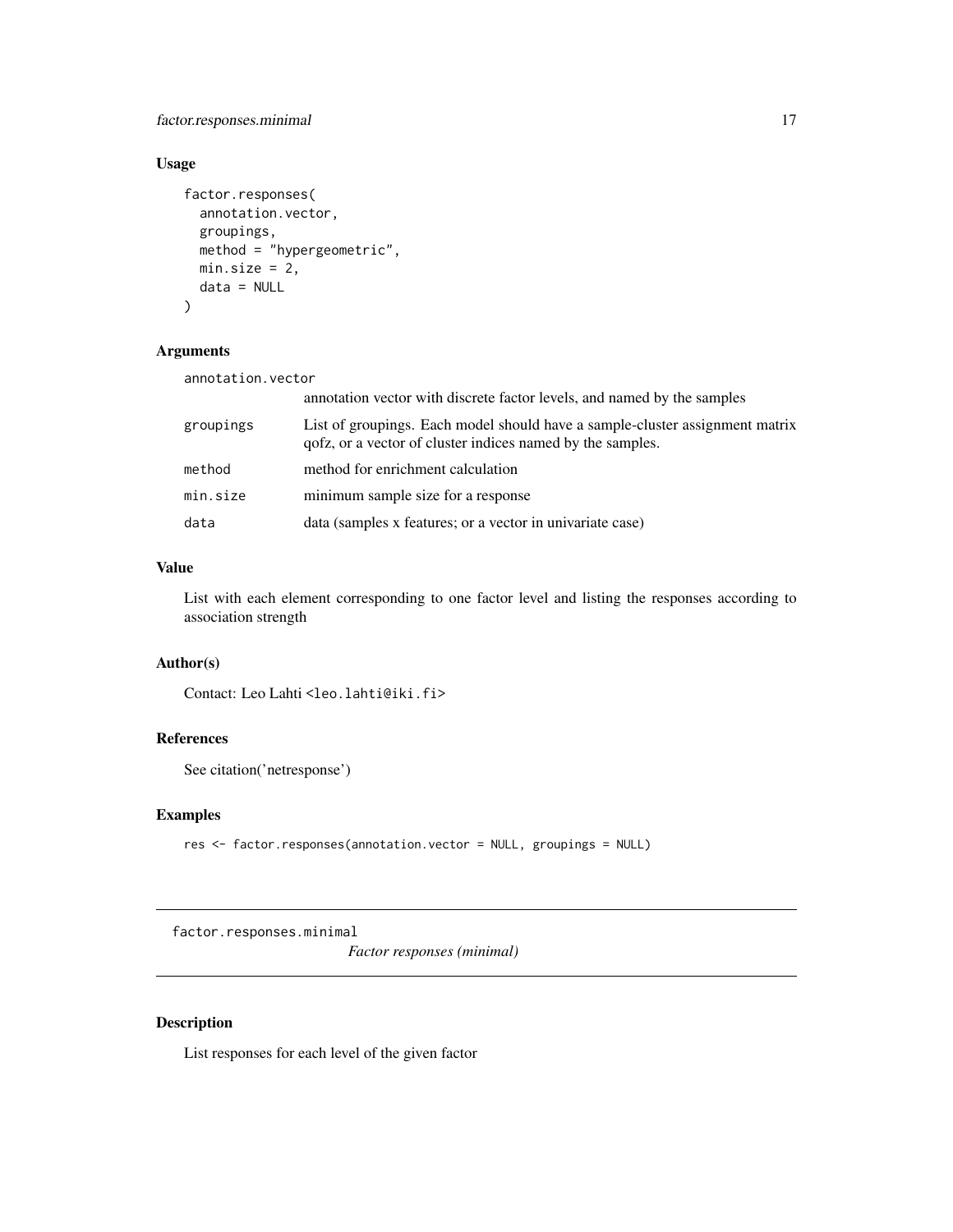### Usage

```
factor.responses.minimal(
  annotation.vector,
 groupings,
 method = "hypergeometric",
 min.size = 2,
 data = NULL
)
```
### Arguments

| annotation.vector |                                                                                                                                            |
|-------------------|--------------------------------------------------------------------------------------------------------------------------------------------|
|                   | annotation vector with discrete factor levels, and named by the samples                                                                    |
| groupings         | List of groupings. Each model should have a sample-cluster assignment matrix<br>qofz, or a vector of cluster indices named by the samples. |
| method            | method for enrichment calculation                                                                                                          |
| min.size          | minimum sample size for a response                                                                                                         |
| data              | data (samples x features; or a vector in univariate case)                                                                                  |

#### Value

List with each element corresponding to one factor level and listing the responses according to association strength

#### Author(s)

Contact: Leo Lahti<br/>
<br/>
<br/>
Leo Lahti<br/>
Leo.lahti@iki.fi>

#### References

See citation('netresponse')

### Examples

```
res <- factor.responses.minimal(annotation.vector = NULL, groupings = NULL)
```
find.similar.features *Find similar features with a given subnetwork.*

#### Description

Given subnetwork, orders the remaining features (genes) in the input data based on similarity with the subnetwork. Allows the identification of similar features that are not directly connected in the input network.

<span id="page-17-0"></span>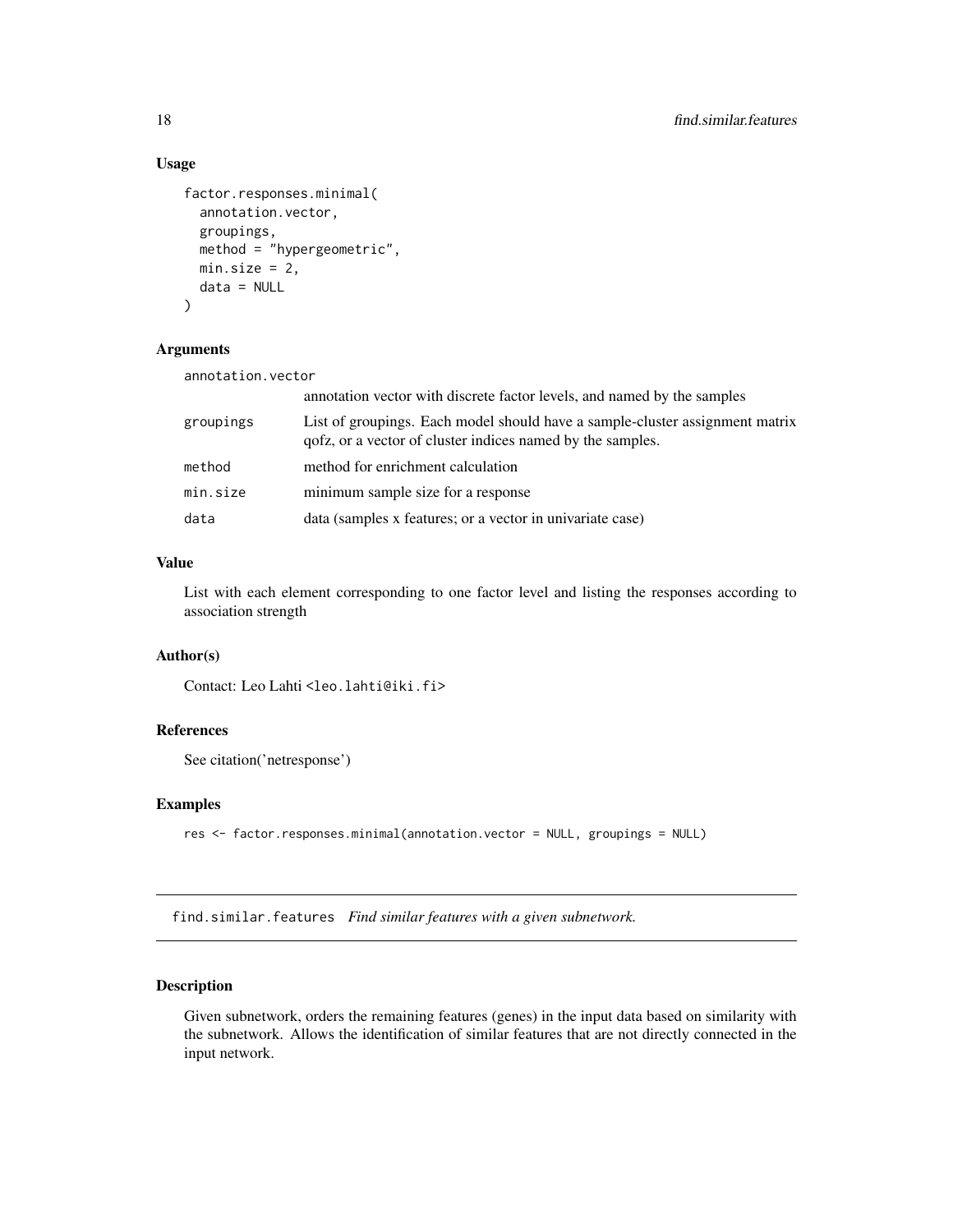#### Usage

```
find.similar.features(model, subnet.id, datamatrix = NULL, verbose =
FALSE, information.criterion = NULL)
```
#### Arguments

| NetResponseModel object.                                                                                                 |  |  |
|--------------------------------------------------------------------------------------------------------------------------|--|--|
| Investigated subnetwork.                                                                                                 |  |  |
| Optional. Can be used to compare subnetwork similarity with new data which<br>was not used for learning the subnetworks. |  |  |
| Logical indicating whether progress of the algorithm should be indicated on the<br>screen.                               |  |  |
| information.criterion                                                                                                    |  |  |
| Information criterion for model selection. By default uses the same than in the<br>'model' object.                       |  |  |
|                                                                                                                          |  |  |

### Details

The same similarity measure is used as when agglomerating the subnetworks: the features are ordered by delta (change) in the cost function, assuming that the feature would be merged in the subnetwork. The smaller the change, the more similar the feature is (change would minimize the new cost function value). Negative values of delta mean that the cost function would be improved by merging the new feature in the subnetwork, indicating features having coordinated response.

#### Value

A data frame with elements feature.names (e.g. gene IDs) and delta, which indicates similarity level. See details for details. The smaller, the more similar. The data frame is ordered such that the features are listed by decreasing similarity.

### Author(s)

Leo Lahti<br />
<br />
Leo Lahti<br />
Leo Lahti<br />
Leo Lahti<br />
Leo Lahti<br />
Leo Lahti<br />
Leo Lahti<br />
Leo Lahti<br />
Leo Lahti<br />
Leo Lahti<br />
Leo Lahti<br />
Leo Lahti<br />
Leo Lahti<br />
Leo Lah

#### References

See citation('netresponse') for reference details.

### Examples

```
data(toydata)
model <- toydata$model
subnet.id <- 'Subnet-1'
# g <- find.similar.features(model, subnet.id)
# List features that are similar to this subnetwork (delta < 0)
# (ordered by decreasing similarity)
# subset(g, delta < 0)
```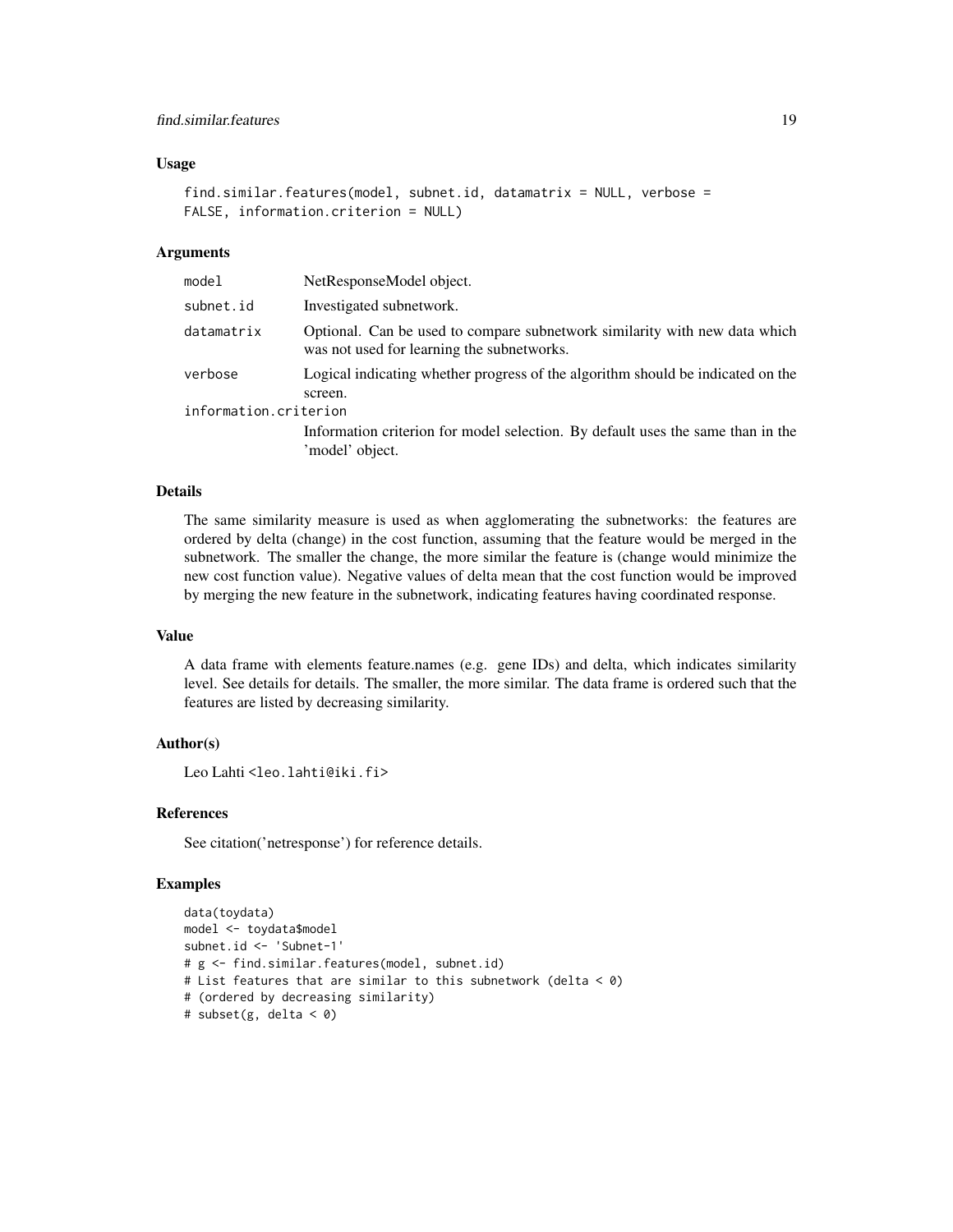<span id="page-19-0"></span>get.dat,NetResponseModel-method *Get subnetwork data*

### Description

Get subnetwork data

#### Usage

```
## S4 method for signature 'NetResponseModel'
get.dat(model, subnet.id, sample = NULL)
```
### Arguments

| model     | Result from NetResponse (detect.responses function).                                                     |
|-----------|----------------------------------------------------------------------------------------------------------|
| subnet.id | Subnet identifier. A natural number which specifies one of the subnetworks<br>within the 'model' object. |
| sample    | Define the retrieved samples                                                                             |

#### Value

Subnet data matrix

### Author(s)

Leo Lahti<br/> <a>
Leo.lahti@iki.fi>

### References

See citation('netresponse')

### Examples

```
## Load a pre-calculated netresponse model obtained with
# model <- detect.responses(toydata$emat, toydata$netw, verbose = FALSE)
# data( toydata ); get.dat(toydata$model)
```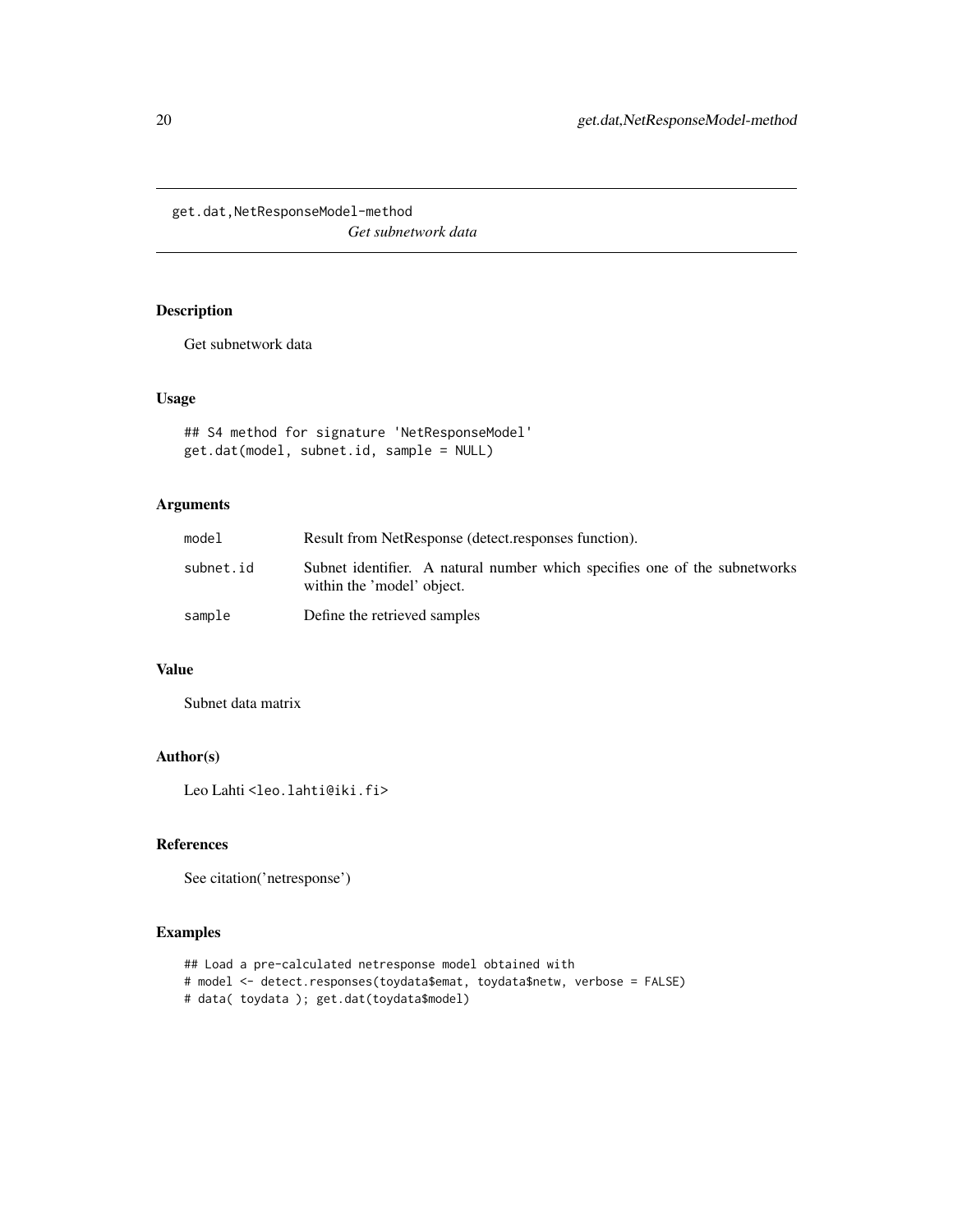<span id="page-20-0"></span>get.mis *get.mis*

### Description

Estimate mutual information for node pairs based on the first principal components.

### Usage

```
get.mis(datamatrix, network, delta, network.nodes, G, params)
```
### Arguments

| datamatrix    | datamatrix    |
|---------------|---------------|
| network       | network       |
| delta         | delta         |
| network nodes | network nodes |
| G             | G             |
| params        | params        |

#### Value

mutual information matrix

### Author(s)

Maintainer: Leo Lahti <leo.lahti@iki.fi>

### References

See citation('netresponse')

get.model.parameters *get.model.parameters*

### Description

Retrieve the mixture model parameters of the NetResponse algorithm for a given subnetwork.

#### Usage

```
get.model.parameters(model, subnet.id = NULL)
```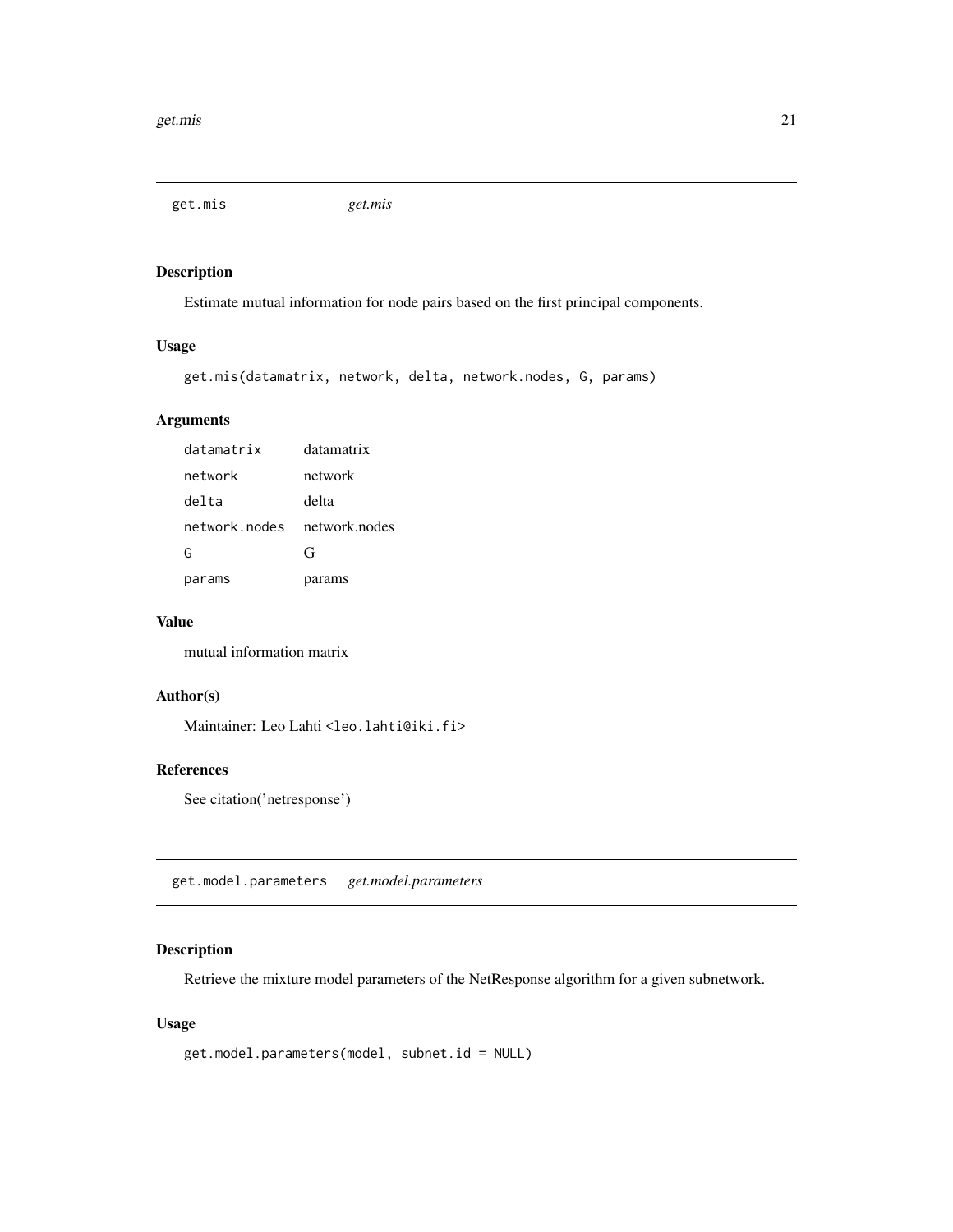#### Arguments

| model     | Result from NetResponse (detect.responses function).                                                     |
|-----------|----------------------------------------------------------------------------------------------------------|
| subnet.id | Subnet identifier. A natural number which specifies one of the subnetworks<br>within the 'model' object. |

### Details

Only the non-empty components are returned. Note: the original data matrix needs to be provided for function call separately.

#### Value

A list with the following elements:

| mu    | Centroids for the mixture components. Components x nodes.                                                                                                                                        |
|-------|--------------------------------------------------------------------------------------------------------------------------------------------------------------------------------------------------|
| sd    | Standard deviations for the mixture components. A vector over the nodes for<br>each component, implying the diagonal covariance matrix of the model (i.e.<br>$diag(std^2)$ ). Components x nodes |
| W     | Vector of component weights.                                                                                                                                                                     |
| nodes | List of nodes in the subnetwork.                                                                                                                                                                 |
| K     | Number of mixture components.                                                                                                                                                                    |

#### Author(s)

Leo Lahti<br/> <a>
Leo.lahti@iki.fi>

### References

Leo Lahti et al.: Global modeling of transcriptional responses in interaction networks. Bioinformatics (2010). See citation('netresponse') for details.

### Examples

```
# Load toy data
data( toydata ) # Load toy data set
D <- toydata$emat # Response matrix (for example, gene expression)
model <- toydata$model # Pre-calculated model
# Get model parameters for a given subnet
# (Gaussian mixture: mean, covariance diagonal, mixture proportions)
get.model.parameters(model, subnet.id = 1)
```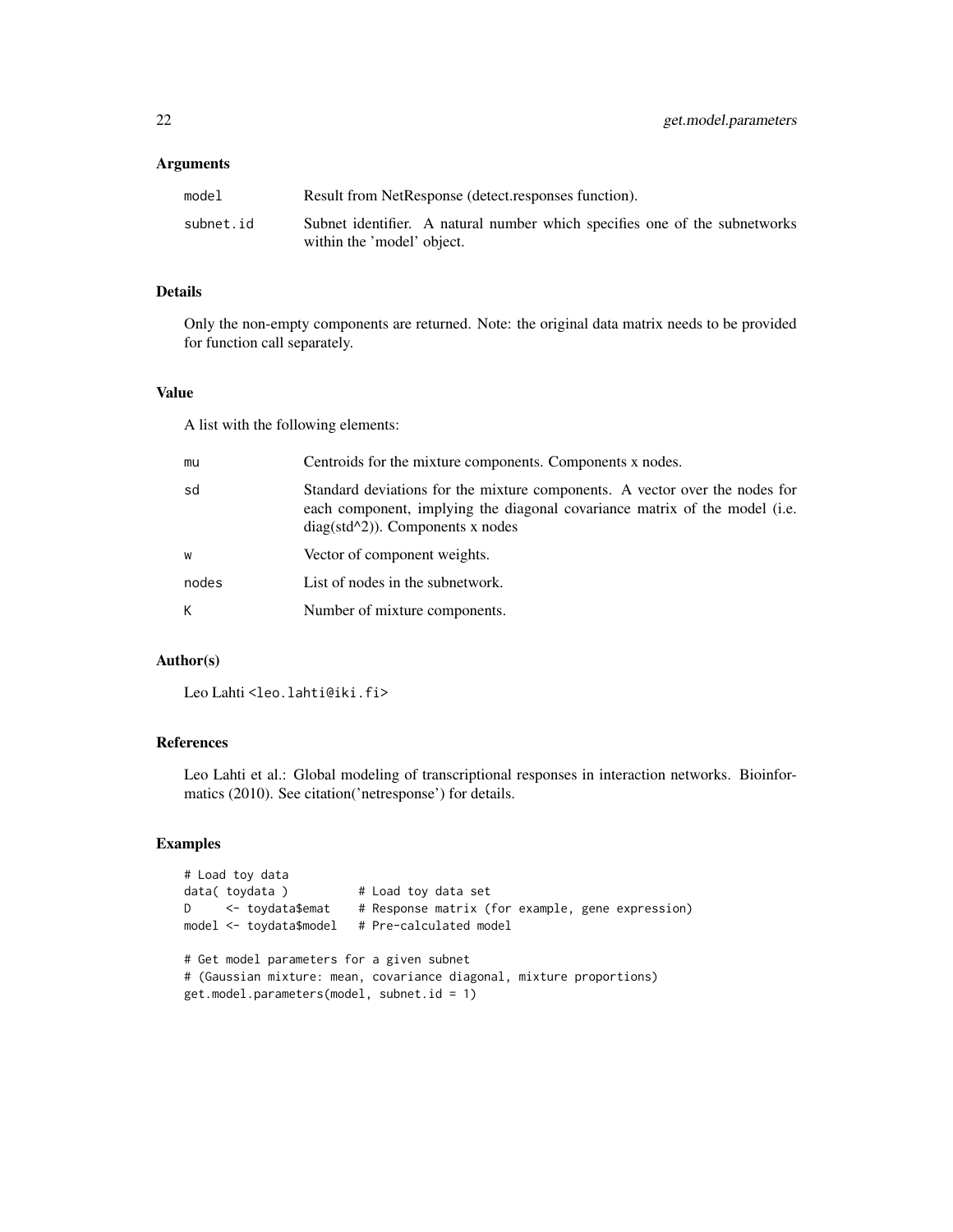<span id="page-22-0"></span>get.subnets,NetResponseModel-method *get.subnets*

### Description

List the detected subnetworks (each is a list of nodes in the corresponding subnetwork).

#### Usage

```
## S4 method for signature 'NetResponseModel'
get.subnets(
 model,
 get.names = TRUE,
 min.size = 2,
 max.size = Inf,
 min.responses = 2
)
```
### Arguments

| model                                                                                               | Output from the detect.responses function. An object of NetResponseModel<br>class.                       |
|-----------------------------------------------------------------------------------------------------|----------------------------------------------------------------------------------------------------------|
| get.names                                                                                           | Logical. Indicate whether to return subnetwork nodes using node names (TRUE)<br>or node indices (FALSE). |
| min.size, max.size<br>Numeric. Filter out subnetworks whose size is not within the limits specified |                                                                                                          |
|                                                                                                     | here.                                                                                                    |
| min.responses                                                                                       | Numeric. Filter out subnetworks with less responses (mixture components) than<br>specified here.         |

### Value

A list of subnetworks.

### Author(s)

Leo Lahti<br/><a>
Leo.lahti@iki.fi>

### References

Leo Lahti et al.: Global modeling of transcriptional responses in interaction networks. Bioinformatics (2010). See citation('netresponse') for details.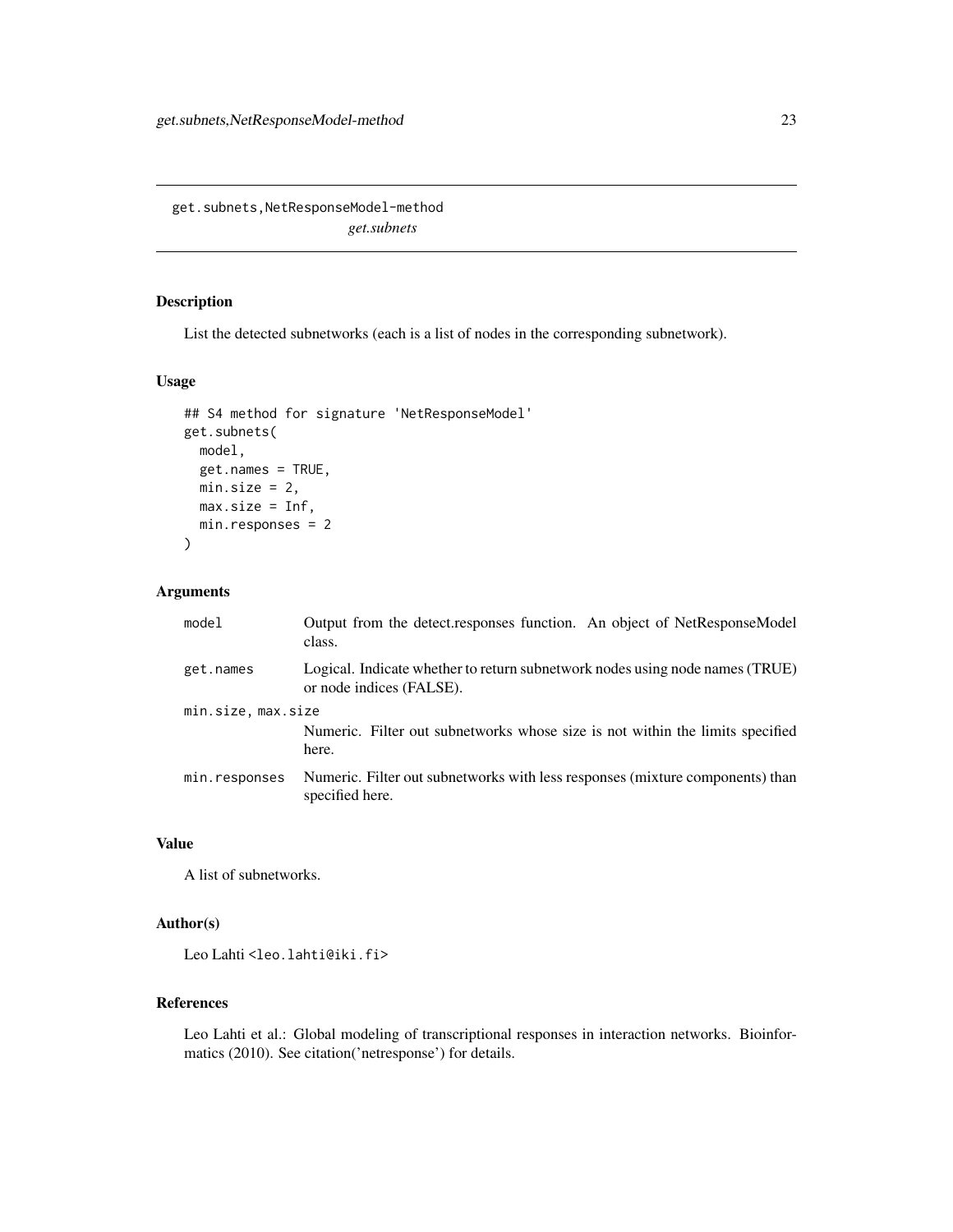### <span id="page-23-0"></span>Examples

```
## Load a pre-calculated netresponse model obtained with
# model <- detect.responses(toydata$emat, toydata$netw, verbose = FALSE)
# data( toydata ); get.subnets(toydata$model)
```
list.responses.continuous.multi

*Investigate association of a continuous variable and the modes*

#### Description

Investigate association of a continuous variable and the modes given a list of groupings

### Usage

```
list.responses.continuous.multi(
  annotation.df,
  groupings,
 method = "t-test",pth = Inf,
  verbose = TRUE,
  rounding = NULL
\lambda
```
#### Arguments

| annotation.df | annotation data frame with discrete factor levels, rows named by the samples                                                          |
|---------------|---------------------------------------------------------------------------------------------------------------------------------------|
| groupings     | Sample mode information. Each element corresponds to one grouping; each<br>grouping lists samples for the modes within that grouping. |
| method        | method for quantifying the association                                                                                                |
| pth           | p-value threshold applied to adjusted p-values                                                                                        |
| verbose       | verbose                                                                                                                               |
| rounding      | rounding digits                                                                                                                       |

#### Value

Table listing all associations between the factor levels and responses

#### Author(s)

Contact: Leo Lahti<br/>
<br/>
<br/>
Leo.lahti@iki.fi>

### References

See citation('netresponse')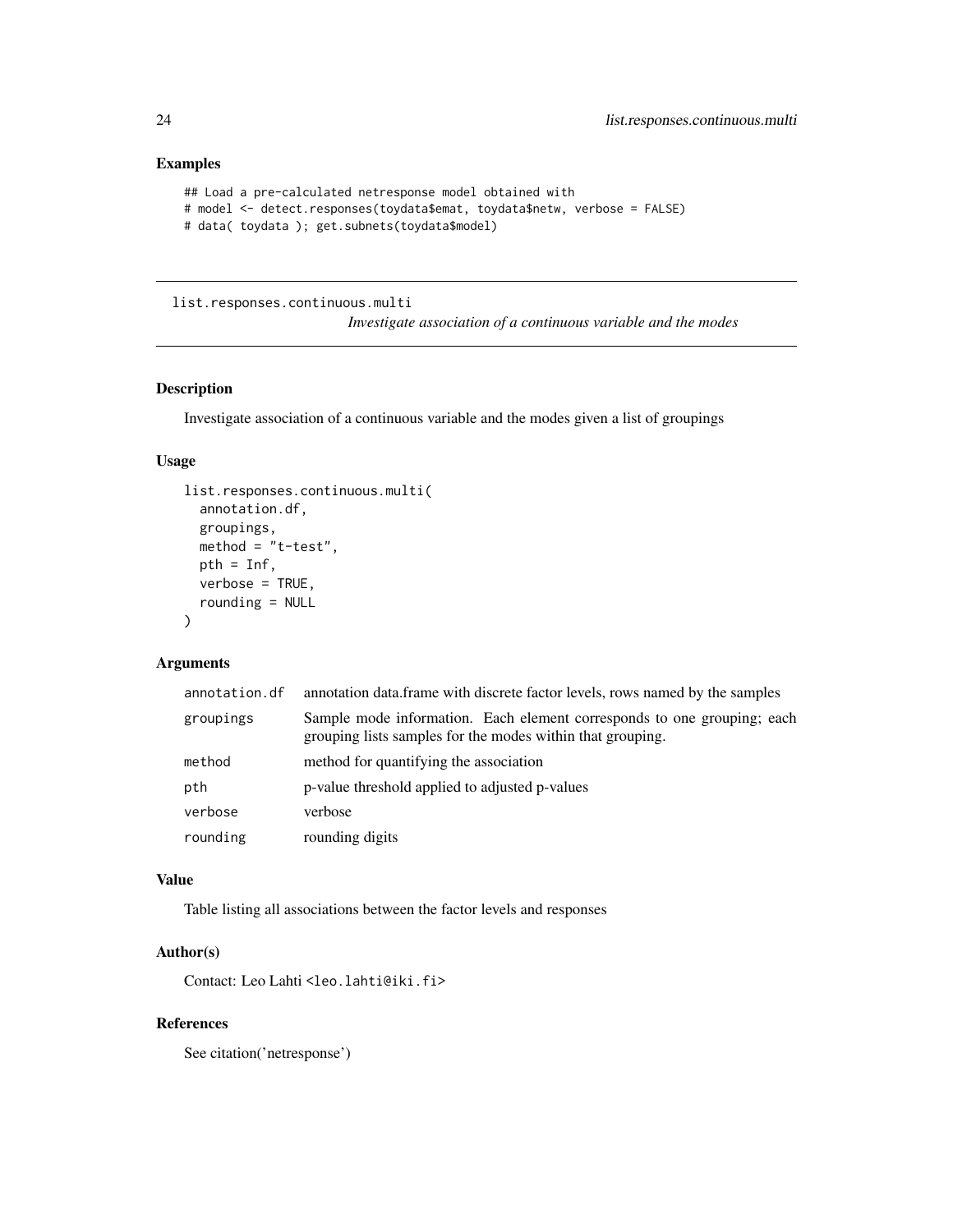### <span id="page-24-0"></span>Examples

res <- list.responses.continuous.multi(annotation.df = NULL, groupings = NULL)

list.responses.continuous.single

*Investigate association of a continuous variable and the modes*

#### Description

Investigate association of a continuous variable and the modes.

### Usage

```
list.responses.continuous.single(
  annotation.df,
 groupings,
 method = "t-test",pth = Inf,
 verbose = TRUE,
  rounding = NULL,
 adjust.p = TRUE)
```
### Arguments

| annotation.df | annotation data.frame with discrete factor levels, rows named by the samples                                                                                                                         |
|---------------|------------------------------------------------------------------------------------------------------------------------------------------------------------------------------------------------------|
| groupings     | Sample mode information. Each element corresponds to one of the modes and<br>lists the samples assignment matrix qofz. Alternatively, a vector of mode indices<br>named by the samples can be given. |
| method        | method for quantifying the association                                                                                                                                                               |
| pth           | p-value threshold (for adjusted p-values)                                                                                                                                                            |
| verbose       | verbose                                                                                                                                                                                              |
| rounding      | rounding digits                                                                                                                                                                                      |
| adjust.p      | Adjust p-values (this will add p.adj column and remove pvalue column in the<br>output table)                                                                                                         |

### Value

Table listing all associations between the factor levels and responses

### Author(s)

Contact: Leo Lahti<br/> <leo.lahti@iki.fi>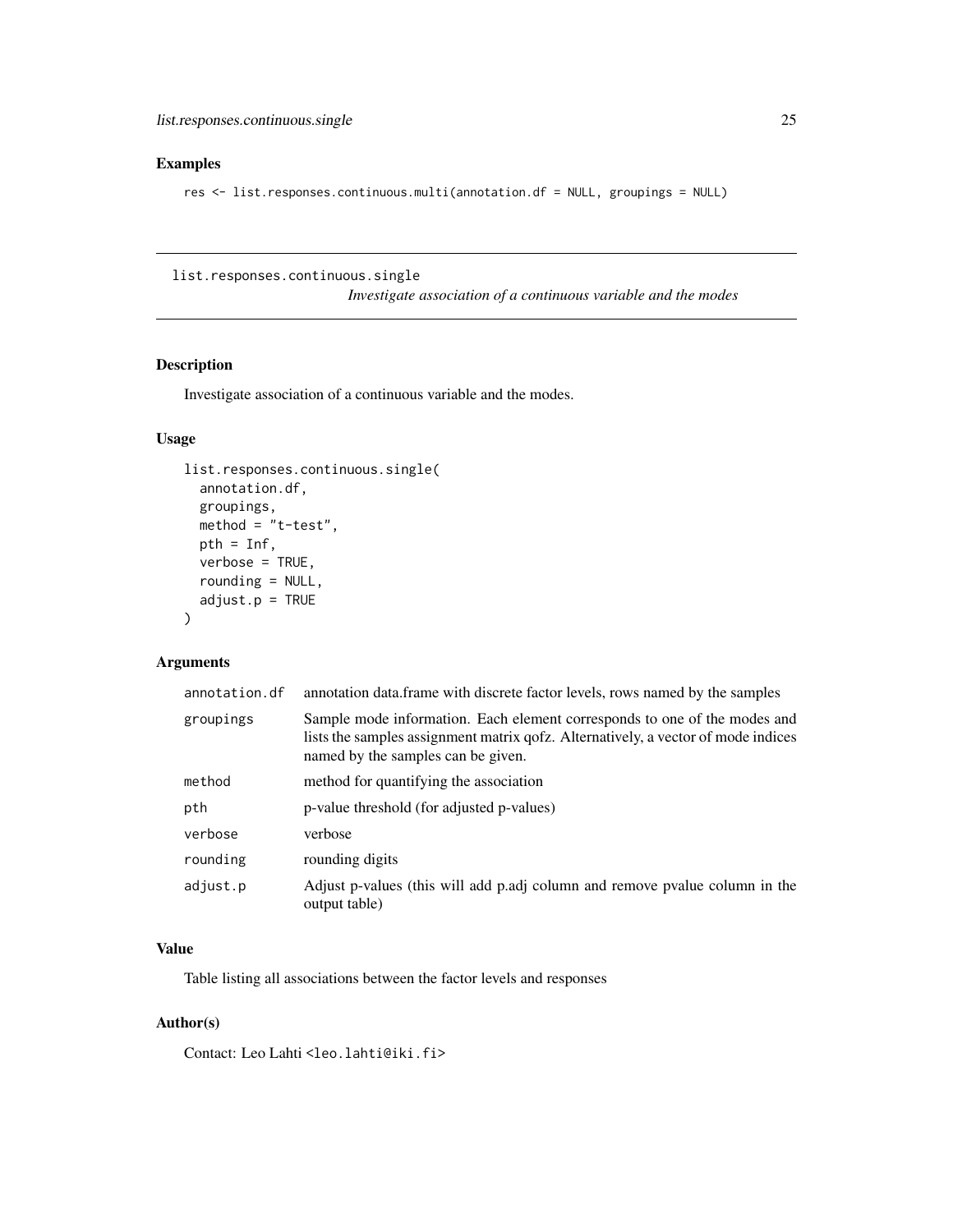```
See citation('netresponse')
```
#### Examples

```
res <- list.responses.continuous.single(annotation.df = NULL, groupings = NULL)
```
list.responses.factor *List significant responses*

### Description

List significantly associated responses for all factors and levels in the given annotation matrix

### Usage

```
list.responses.factor(
  annotation.df,
 models,
 method = "hypergeometric",
 min.size = 2,
 qth = Inf,
  verbose = TRUE,
 data = NULL,
  rounding = NULL
\mathcal{E}
```
#### Arguments

| annotation.df | annotation data. frame with discrete factor levels, rows named by the samples                                                           |
|---------------|-----------------------------------------------------------------------------------------------------------------------------------------|
| models        | List of models. Each model should have a sample-cluster assignment matrix<br>qofz, or a vector of cluster indices named by the samples. |
| method        | method for enrichment calculation                                                                                                       |
| min.size      | minimum sample size for a response                                                                                                      |
| qth           | q-value threshold                                                                                                                       |
| verbose       | verbose                                                                                                                                 |
| data          | data (samples x features; or a vector in univariate case)                                                                               |
| rounding      | rounding digits                                                                                                                         |

### Value

Table listing all associations between the factor levels and responses

### Author(s)

Contact: Leo Lahti<br/> <leo.lahti@iki.fi>

<span id="page-25-0"></span>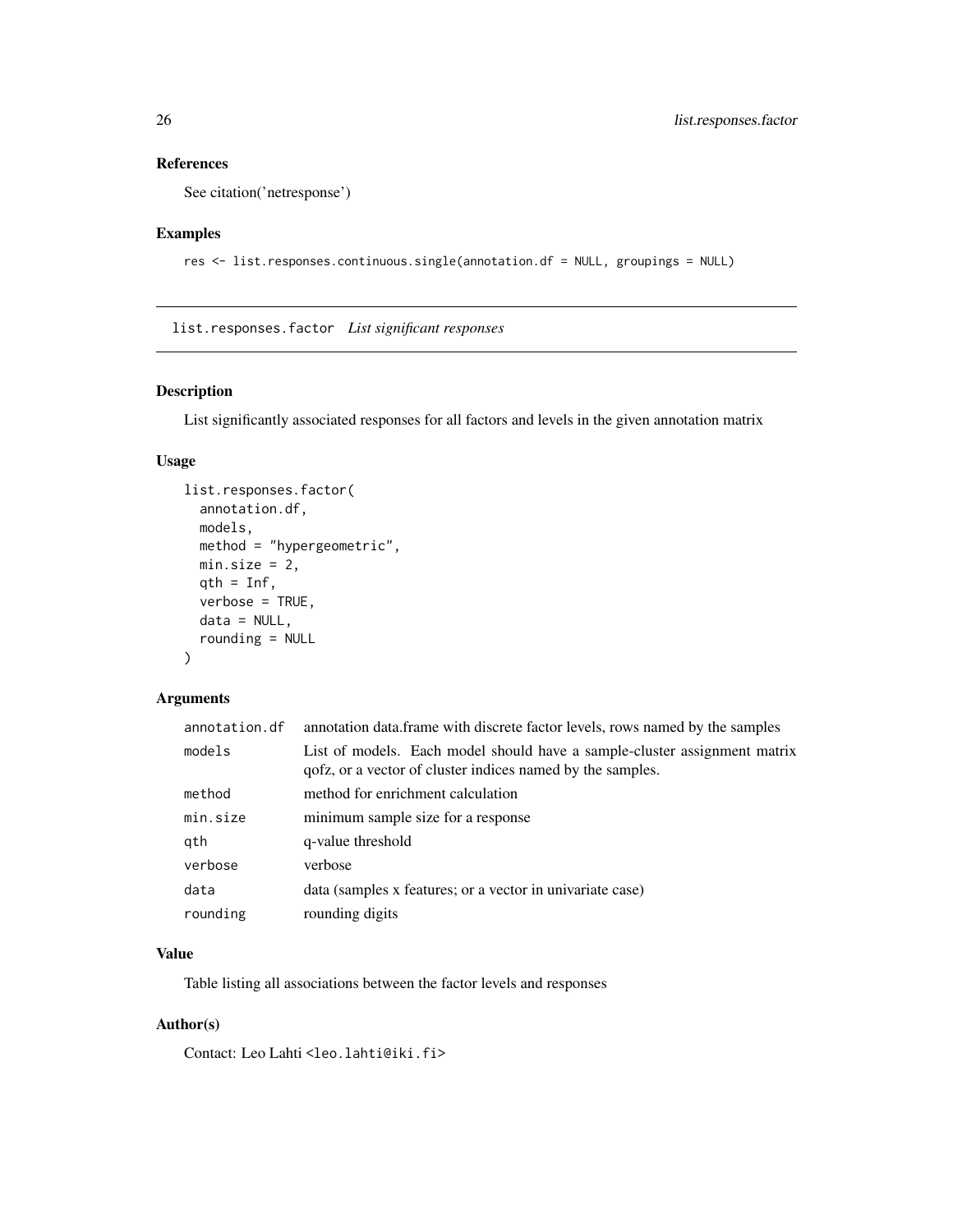<span id="page-26-0"></span>See citation('netresponse')

list.responses.factor.minimal

*List factor responses (minimal)*

#### Description

List significantly associated responses for all factors and levels in the given annotation matrix

### Usage

```
list.responses.factor.minimal(
  annotation.df,
  groupings,
 method = "hypergeometric",
 min.size = 2,
 pth = Inf,
  verbose = TRUE,
  data = NULL,rounding = NULL
)
```
### Arguments

| annotation.df | annotation data. frame with discrete factor levels, rows named by the samples                                                              |
|---------------|--------------------------------------------------------------------------------------------------------------------------------------------|
| groupings     | List of groupings. Each model should have a sample-cluster assignment matrix<br>qofz, or a vector of cluster indices named by the samples. |
| method        | method for enrichment calculation                                                                                                          |
| min.size      | minimum sample size for a response                                                                                                         |
| pth           | p-value threshold; applied to adjusted p-value                                                                                             |
| verbose       | verbose                                                                                                                                    |
| data          | data (samples x features; or a vector in univariate case)                                                                                  |
| rounding      | rounding digits                                                                                                                            |

### Value

A list with two elements: Table listing all associations between the factor levels and responses; multiple p-value adjustment method

### Author(s)

Contact: Leo Lahti<br/> <leo.lahti@iki.fi>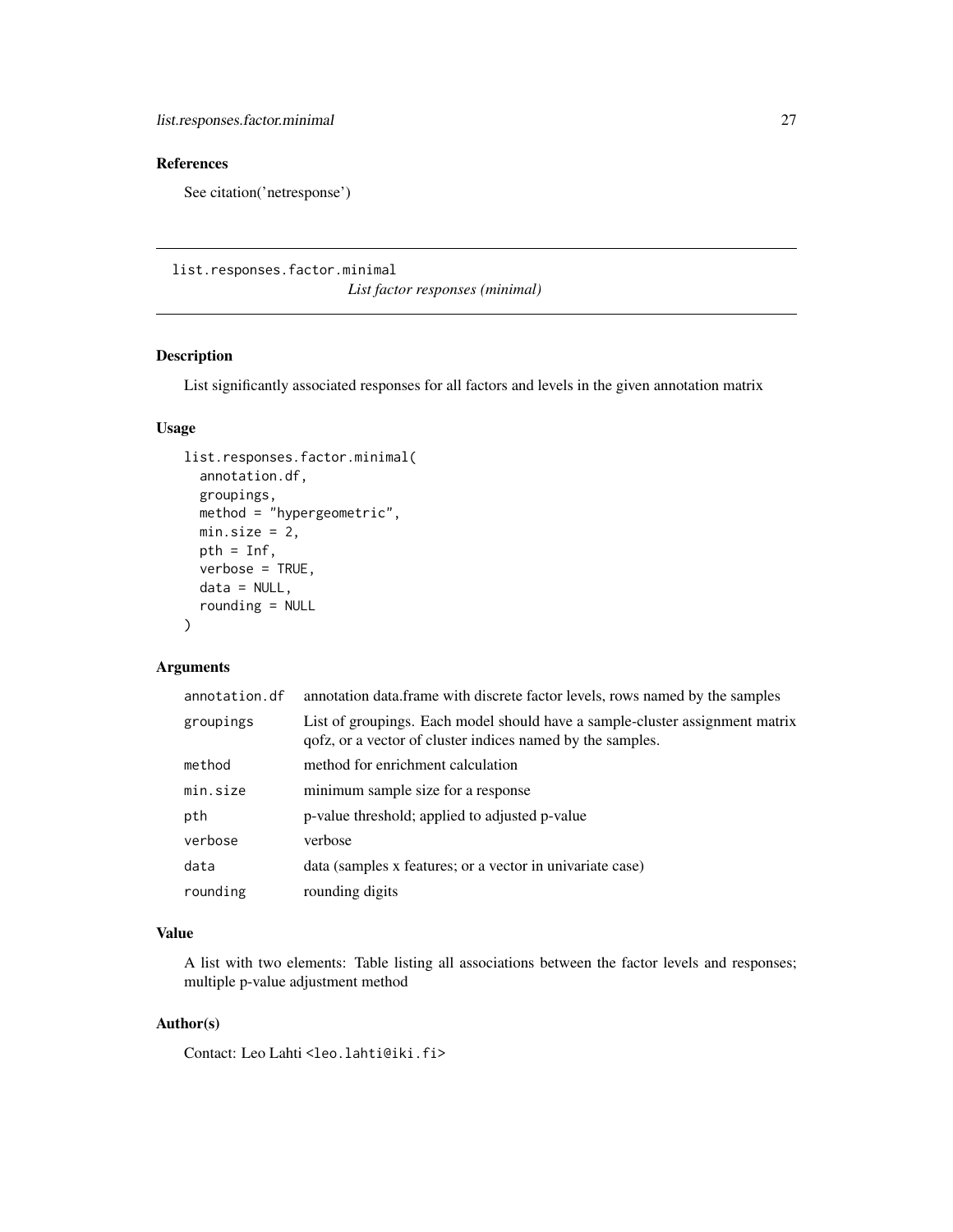<span id="page-27-0"></span>See citation('netresponse')

list.significant.responses

*Listing significant responses*

### Description

List responses with significant associations to a given sample group.

### Usage

```
list.significant.responses(model, sample, qth = 1, method = "hypergeometric")
```
### Arguments

| model  | NetResponseModel object.                                                                                        |  |
|--------|-----------------------------------------------------------------------------------------------------------------|--|
| sample | User-specified samples group for which the enrichments are calculated. For<br>instance, an annotation category. |  |
| gth    | q-value threshold for enrichments                                                                               |  |
| method | Enrichment method.                                                                                              |  |

### Value

Statistics of the significantly associated responses.

### Author(s)

Leo Lahti<br/> <a>
Leo.lahti@iki.fi>

### References

See citation('netresponse')

### See Also

response.enrichment

#### Examples

#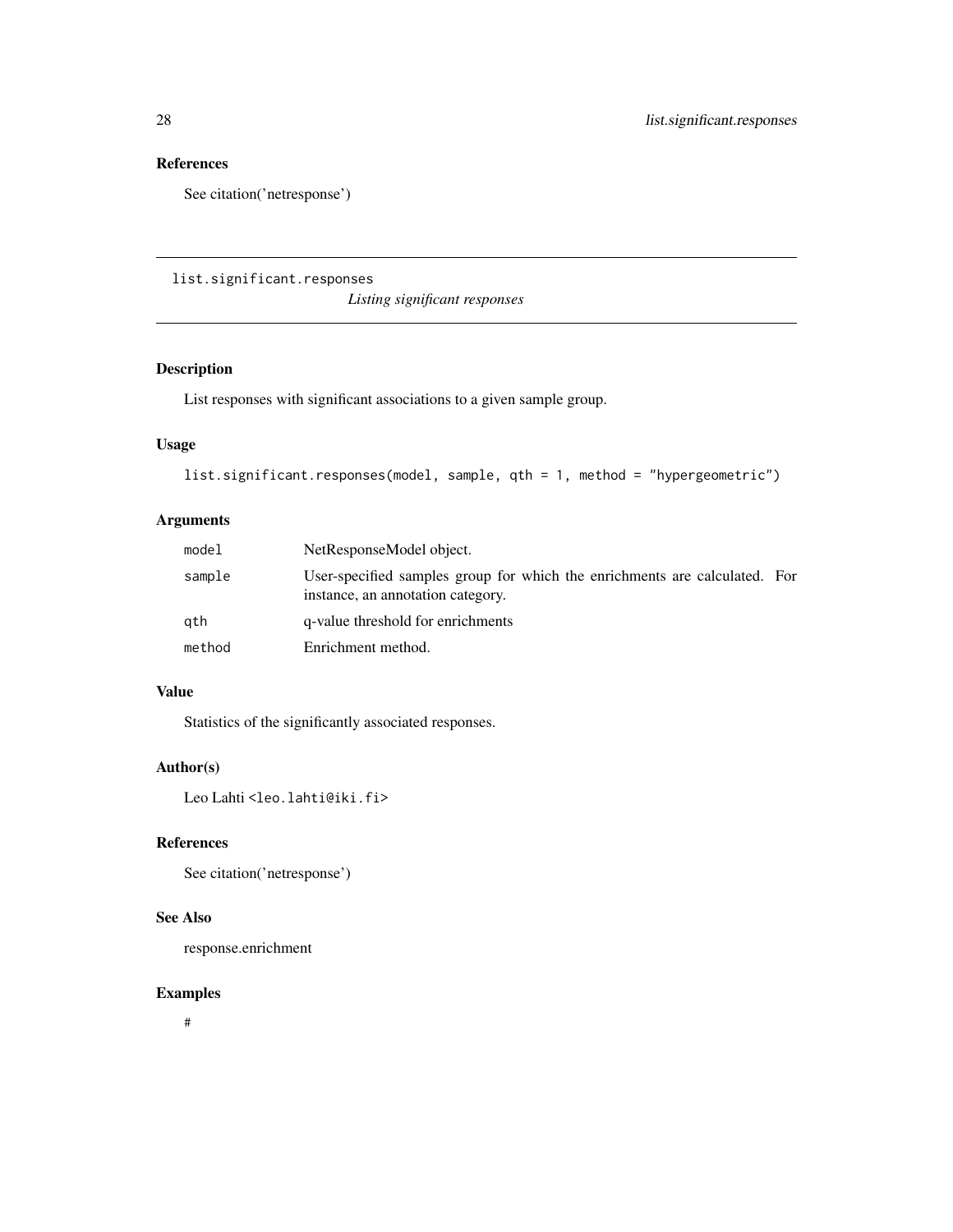<span id="page-28-0"></span>listify.groupings *Convert grouping info into a list; each element corresponds to a group and lists samples in that group.*

### Description

Convert grouping info into a list; each element corresponds to a group and lists samples in that group.

### Usage

listify.groupings(groupings, verbose = FALSE)

### Arguments

| groupings | a list, a vector, or a samples <i>xmodes</i> assignment matrix |
|-----------|----------------------------------------------------------------|
| verbose   | verbose                                                        |

### Value

Group list

### Author(s)

Leo Lahti<br/><a>
Leo.lahti@iki.fi>

### References

See citation('netresponse')

#### Examples

res <- listify.groupings(groupings = NULL)

mixture.model *Mixture model*

#### Description

Fit Gaussian mixture model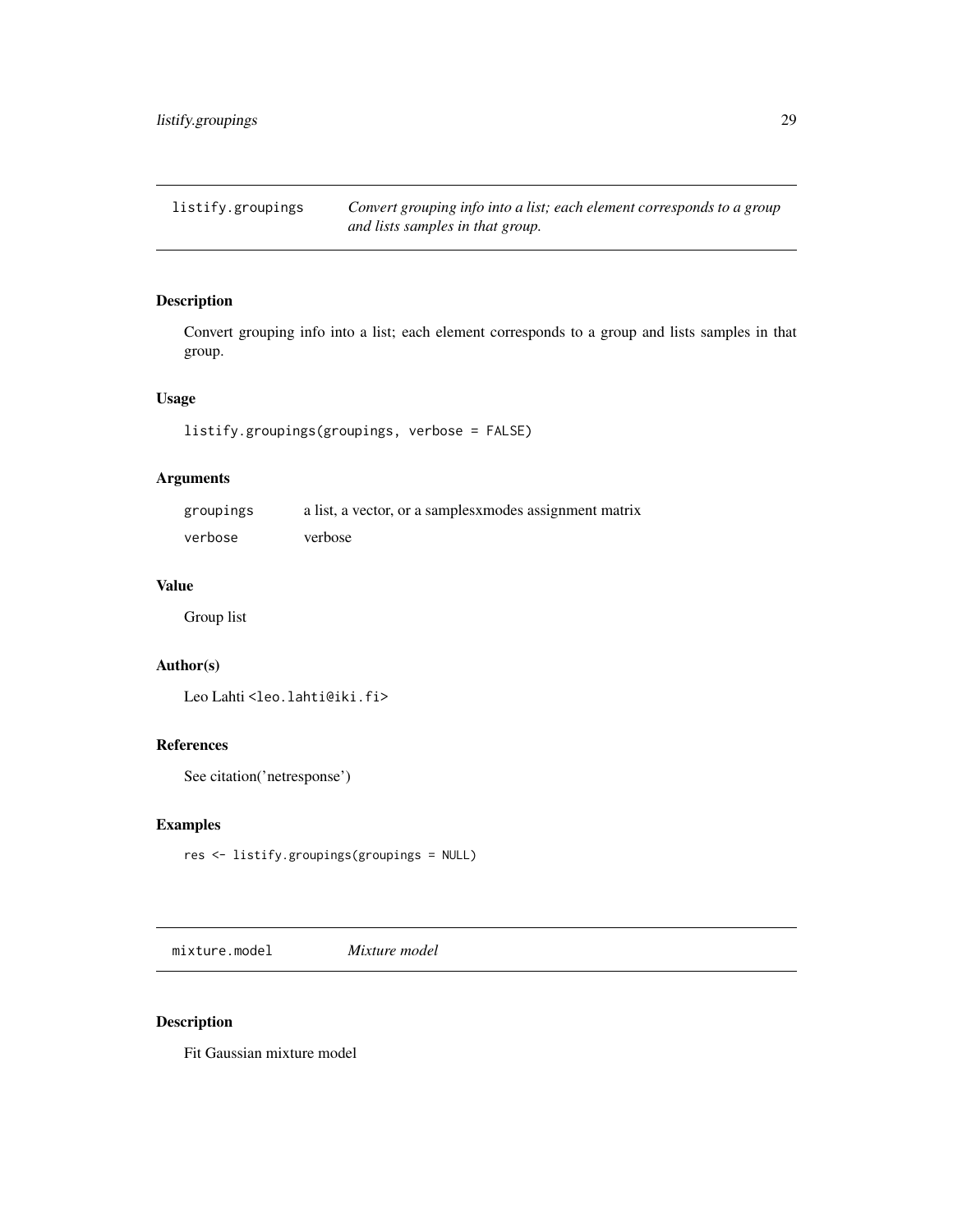### Usage

```
mixture.model(
 x,
 mixture.method = "vdp",
 max.responses = 10,
  implicit.noise = 0,prior.alpha = 1,
 prior.alphaKsi = 0.01,
 prior.betaKsi = 0.01,
 vdp.threshold = 1e-05,
  initial.responses = 1,
  ite = Inf,
  speedup = TRUE,bic.threshold = 0,
 pca.basis = FALSE,
 min.responses = 1,
  ...
\mathcal{L}
```

| X                 | data matrix (samples x features, for multivariate analysis) or a vector (for uni-<br>variate analysis)                                                                                                                                                   |
|-------------------|----------------------------------------------------------------------------------------------------------------------------------------------------------------------------------------------------------------------------------------------------------|
| mixture.method    | Specify the approach to use in mixture modeling. Options. vdp (nonparametric<br>Variational Dirichlet process mixture model); bic (based on Gaussian mixture<br>modeling with EM, using BIC to select the optimal number of components)                  |
| max.responses     | Maximum number of responses for each subnetwork. Can be used to limit the<br>potential number of network states.                                                                                                                                         |
|                   | implicit.noise Implicit noise parameter. Add implicit noise to vdp mixture model. Can help to<br>avoid overfitting to local optima, if this appears to be a problem.                                                                                     |
|                   | prior.alpha, prior.alphaKsi, prior.betaKsi                                                                                                                                                                                                               |
|                   | Prior parameters for Gaussian mixture model that is calculated for each sub-<br>network (normal-inverse-Gamma prior). alpha tunes the mean; alphaKsi and<br>betaKsi are the shape and scale parameters of the inverse Gamma function, re-<br>spectively. |
| vdp.threshold     | Minimal free energy improvement after which the variational Gaussian mixture<br>algorithm is deemed converged.                                                                                                                                           |
| initial.responses |                                                                                                                                                                                                                                                          |
|                   | Initial number of components for each subnetwork model. Used to initialize<br>calculations.                                                                                                                                                              |
| ite               | Maximum number of iterations on posterior update (updatePosterior). Increas-<br>ing this can potentially lead to more accurate results, but computation may take<br>longer.                                                                              |
| speedup           | Takes advantage of approximations to PCA, mutual information etc in various<br>places to speed up calculations. Particularly useful with large and densely con-<br>nected networks and/or large sample size.                                             |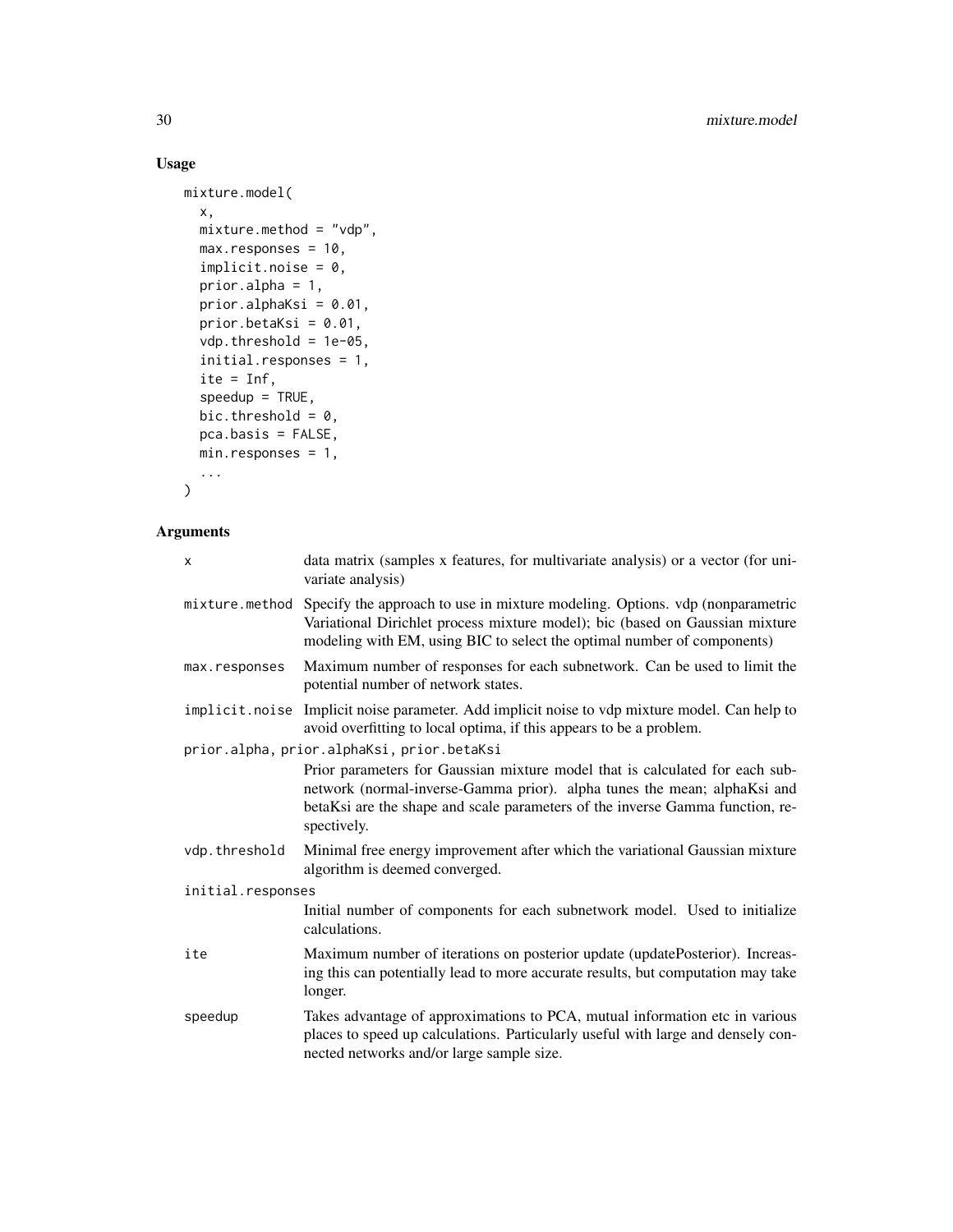#### <span id="page-30-0"></span>model.stats 31

|           | bic, threshold BIC threshold which needs to be exceeded before a new mode is added to the<br>mixture with mixture method $=$ "bic" |
|-----------|------------------------------------------------------------------------------------------------------------------------------------|
| pca.basis | pca.basis                                                                                                                          |
|           | min.responses minimum number of responses                                                                                          |
| $\cdots$  | Further optional arguments to be passed.                                                                                           |

### Value

List with two elements: model: fitted mixture model (parameters and free energy); model.params: model parameters

#### Author(s)

Contact: Leo Lahti<br/> <a></a>Lahti@iki.fi>

### References

```
See citation("netresponse")
```
### Examples

```
res <- mixture.model(NULL)
```
model.stats *model.stats*

### Description

Subnetwork statistics: size and number of distinct responses for each subnet.

#### Usage

```
model.stats(models)
```
### Arguments

models NetResponse object or list of models

#### Value

A 'subnetworks x properties' data frame containing the following elements.

subnet.size: Vector of subnetwork sizes. subnet.responses:

Vector giving the number of responses in each subnetwork.

### Author(s)

Leo Lahti <leo.lahti@iki.fi>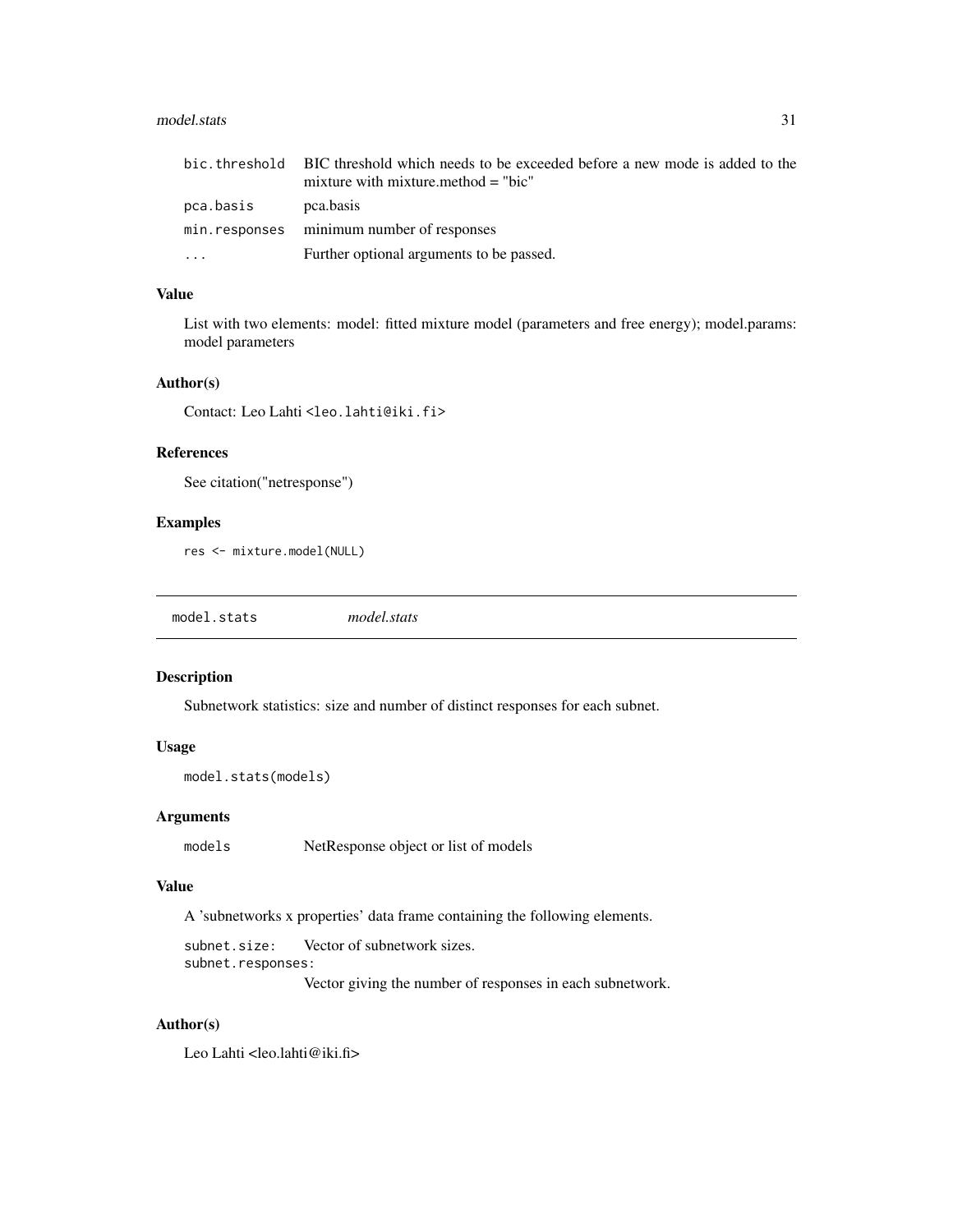<span id="page-31-0"></span>Leo Lahti et al.: Global modeling of transcriptional responses in interaction networks. Bioinformatics (2010). See citation('netresponse') for reference details.

#### Examples

```
# Load a pre-calculated netresponse model obtained with
# model <- detect.responses(toydata$emat, toydata$netw, verbose = FALSE)
data(toydata)
# Calculate summary statistics for the model
stat <- model.stats(toydata$model)
```
NetResponseModel-class

*Class 'NetResponseModel'*

### Description

A NetResponse model.

#### Objects from the Class

Returned by [detect.responses](#page-10-1) function.

### Author(s)

Leo Lahti<br />
<br />
Leo Lahti<br />
Leo Lahti<br />
Leo Lahti<br />
Leo Lahti<br />
Leo Lahti<br />
Leo Lahti<br />
Leo Lahti<br />
Leo Lahti<br />
Leo Lahti<br />
Leo Lahti<br />
Leo Lahti<br />
Leo Lahti<br />
Leo Lah

### Examples

showClass('NetResponseModel')

order.responses *order.responses*

### Description

Orders the responses by association strength (enrichment score) to a given sample set. For instance, if the samples correspond to a particular experimental factor, this function can be used to prioritize the responses according to their association strength to this factor.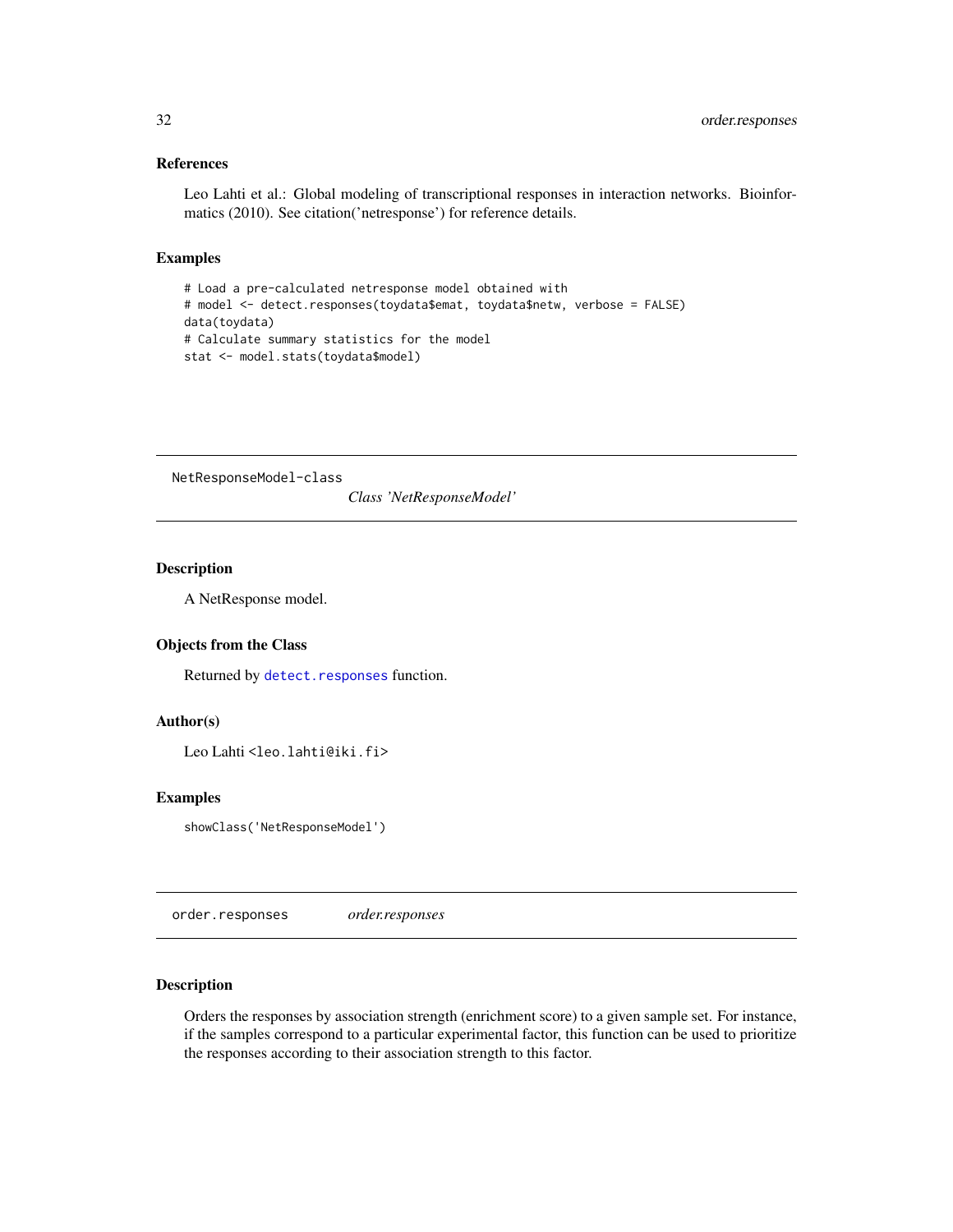### order.responses 33

### Usage

```
order.responses(
  models,
  sample,
  method = "hypergeometric",
 min.size = 2,
 max.size = Inf,min.responses = 2,
  subnet.ids = NULL,
  verbose = FALSE,
  data = NULL
)
```
### Arguments

| models     | List of models. Each model should have a sample-cluster assignment matrix<br>qofz.                                                                                                                                                                                                             |
|------------|------------------------------------------------------------------------------------------------------------------------------------------------------------------------------------------------------------------------------------------------------------------------------------------------|
| sample     | Measure enrichment of this sample (set) across the observed responses.                                                                                                                                                                                                                         |
| method     | 'hypergeometric' measures enrichment of factor levels in this response; 'preci-<br>sion' measures response purity for each factor level; 'dependency' measures log-<br>arithm of the joint density between response and factor level vs. their marginal<br>densities: $log(P(r,s)/(P(r)P(s)))$ |
|            | min.size, max.size, min.responses                                                                                                                                                                                                                                                              |
|            | Optional parameters to filter the results based on subnet size and number of<br>responses.                                                                                                                                                                                                     |
| subnet.ids | Specify subnets for which the responses shall be ordered. By default, use all<br>subnets.                                                                                                                                                                                                      |
| verbose    | Follow progress by intermediate messages.                                                                                                                                                                                                                                                      |
| data       | data (samples x features; or a vector in univariate case)                                                                                                                                                                                                                                      |

#### Value

A data frame with elements 'ordered.responses' which gives a data frame of responses ordered by enrichment score for the investigated sample. The subnetwork, response id and enrichment score are shown. The method field indicates the enrichment calculation method. The sample field lists the samples et for which the enrichments were calculated. The info field lists additional information on enrichment statistics.

#### Note

Tools for analyzing end results of the model.

#### Author(s)

Leo Lahti<br/> <a>
Leo.lahti@iki.fi>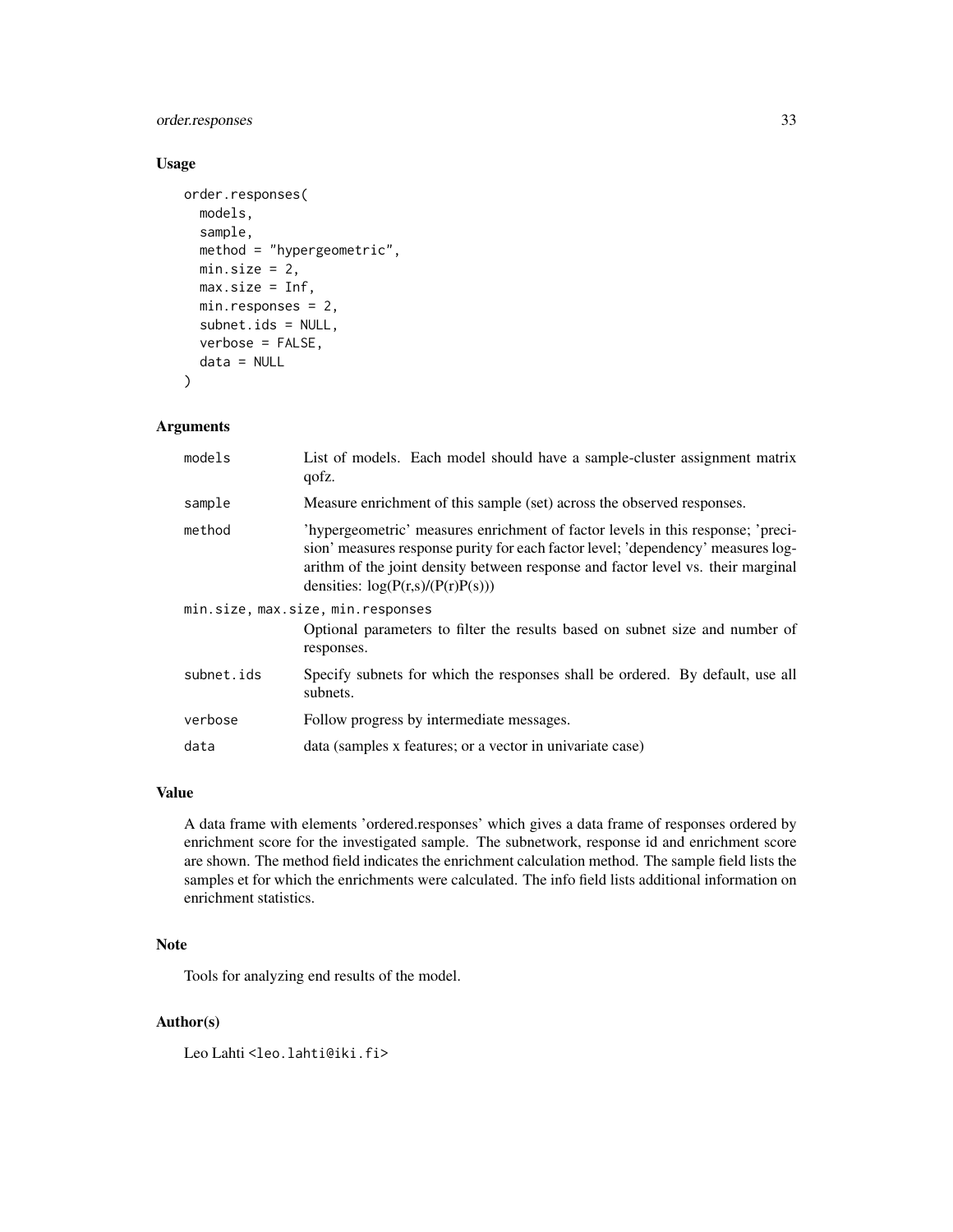34 osmo

#### References

See citation('netresponse') for citation details.

#### Examples

```
res <- order.responses(models = NULL, sample = NULL)
# - for given sample/s (factor level),
# order responses (across all subnets) by association strength
# (enrichment score); overrepresentation
# order.responses(model, sample, method = 'hypergeometric')
```
osmo *Osmoshock data set (PPI and expression)*

#### Description

A combined yeast data set with protein-protein interactions and gene expression (osmotick shock response). Gene expression profiles are transformed into links by computing a Pearson correlation for all pairs of genes and treating all correlations above 0.85 as additional links. Number of genes: 1711, number of interactions: 10250, number of gene expression observations: 133, number of total links with PPI and expression links: 14256.

#### Usage

data(osmo)

#### Format

List of following objects:

ppi PPI data matrix

exp gene expression profiles data matrix

gids Vector of gene ids corresponding to indices used in data matrices

obs Gene expression observation details

combined.links pooled matrix of PPI and expression links

#### Source

PPI data pooled from yeast data sets of [1] and [2]. Dna damage expression set of [3].

#### References

Ulitsky, I. and Shamir, R. *Identification of functional modules using network topology and highthroughput data.* BMC Systems Biology 2007, 1:8.

Nariai, N., Kolaczyk, E. D. and Kasif, S. *Probabilistic Protein Function Predition from Heterogenous Genome-Wide Data*. PLoS ONE 2007, 2(3):e337.

O'Rourke, S. and Herskowitz, I. *Unique and redundant roles for Hog MAPK pathway components as revealed by whole-genome expression analysis.* Molecular Biology of the Cell 2004, 15:532-42.

<span id="page-33-0"></span>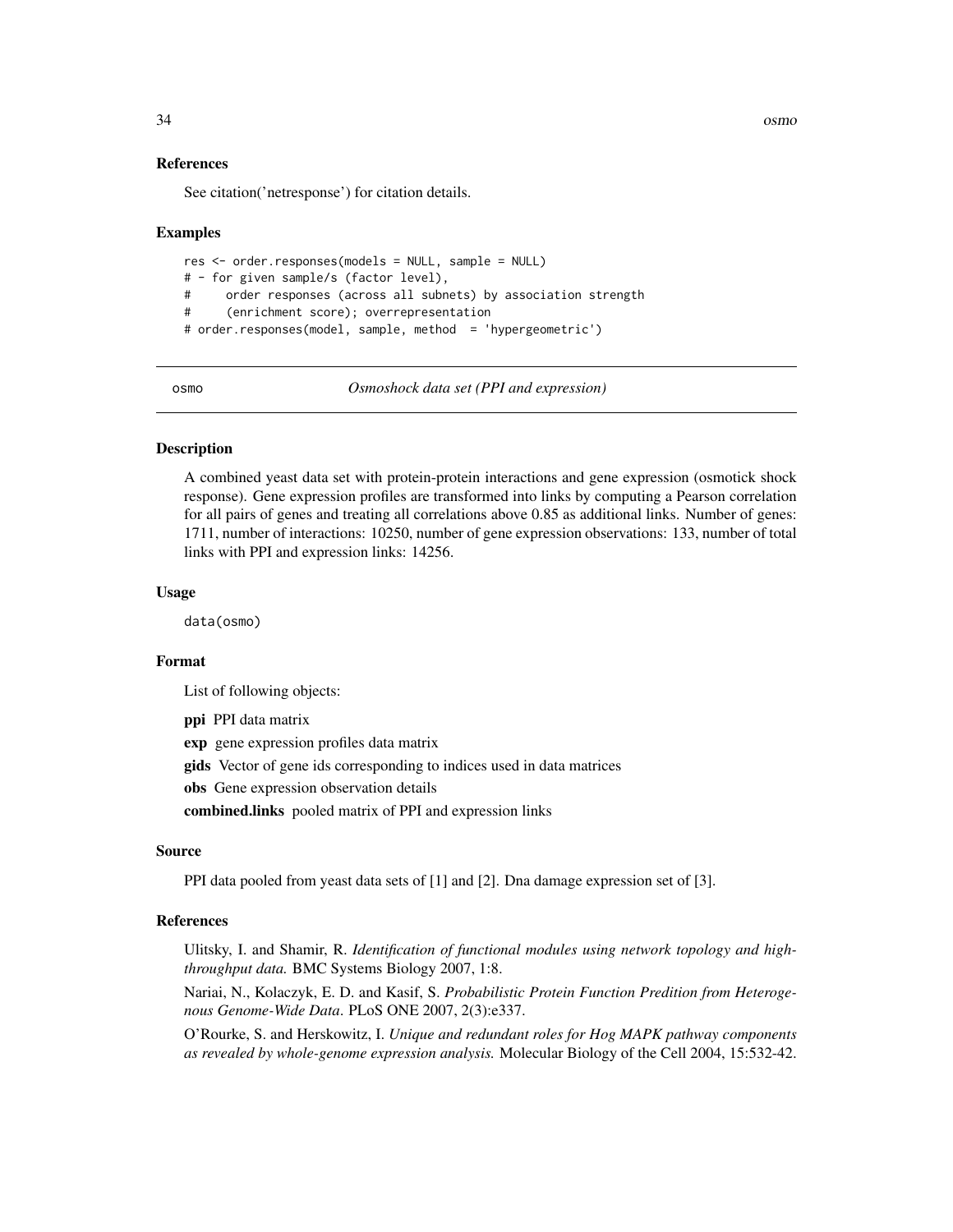#### <span id="page-34-0"></span>PlotMixture 35

### Examples

data(osmo)

PlotMixture *Plot mixtures*

### Description

Plot mixtures.

### Usage

```
PlotMixture(
  x,
  qofz,
 binwidth = 0.05,
 xlab.text = NULL,
 ylab.text = NULL,
  title.text = NULL
)
```
### Arguments

| X          | data vector                                                     |
|------------|-----------------------------------------------------------------|
| gofz       | Mode assignment probabilities for each sample. Samples x modes. |
| binwidth   | binwidth for histogram                                          |
| xlab.text  | xlab.text                                                       |
| ylab.text  | ylab.text                                                       |
| title.text | title.text                                                      |

### Value

Used for its side-effects

### Author(s)

Leo Lahti<br/> <a>
Leo.lahti@iki.fi>

### References

See citation('netresponse') for citation details.

### Examples

# PlotMixture(x, qofz)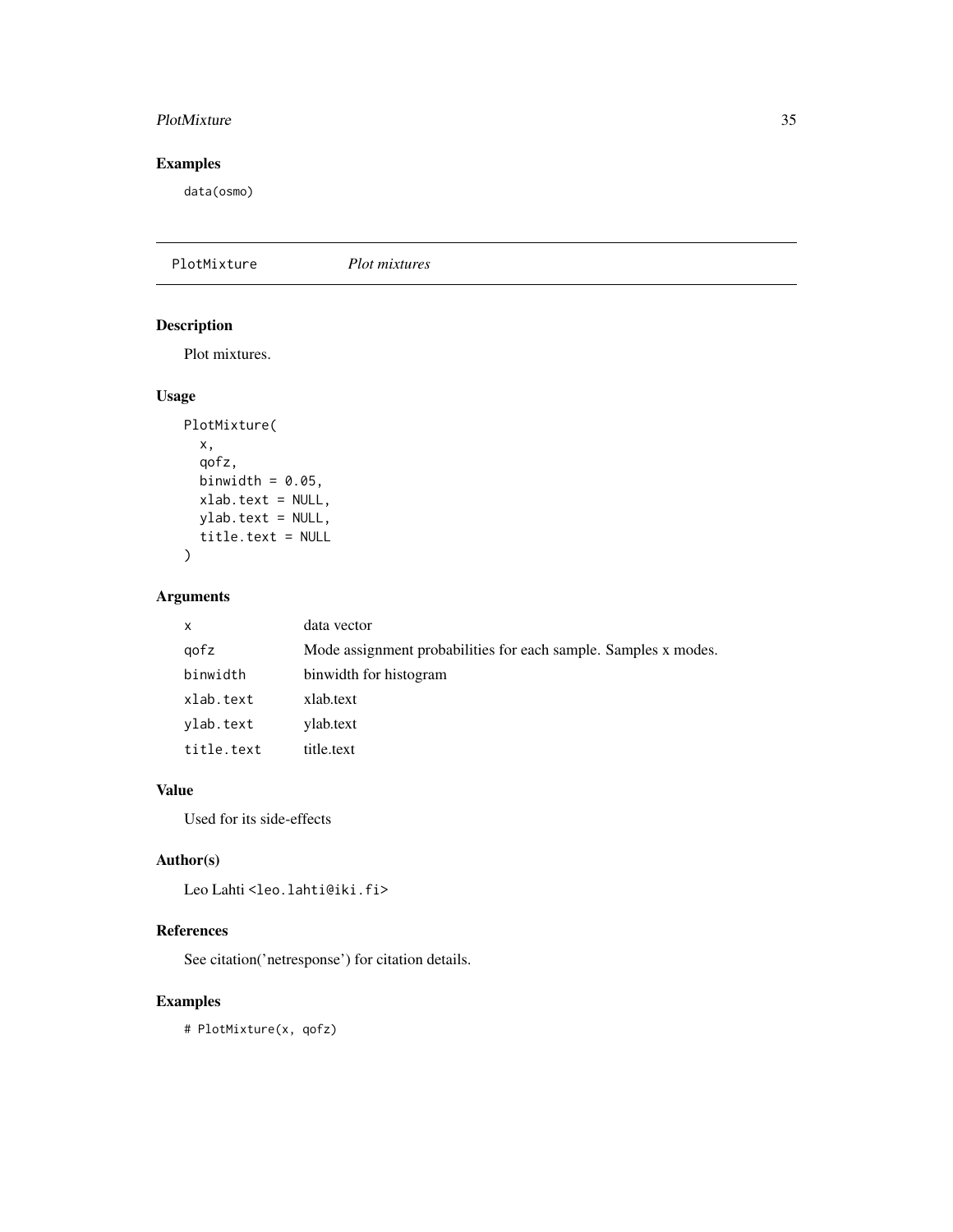<span id="page-35-0"></span>PlotMixtureBivariate *PlotMixtureBivariate*

#### Description

Visualize data, centroids and response confidence intervals for a given Gaussian mixture model in two-dimensional (bivariate) case. Optionally, color the samples according to annotations labels.

#### Usage

```
PlotMixtureBivariate(
  x,
  means,
  sds,
  ws,
  labels = NULL,
  confidence = 0.95,
  main = "",...
\mathcal{L}
```
### Arguments

| $\mathsf{x}$ | data matrix (samples x features)                                                                                                                                       |
|--------------|------------------------------------------------------------------------------------------------------------------------------------------------------------------------|
| means        | mode centroids (modes x features)                                                                                                                                      |
| sds          | mode standard deviations, assuming diagonal covariance matrices (modes x fea-<br>tures, each row giving the sqrt of covariance diagonal for the corresponding<br>mode) |
| WS           | weight for each mode                                                                                                                                                   |
| labels       | Optional: sample class labels to be indicated in colors.                                                                                                               |
| confidence   | Confidence interval for the responses based on the covariances of each response.<br>If NULL, no plotting.                                                              |
| main         | title text                                                                                                                                                             |
| $\ddotsc$    | Further arguments for plot function.                                                                                                                                   |

### Value

Used for its side-effects.

### Author(s)

Leo Lahti<br/> <a>
Leo.lahti@iki.fi>

### References

See citation('netresponse') for citation details.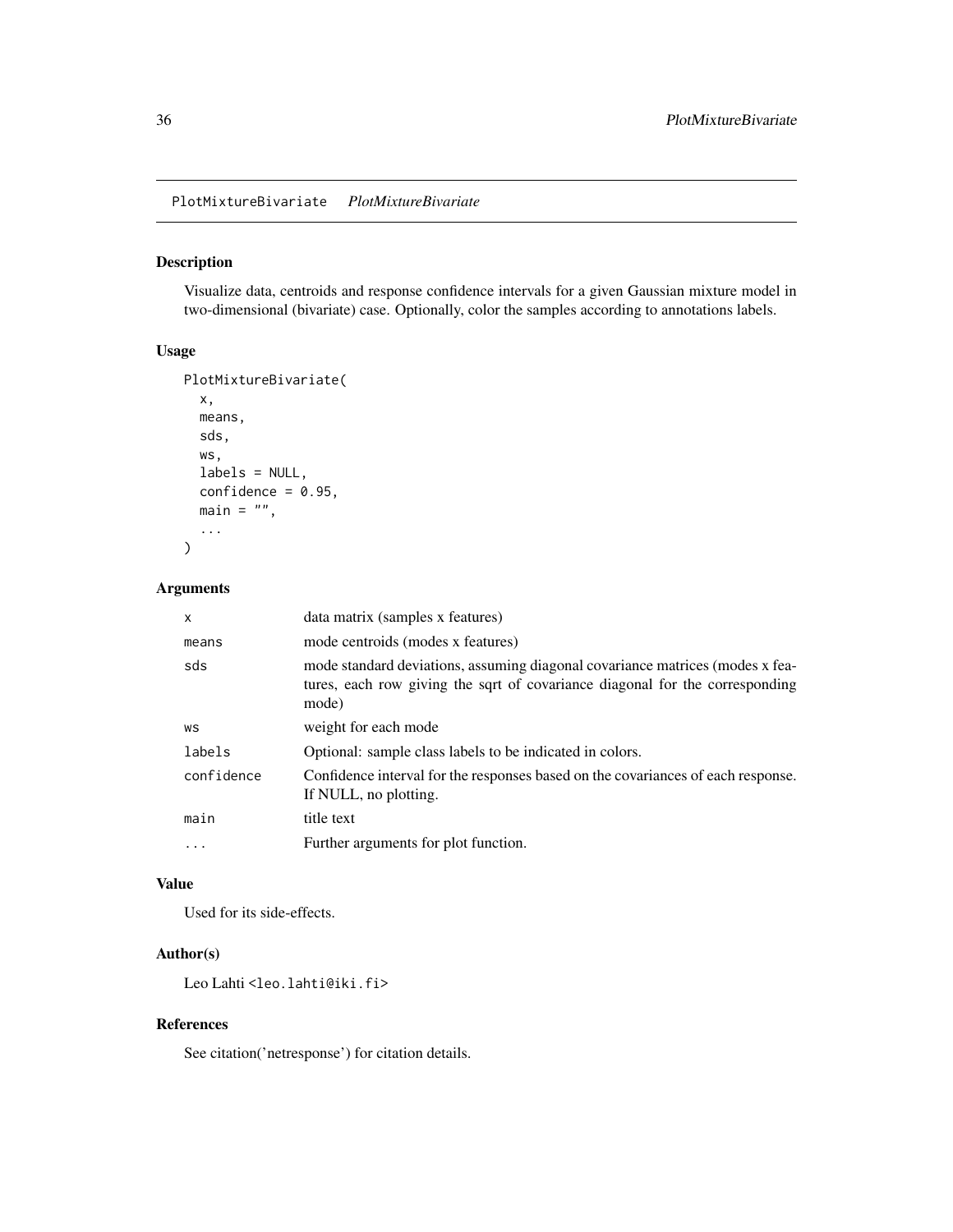### <span id="page-36-0"></span>PlotMixtureMultivariate 37

## Examples

#plotMixture(dat, means, sds, ws)

PlotMixtureMultivariate

*PlotMixtureMultivariate*

### Description

Visualize data, centroids and response confidence intervals for a given Gaussian mixture model with PCA. Optionally, color the samples according to annotations labels.

### Usage

```
PlotMixtureMultivariate(
  x,
 means,
  sds,
 ws,
 labels = NULL,
 title = NULL,
 modes = NULL,
 pca = FALSE,qofz = NULL,...
\mathcal{L}
```

| X      | data matrix (samples x features)                                                                                                                                                   |
|--------|------------------------------------------------------------------------------------------------------------------------------------------------------------------------------------|
| means  | mode centroids (modes x features)                                                                                                                                                  |
| sds    | mode standard deviations, assuming diagonal covariance matrices (modes x fea-<br>tures, each row giving the sqrt of covariance diagonal for the corresponding<br>mode)             |
| WS     | weight for each mode                                                                                                                                                               |
| labels | Optional: sample class labels to be indicated in colors.                                                                                                                           |
| title  | title                                                                                                                                                                              |
| modes  | Optional: provide sample modes for visualization already in the input                                                                                                              |
| pca    | The data is projected on PCA plane by default ( $pca = TRUE$ ). By setting this off<br>$pca = FALSE$ ) it is possible to visualize two-dimensional data in the original<br>domain. |
| gofz   | Sample-response probabilistic assignments matrix (samples x responses)                                                                                                             |
| .      | Further arguments for plot function.                                                                                                                                               |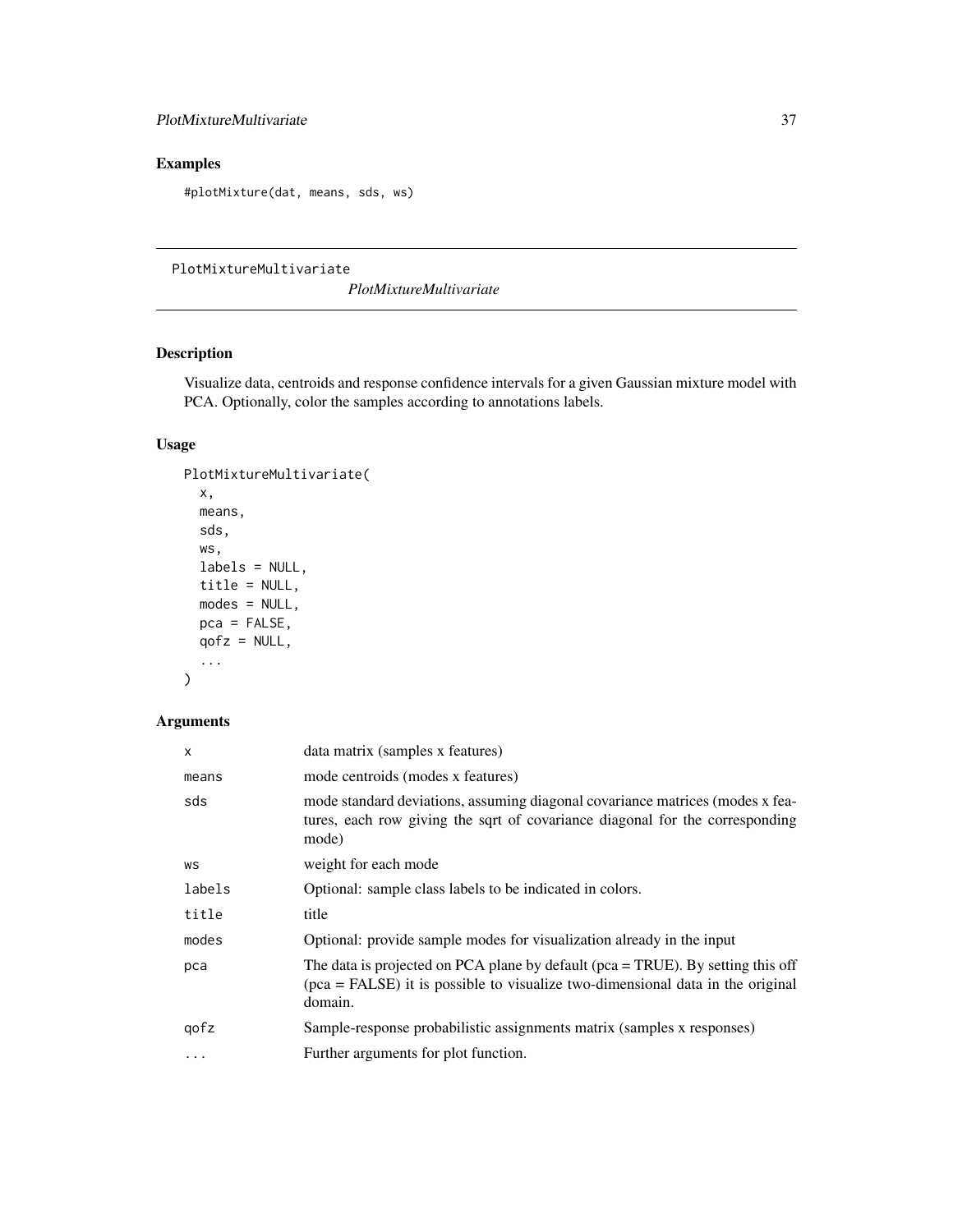### Value

Used for its side-effects.

### Author(s)

```
Leo Lahti<br/><a>
Leo.lahti@iki.fi>
```
### References

See citation('netresponse') for citation details.

### Examples

#plotMixture(dat, means, sds, ws)

PlotMixtureUnivariate *Plot univariate mixtures*

### Description

Visualize data, centroids and stds for a given univariate Gaussian mixture model with PCA.

#### Usage

```
PlotMixtureUnivariate(
  x,
 means = NULL,sds = NULL,ws = NULL,title.text = NULL,
 xlab.text = NULL,
  ylab.text = NULL,
 binwidth = 0.05,
  qofz = NULL,density.color = "darkgray",
  cluster.assignments = NULL,
  ...
\mathcal{L}
```

| $\times$   | data vector              |
|------------|--------------------------|
| means      | mode centroids           |
| sds        | mode standard deviations |
| WS         | weight for each mode     |
| title.text | Plot title               |

<span id="page-37-0"></span>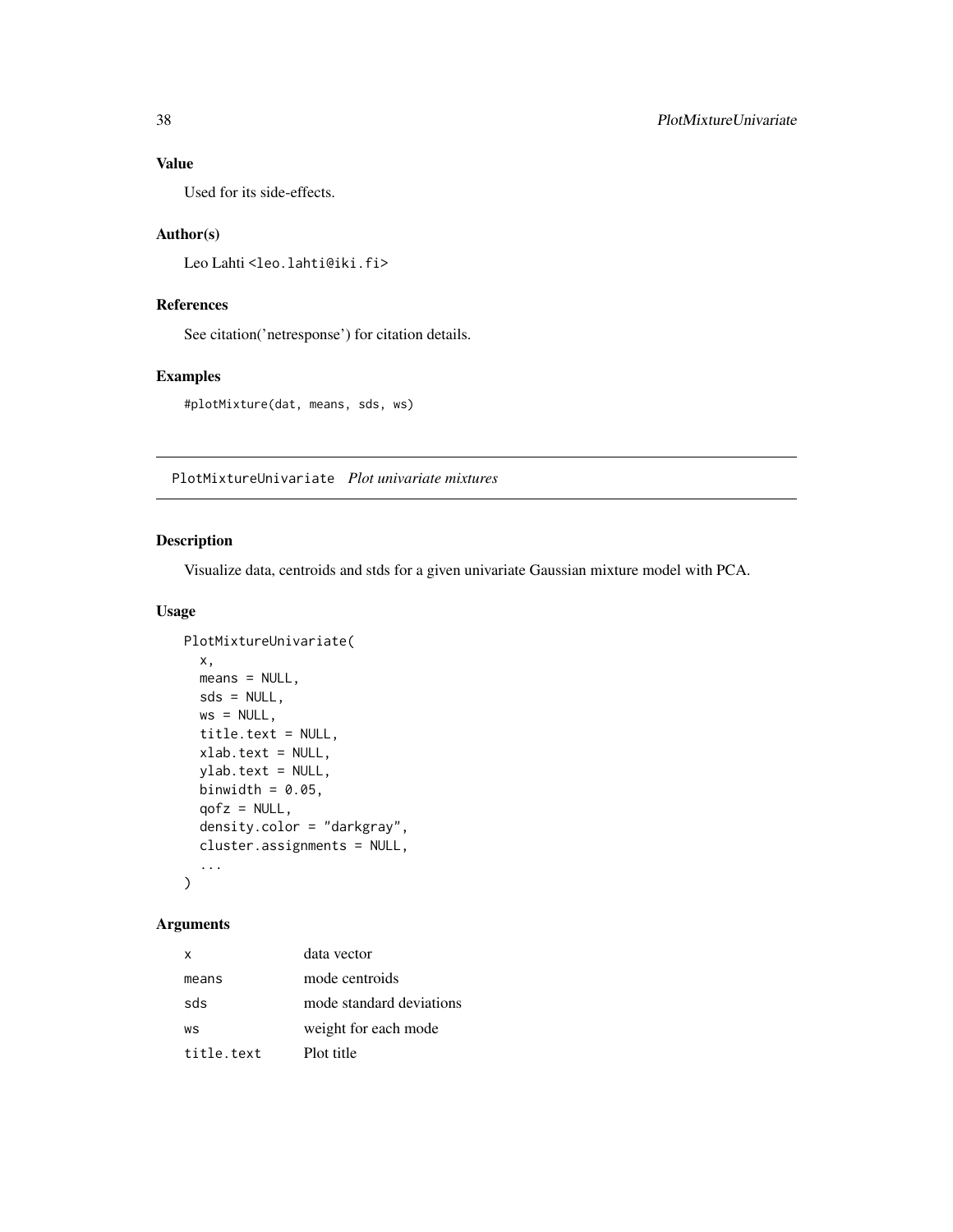#### <span id="page-38-0"></span>plotPCA 39

| xlab.text           | xlab.text                                                         |
|---------------------|-------------------------------------------------------------------|
| ylab.text           | ylab.text                                                         |
| binwidth            | binwidth for histogram                                            |
| gofz                | Mode assignment probabilities for each sample. Samples x modes.   |
|                     | density.color Color for density lines                             |
| cluster.assignments |                                                                   |
|                     | Vector of cluster indices, indicating cluster for each data point |
| .                   | Further arguments for plot function.                              |

### Value

Used for its side-effects

### Author(s)

```
Leo Lahti<br/><a>
Leo.lahti@iki.fi>
```
### References

See citation('netresponse') for citation details.

### Examples

# plotMixtureUnivariate(dat, means, sds, ws)

plotPCA *plotPCA*

### Description

Visualize data, centroids and response confidence intervals for a given subnetwork with PCA. Optionally, color the samples according to annotations labels.

### Usage

```
plotPCA(x, subnet.id, labels = NULL, confidence = 0.95, npoints = NULL, ...)
```

| $\mathsf{x}$ | NetResponseModel object. Output from the detect. responses function.                                        |
|--------------|-------------------------------------------------------------------------------------------------------------|
| subnet.id    | Subnetwork id. Either character as 'Subnetwork-2' or numeric as 2, which is<br>then converted to character. |
| labels       | Optional: sample class labels to be indicated in colors.                                                    |
| confidence   | Confidence interval for the responses based on the covariances of each response.<br>If NULL, no plotting.   |
| npoints      | Argument to the ellipse function                                                                            |
| $\ddotsc$    | Further arguments for plot function.                                                                        |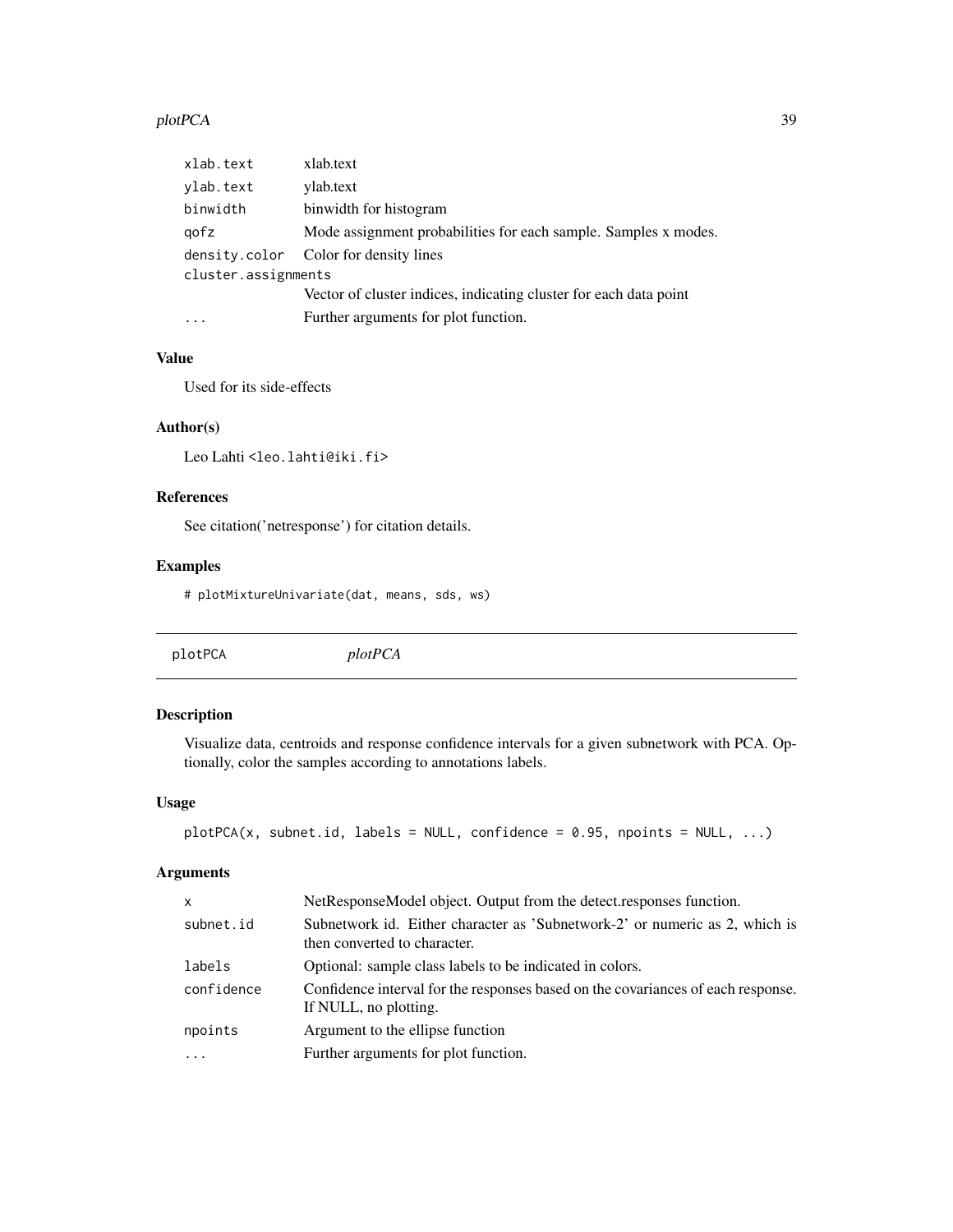### Value

Used for its side-effects.

#### Author(s)

```
Leo Lahti<br/><a>
Leo.lahti@iki.fi>
```
### References

See citation('netresponse') for citation details.

### Examples

#plotPCA(x, subnet.id)

plot\_associations *Association strength between category labels and responses.*

#### Description

Plot association strength between user-defined category labels and responses in a selected subnetwork. Associations are showm in terms  $-log10(p)$  enrichment values for the annotation categories for the responses within the specified subnetwork. No correction for multiple testing.

### Usage

```
plot_associations(
  x,
  subnet.id,
  labels,
 method = "hypergeometric",
 mode = "group.by.classes",
  ...
)
```

| x         | NetResponseModel object                                                                                        |
|-----------|----------------------------------------------------------------------------------------------------------------|
| subnet.id | Subnetwork.                                                                                                    |
| labels    | Factor. Labels for the data samples. Name by samples, or provide in the same<br>order as in the original data. |
| method    | Method to calculate association strength.                                                                      |
| mode      | group.by.responses or group.by.classes: indicate barplot grouping type.                                        |
| $\ddotsc$ | Other arguments to be passed for plot_                                                                         |

<span id="page-39-0"></span>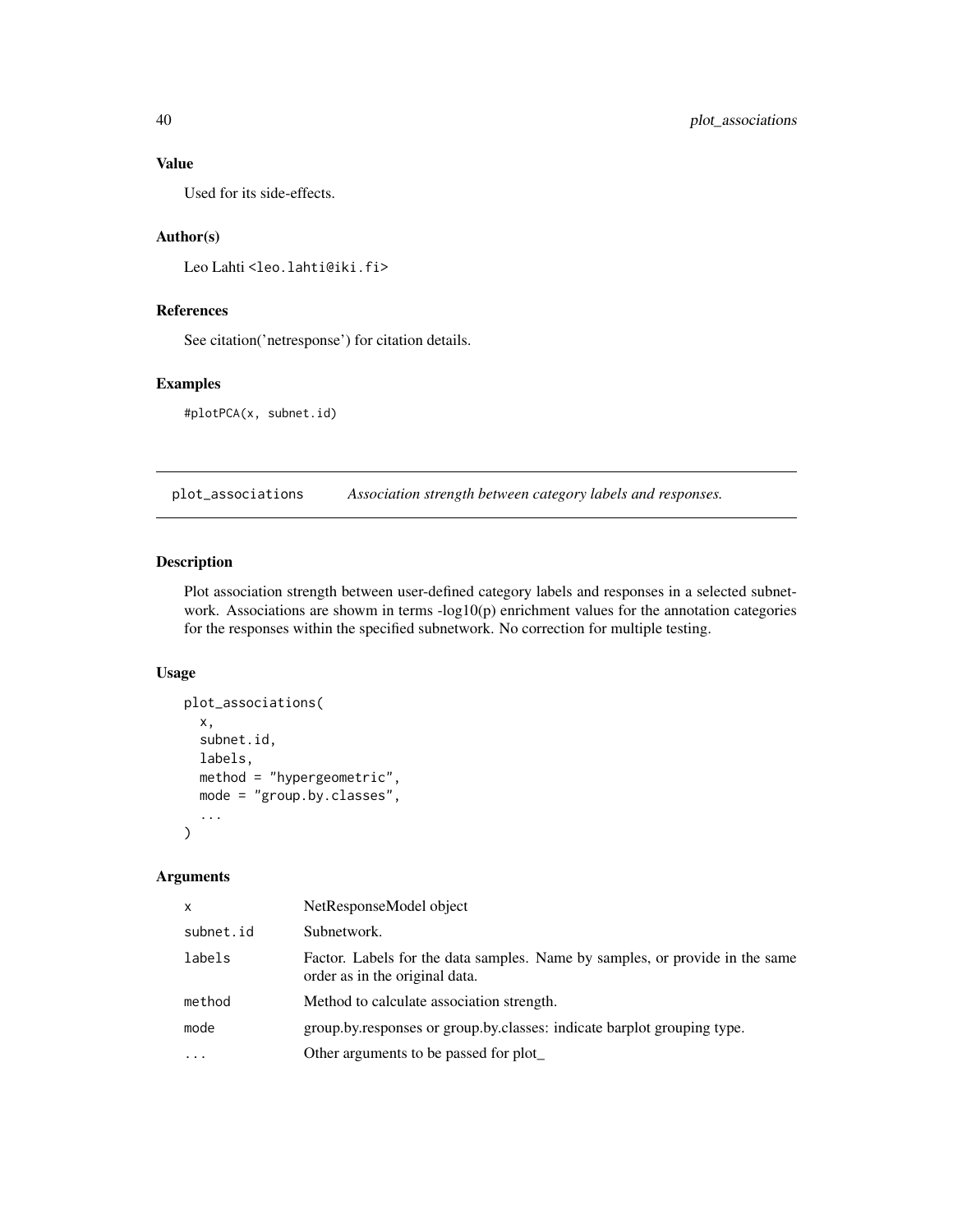#### <span id="page-40-0"></span>plot\_data 41

### Value

Used for side effect (plotting).

### Author(s)

Leo Lahti<br/> <a>
Leo.lahti@iki.fi>

### References

See citation('netresponse').

### See Also

plot\_responses

### Examples

#

plot\_data *Plot observed data.*

## Description

Plotting tool for measurement data. Produces boxplot for each feature in each annotation category for the selected subnetwork.

### Usage

plot\_data(x, subnet.id, labels, ...)

### Arguments

| $\mathsf{x}$ | NetResponseModel object.             |
|--------------|--------------------------------------|
| subnet.id    | Specify the subnetwork.              |
| labels       | Annotation categories.               |
|              | Further arguments for plot function. |

### Value

ggplot2 plot object

### Author(s)

Leo Lahti <leo.lahti@iki.fi>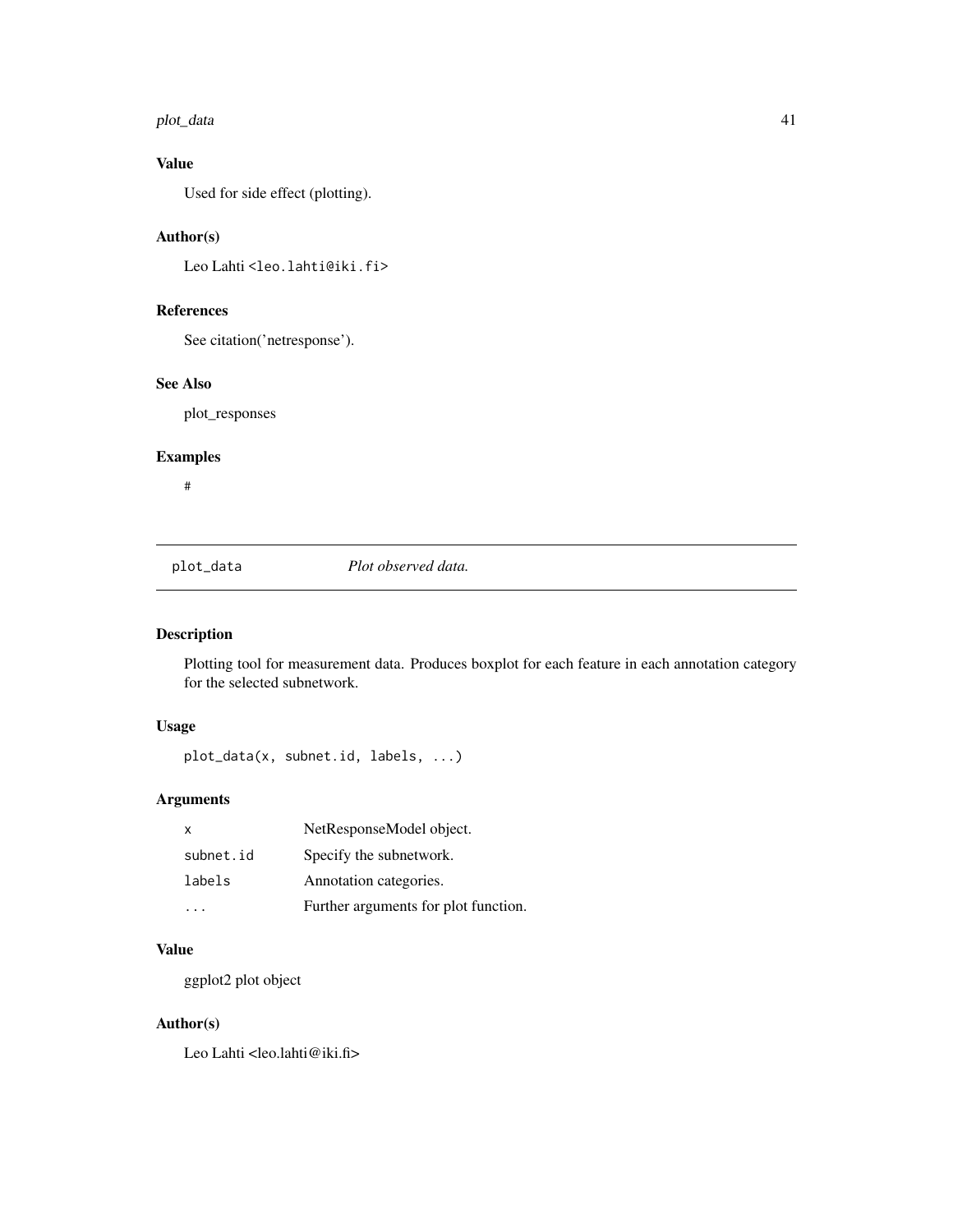See citation('netresponse')

### See Also

plot\_responses

### Examples

#

plot\_expression *plot\_expression*

#### Description

Plot expression matrix in color scale. For one-channel data; plot expression of each gene relative to its mean expression level over all samples. Blue indicates decreased expression and red indicates increased expression. Brightness of the color indicates magnitude of the change. Black denotes no change.

#### Usage

plot\_expression(x, maintext, ...)

### Arguments

| X        | samples x features matrix |
|----------|---------------------------|
| maintext | main title                |
|          | optional arguments        |

### Value

Used for its side effects.

#### Author(s)

Leo Lahti<br/> <a>
Leo.lahti@iki.fi>

### References

See citation('netresponse').

### See Also

[plot\\_scale](#page-46-1)

<span id="page-41-0"></span>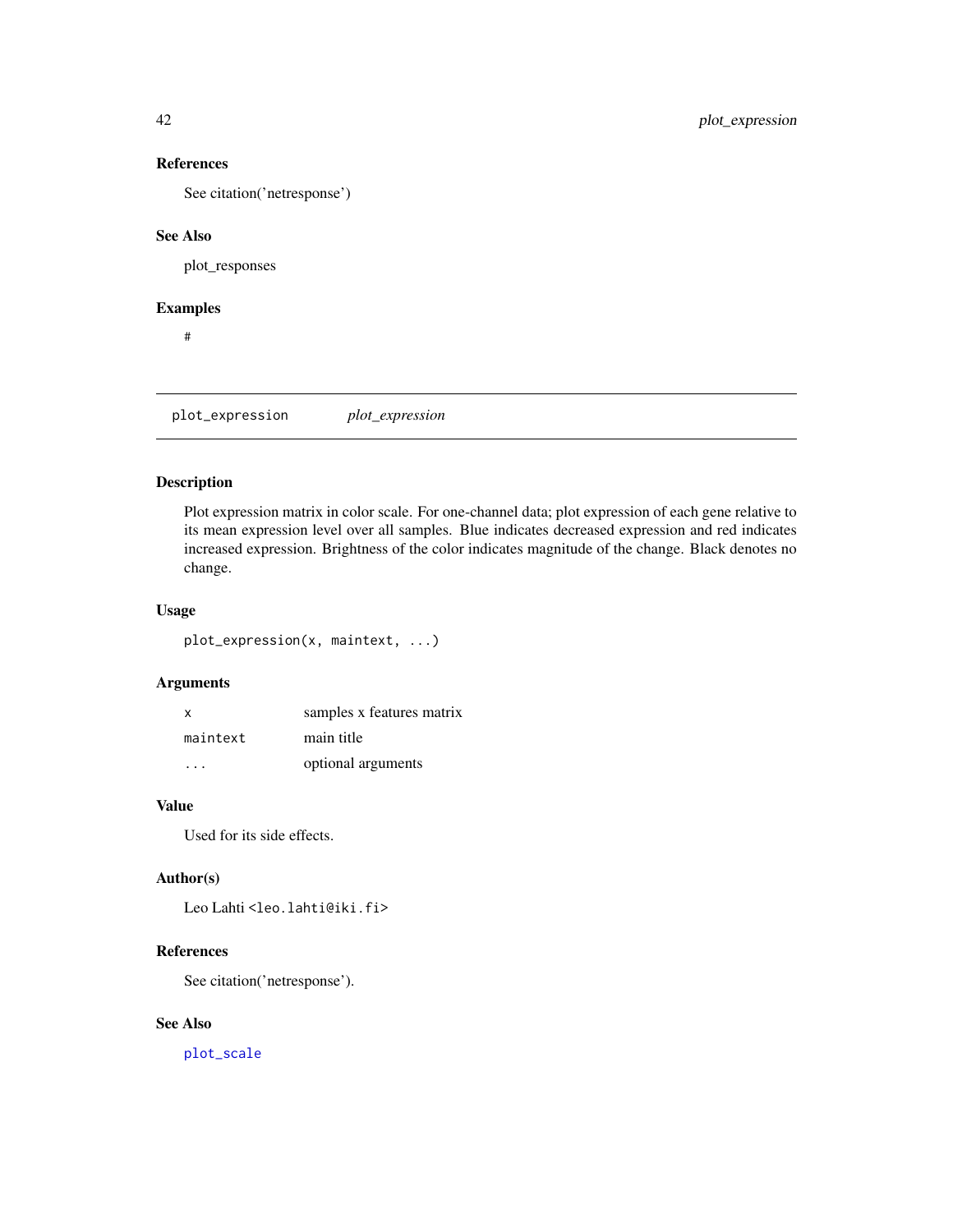### <span id="page-42-0"></span>plot\_matrix 43

### Examples

#plot\_expression(x)

plot\_matrix *Visualize a matrix with one or two-way color scale.*

### Description

Fast investigation of matrix objects; standard visualization choices are made automatically; fast and easy-to-use but does not necessarily provide optimal visualization.

#### Usage

```
plot_matrix(
  mat,
  type = "twoway",
  midpoint = 0,
 palette = NULL,
  colors = NULL,
  col.breaks = NULL,
  interval = 0.1,
 plot_axes = "both",
  row.tick = 1,
  col.tick = 1,cex.xlab = 0.9,
  cex.ylab = 0.9,
  xlab = NULL,ylab = NULL,
  limit.trunc = \theta,
 mar = c(5, 4, 4, 2),...
)
```

| mat        | matrix                                                                                                                                                                                                                                                    |
|------------|-----------------------------------------------------------------------------------------------------------------------------------------------------------------------------------------------------------------------------------------------------------|
| type       | String. Specifies visualization type. Options: 'oneway' (color scale ranges<br>from white to dark red; the color can be changed if needed); 'twoway' (color<br>scale ranges from dark blue through white to dark red; colors can be changed if<br>needed) |
| midpoint   | middle point for the color plot: smaller values are shown with blue, larger are<br>shown with red in type $=$ 'twoway'                                                                                                                                    |
| palette    | Optional. Color palette.                                                                                                                                                                                                                                  |
| colors     | Optional. Colors.                                                                                                                                                                                                                                         |
| col.breaks | breakpoints for the color palette                                                                                                                                                                                                                         |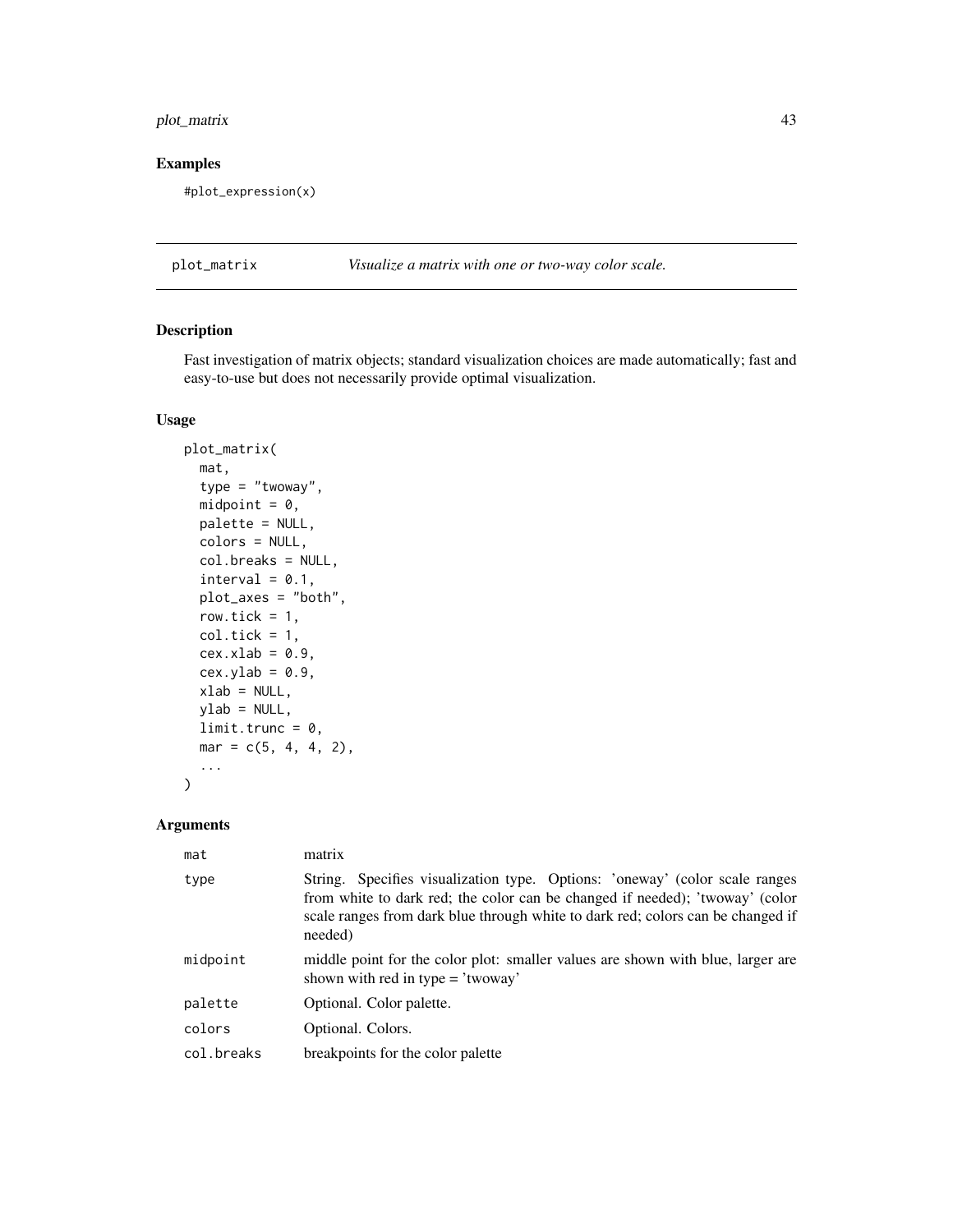<span id="page-43-0"></span>

| interval    | interval for palette color switches                                                          |
|-------------|----------------------------------------------------------------------------------------------|
| plot_axes   | String. Indicates whether to plot x-axis $('x'), y-axis ('y'),$ or both $('both').$          |
| row.tick    | interval for plotting row axis texts                                                         |
| col.tick    | interval for plotting column axis texts                                                      |
| cex.xlab    | use this to specify distinct font size for the x axis                                        |
| cex.ylab    | use this to specify distinct font size for the y axis                                        |
| xlab        | optional x axis labels                                                                       |
| vlab        | optional y axis labels                                                                       |
| limit.trunc | color scale limit breakpoint                                                                 |
| mar         | image margins                                                                                |
| $\cdots$    | optional parameters to be passed to function 'image', see help(image) for further<br>details |

### Value

A list with the color palette (colors), color breakpoints (breaks), and palette function (palette.function)

### Author(s)

Leo Lahti <microbiome-admin@googlegroups.com>

### References

See citation('microbiome')

### Examples

```
mat \le rbind(c(1,2,3,4,5), c(1, 3, 1), c(4,2,2))
plot_matrix(mat, 'twoway', midpoint = 3)
```
plot\_response *plot\_response*

### Description

Plot a specific transcriptional response for a given subnetwork. TRUE, colors = TRUE, plot\_type = 'twopi', ...)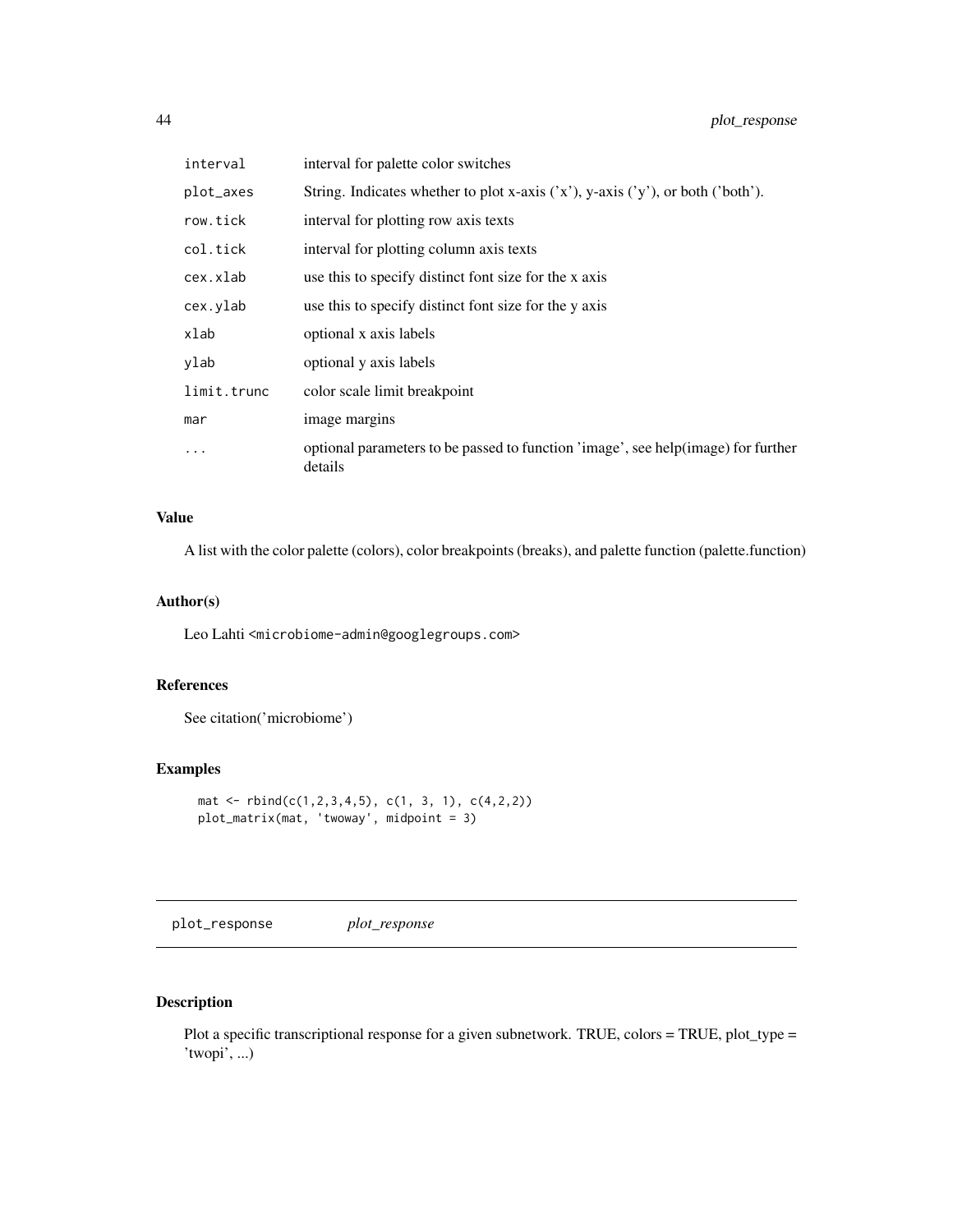plot\_response 45

### Usage

```
plot_response(
  x,
  mynet,
  mybreaks,
  mypalette,
  plot_names = TRUE,
  colors = TRUE,
  plot_type = "twopi",
  ...
\mathcal{L}
```
### Arguments

| X          | A numerical vector, or NULL.                             |
|------------|----------------------------------------------------------|
| mynet      | Binary matrix specifying the interactions between nodes. |
| mybreaks   | Specify breakpoints for color plot                       |
| mypalette  | Specify palette for color plot_                          |
| plot_names | Plot node names (TRUE) or indices (FALSE).               |
| colors     | Plot colors. Logical.                                    |
| plot_type  | Network plot mode. For instance, 'neato' or 'twopi'.     |
|            | Further arguments for plot function.                     |

### Value

Used for its side-effects.

### Author(s)

Leo Lahti, Olli-Pekka Huovilainen and Antonio Gusmao. Maintainer: Leo Lahti <leo.lahti@iki.fi>

### References

L. Lahti et al.: Global modeling of transcriptional responses in interaction networks. Submitted.

### Examples

```
#tmp <- plot_response(model, mynet,
# \tmaintext = paste('Subnetwork', subnet.id))
```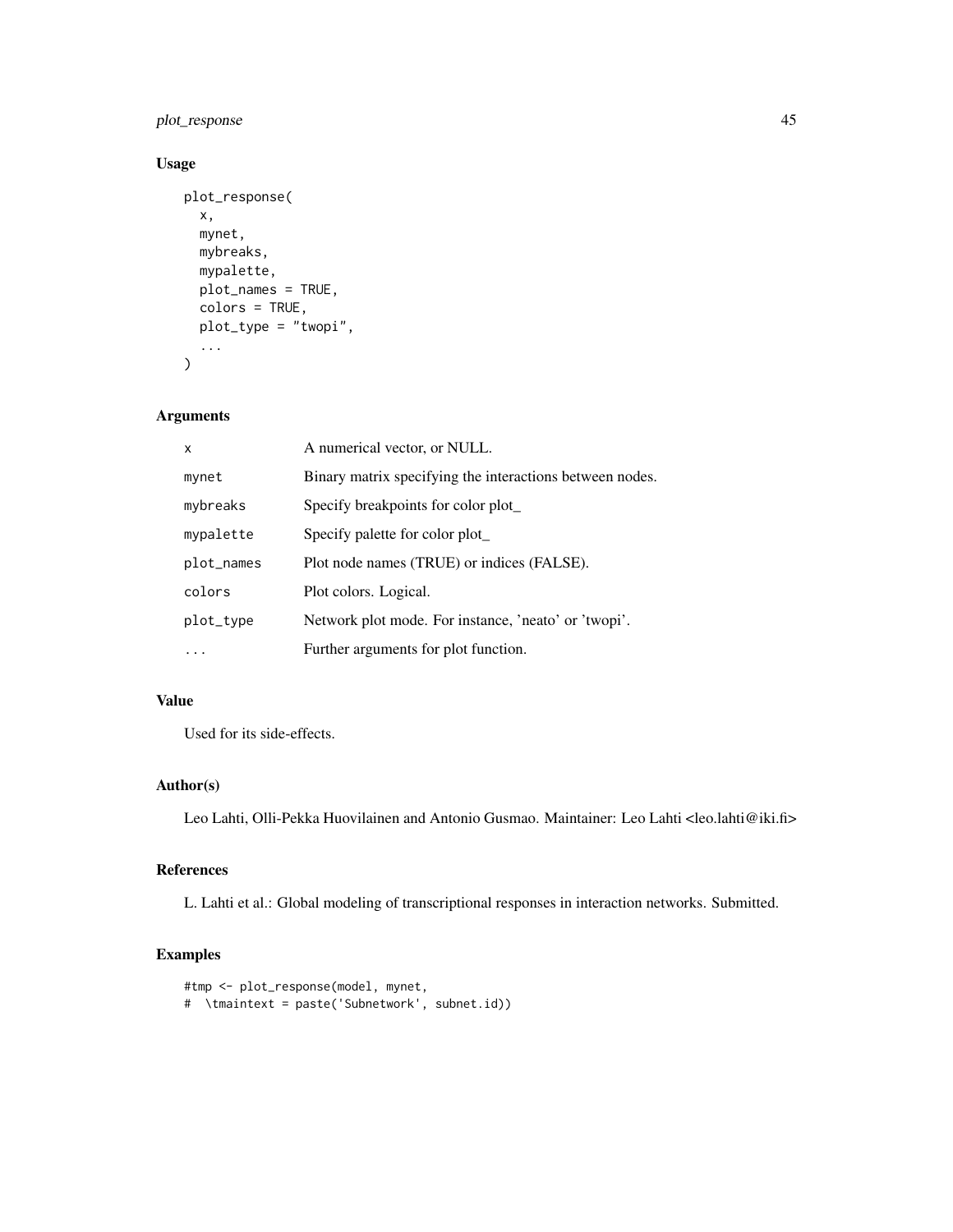### <span id="page-45-0"></span>Description

Plot the detected transcriptional responses for a given subnetwork. plot\_mode = 'network', xaxis = TRUE, yaxis = TRUE, plot\_type = 'twopi', mar =  $c(5, 4, 4, 2)$ , horiz = TRUE, datamatrix = NULL,  $scale = FALSE, ...$ 

#### Usage

```
plot_responses(
 x,
  subnet.id,
 nc = 3,
 plot_names = TRUE,
 plot_mode = "network",
 xaxis = TRUE,yaxis = TRUE,
 plot_type = "twopi",
 mar = c(5, 4, 4, 2),horiz = TRUE,
 datamatrix = NULL,scale = FALSE,
  ...
)
```

| x            | Result from NetResponse (detect.responses function).                                                                                                                                                                                                                                                                                                                                                                                                                                                                     |
|--------------|--------------------------------------------------------------------------------------------------------------------------------------------------------------------------------------------------------------------------------------------------------------------------------------------------------------------------------------------------------------------------------------------------------------------------------------------------------------------------------------------------------------------------|
| subnet.id    | Subnet id.                                                                                                                                                                                                                                                                                                                                                                                                                                                                                                               |
| nc           | Number of columns for an array of images.                                                                                                                                                                                                                                                                                                                                                                                                                                                                                |
| plot_names   | Plot node names (TRUE) or indices (FALSE).                                                                                                                                                                                                                                                                                                                                                                                                                                                                               |
| plot_mode    | network: plot responses as a subnetwork graph; matrix, heatmap: plot subnet-<br>work expression matrix. For both, expression of each gene is shown relative<br>to the mean expression level of the gene; boxplot_data: feature-wise boxplots<br>for hard sample-to-response assignments; response.barplot: estimated response<br>centroids as barplot including 95 confidence intervals for the means; pca: PCA<br>projection with estimated centroids and 95 two-dimensional case the original<br>coordinates are used. |
| xaxis, yaxis | Logical. Plot row/column names.                                                                                                                                                                                                                                                                                                                                                                                                                                                                                          |
| plot_type    | Network plot mode. For instance, 'neato' or 'twopi'.                                                                                                                                                                                                                                                                                                                                                                                                                                                                     |
| mar          | Figure margins.                                                                                                                                                                                                                                                                                                                                                                                                                                                                                                          |
| horiz        | Logical. Horizontal barplot                                                                                                                                                                                                                                                                                                                                                                                                                                                                                              |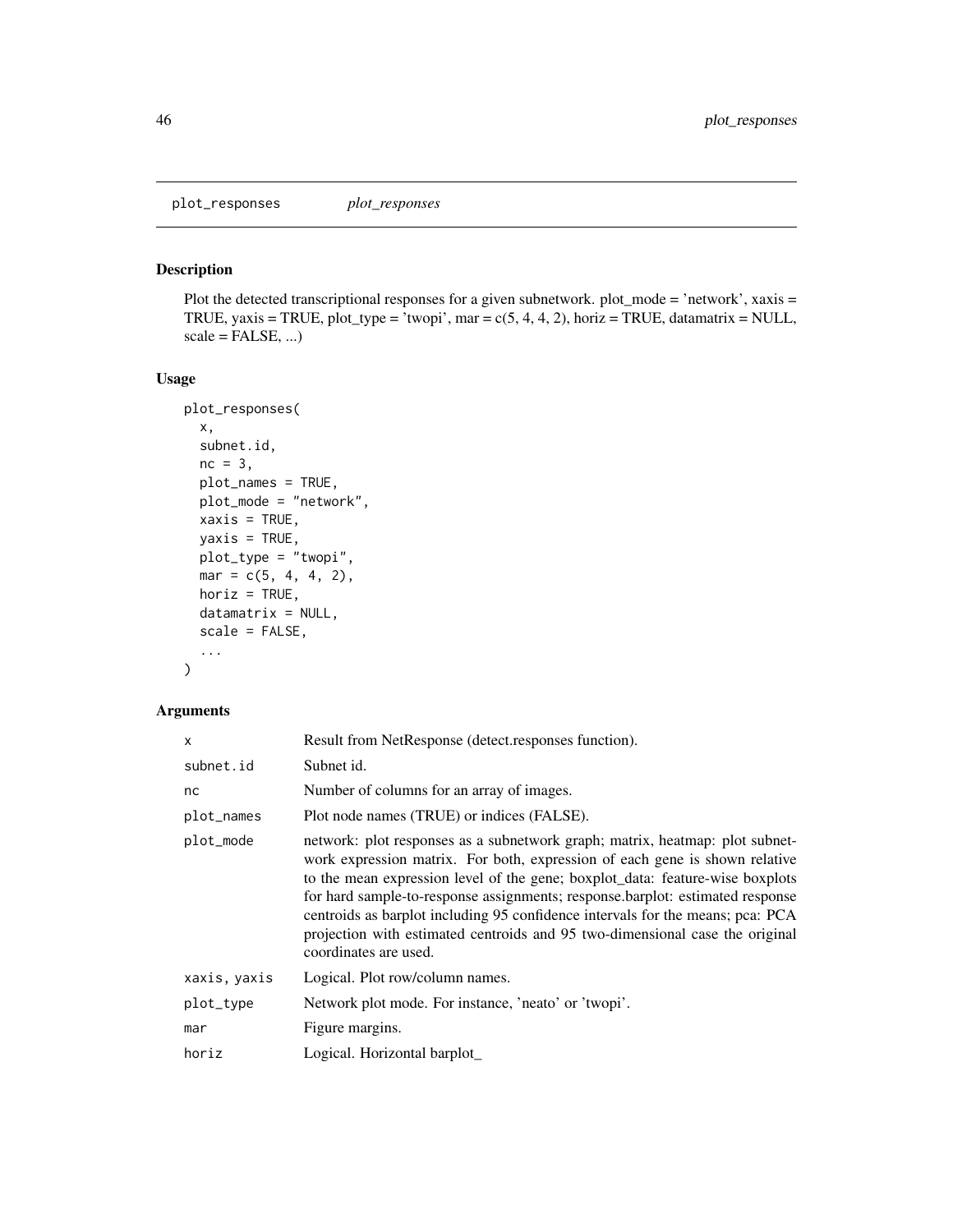### <span id="page-46-0"></span>plot\_scale 47

| datamatrix              | datamatrix                                                                     |
|-------------------------|--------------------------------------------------------------------------------|
| scale                   | scale the phylotypes to unit length (only implemented for plot_mode = 'matrix' |
| $\cdot$ $\cdot$ $\cdot$ | Further arguments for plot function.                                           |

### Value

Used for its side-effects.

### Author(s)

Leo Lahti<br/><a>
Leo.lahti@iki.fi>

### References

See citation('netresponse')

### See Also

[plot\\_scale](#page-46-1)

### Examples

```
#
#res <- detect.responses(D, netw)
#vis <- plot_responses(res, subnet.id)
```
<span id="page-46-1"></span>plot\_scale *plot\_scale*

### Description

Plot the color scale used in visualization.

### Usage

```
plot_scale(
 x,
 y,
 m = NULL,cex.axis = 1.5,label.step = 2,
 interval = 0.1,
 two.sided = TRUE,
 label.start = NULL,
 Nlab = 3,
  ...
)
```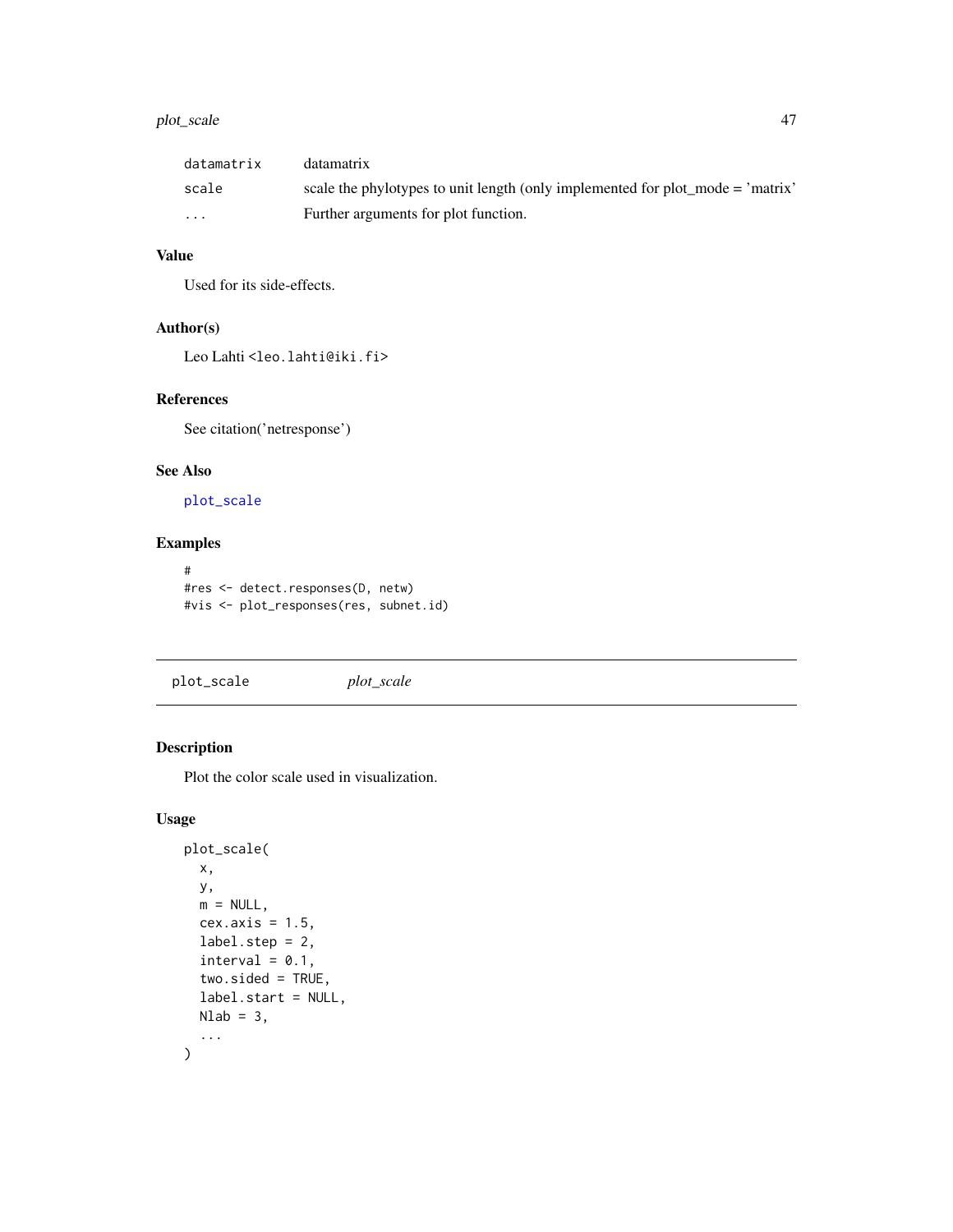<span id="page-47-0"></span>48 plot\_subnet

## Arguments

| X           | Breakpoints for the plot_                                 |
|-------------|-----------------------------------------------------------|
| У           | Color palette.                                            |
| m           | Breakpoints' upper limit.                                 |
| cex.axis    | Axis scale.                                               |
| label.step  | Density of the labels.                                    |
| interval    | Interval.                                                 |
| two.sided   | Plot two-sided (TRUE) or one-sided (FALSE) visualization. |
| label.start | Label starting point.                                     |
| Nlab        | Number of labels to plot                                  |
| $\cdots$    | Further arguments for plot function.                      |

### Value

Used for its side-effects.

### Author(s)

Leo Lahti <leo.lahti@iki.fi>

#### References

See citation('netresponse')

### Examples

```
#
  #res <- detect.responses(D, netw, verbose = FALSE)
  #vis <- plot_responses(res, subnet.idx)
  #plot_scale(vis$breaks, vis$palette)
```
plot\_subnet *plot\_subnet*

### Description

Plot the given subnetwork.

### Usage

```
plot_subnet(x, subnet.id, network, plot_names = TRUE, ...)
```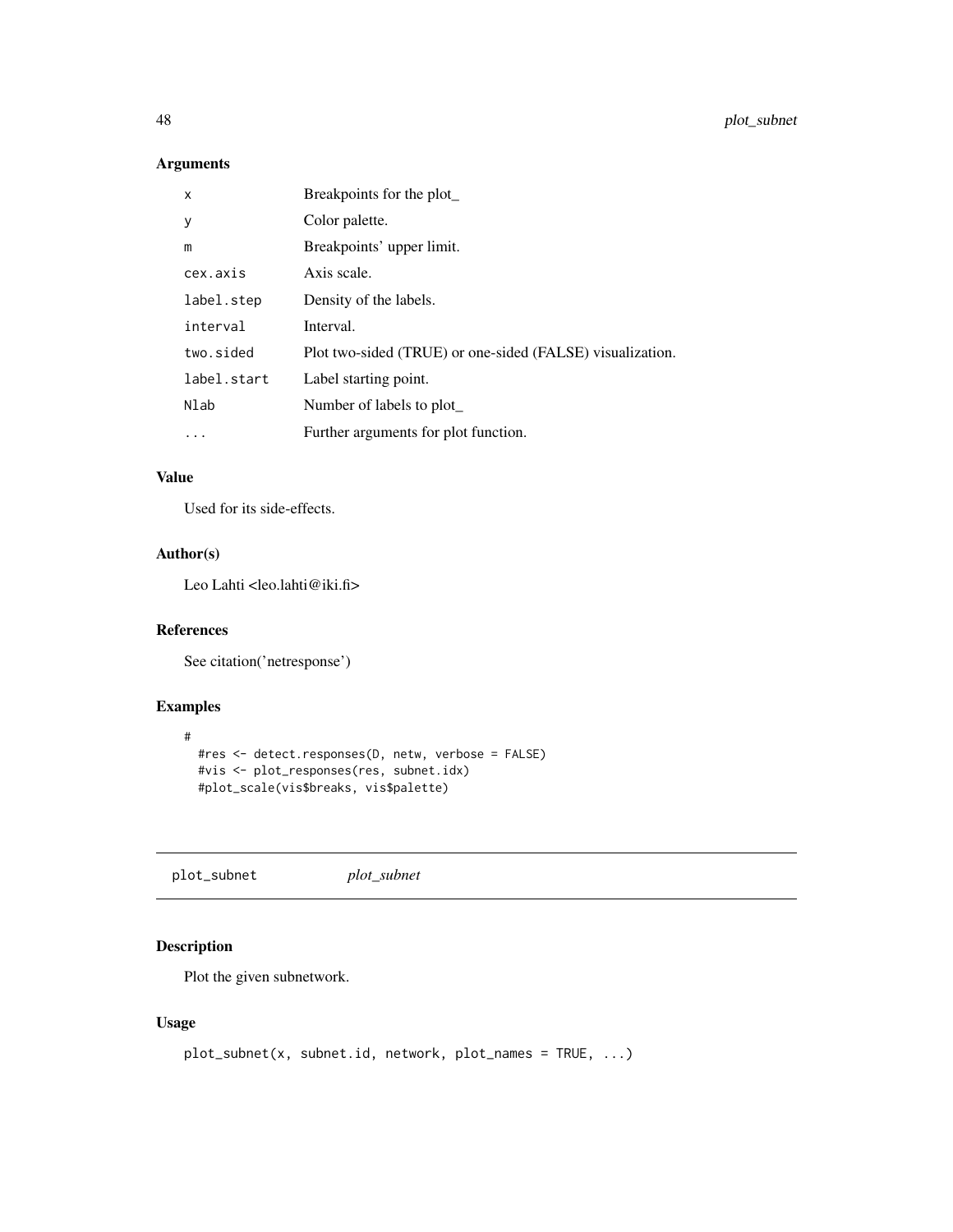#### <span id="page-48-0"></span>read.sif 49

### Arguments

| x          | Result from NetResponse (detect.responses function). |
|------------|------------------------------------------------------|
| subnet.id  | Subnet id.                                           |
| network    | Original network used in the modelling.              |
| plot_names | Plot node names (TRUE) or indices (FALSE).           |
|            | Further arguments for plot function.                 |

### Value

Used for its side-effects. Returns a matrix that describes the investigated subnetwork.

#### Author(s)

Leo Lahti, Olli-Pekka Huovilainen and Antonio Gusmao. Maintainer: Leo Lahti <leo.lahti@iki.fi>

### References

L. Lahti et al.: Global modeling of transcriptional responses in interaction networks. Submitted.

### Examples

```
#
# res <- detect.responses(D, netw, verbose = FALSE)
# net <- plot_subnet(res, subnet.idx = 1)
```
read.sif *Reading network files*

### Description

Function to read network files.

#### Usage

```
read.sif(sif.file, format = 'graphNEL', directed = FALSE, header =
TRUE, sep = '\t', ...)
```

| sif.file | Name of network file in SIF format.                                |
|----------|--------------------------------------------------------------------|
| format   | Output format: igraph or graphNEL                                  |
| directed | Logical. Directed/undirected graph. Not used in the current model. |
| header   | Logical. Indicate whether the SIF file has header or not.          |
| sep      | Field separator.                                                   |
| .        | Further optional arguments to be passed for file reading.          |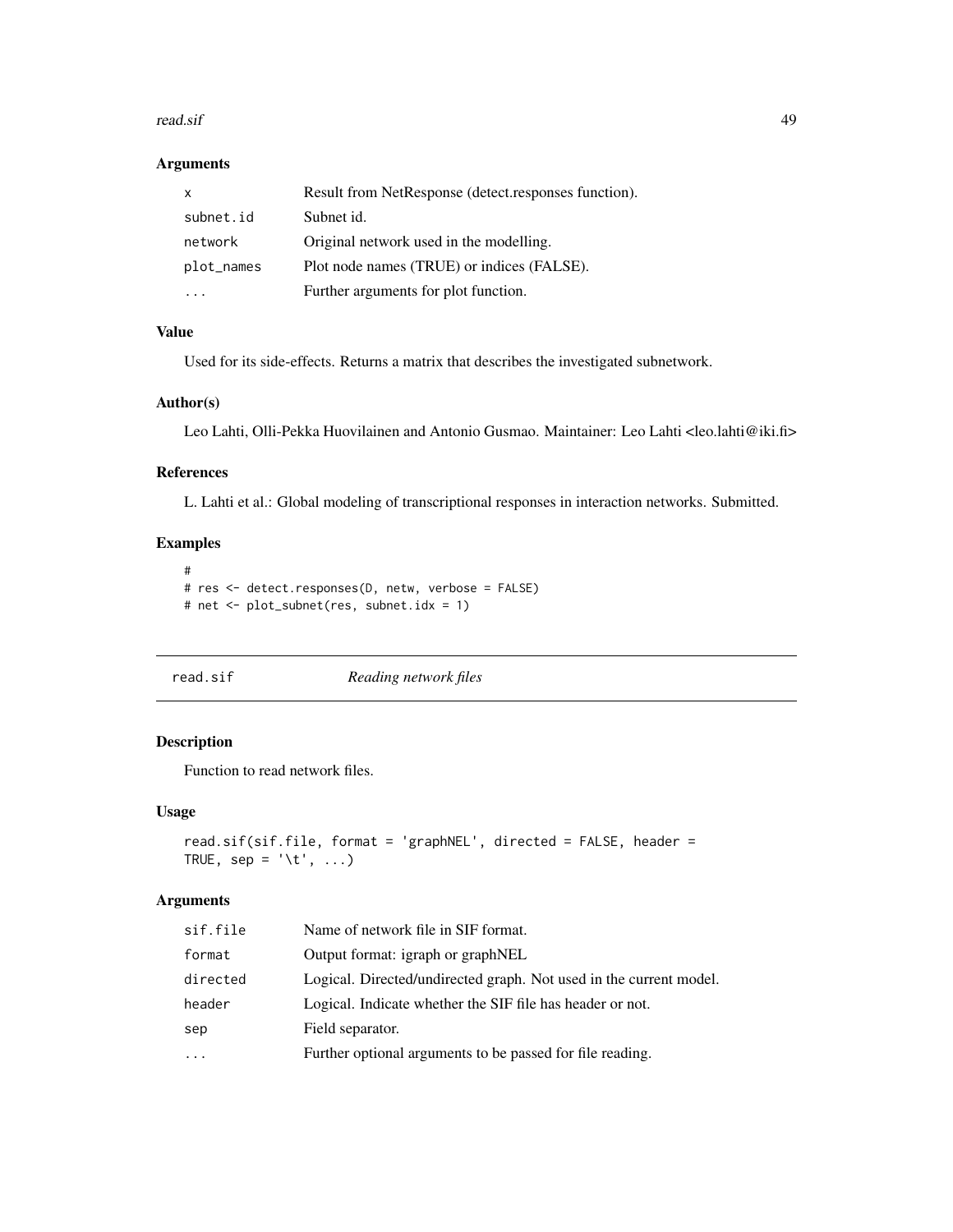#### <span id="page-49-0"></span>Details

Read in SIF network file, return R graph object in igraph or graphNEL format.

### Value

R graph object in igraph or graphNEL format.

### Author(s)

Leo Lahti<br/><a>
Leo.lahti@iki.fi>

#### Examples

```
#net <- read.sif('network.sif')
```
response.enrichment *Enrichment for a specified sample group in the given response.*

### Description

Calculate enrichment values for a specified sample group in the given response.

### Usage

```
response.enrichment(
  total.samples,
  response.samples,
  annotated.samples,
  method = "hypergeometric"
\mathcal{L}
```
### Arguments

|                   | total.samples All samples in the data                                   |
|-------------------|-------------------------------------------------------------------------|
| response.samples  |                                                                         |
|                   | Samples in the investigated subset                                      |
| annotated.samples |                                                                         |
|                   | Samples at the investigated annotation level for enrichment calculation |
| method            | Enrichment method.                                                      |

### Value

List with enrichment statistics, depending on enrichment method.

### Author(s)

Leo Lahti<br/> <a>
Leo.lahti@iki.fi>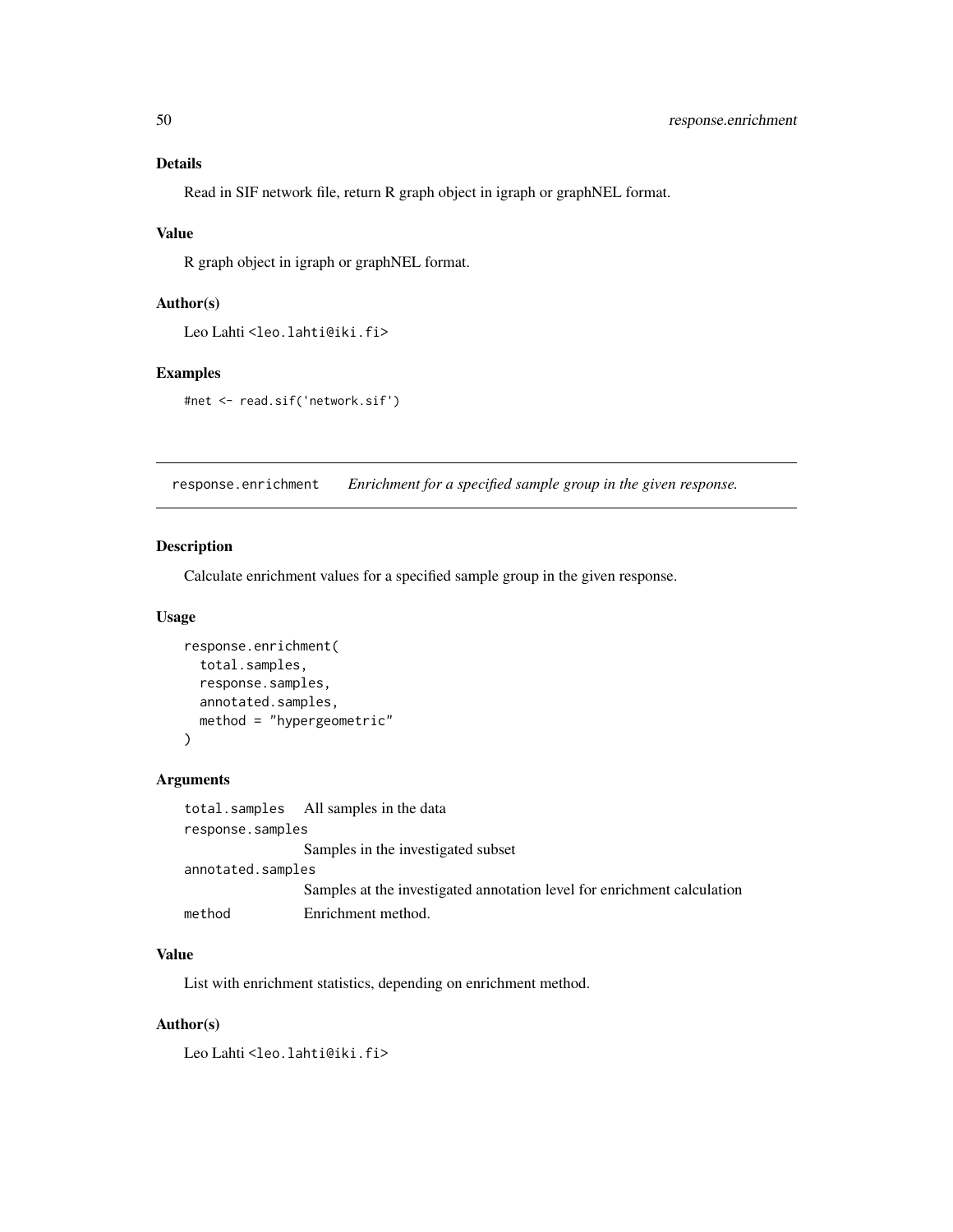### <span id="page-50-0"></span>response2sample 51

### References

See citation('netresponse')

### See Also

order.responses

### Examples

#enr <- response.enrichment(subnet.id, models, sample, response, method)

response2sample *response2sample*

### Description

List the most strongly associated response of a given subnetwork for each sample.

#### Usage

```
response2sample(
 model,
  subnet.id = NULL,component.list = TRUE,
 verbose = FALSE,
 data = NULL
)
```
### Arguments

| model     | A NetResponseModel object or list.                                                                                                                            |
|-----------|---------------------------------------------------------------------------------------------------------------------------------------------------------------|
| subnet.id | Subnet id. A natural number which specifies one of the subnetworks within the<br>'model' object.                                                              |
|           | component. List List samples separately for each mixture component (TRUE). Else list the most<br>strongly associated component for each sample (FALSE).       |
| verbose   | Follow progress by intermediate messages.                                                                                                                     |
| data      | Data (features x samples; or a vector for univariate case) to predict response for<br>given data points (currently implemented only for mixture model output) |
|           | Return:                                                                                                                                                       |

### Value

A list. Each element corresponds to one subnetwork response, and contains a list of samples that are associated with the response (samples for which this response has the highest probability P(response | sample)).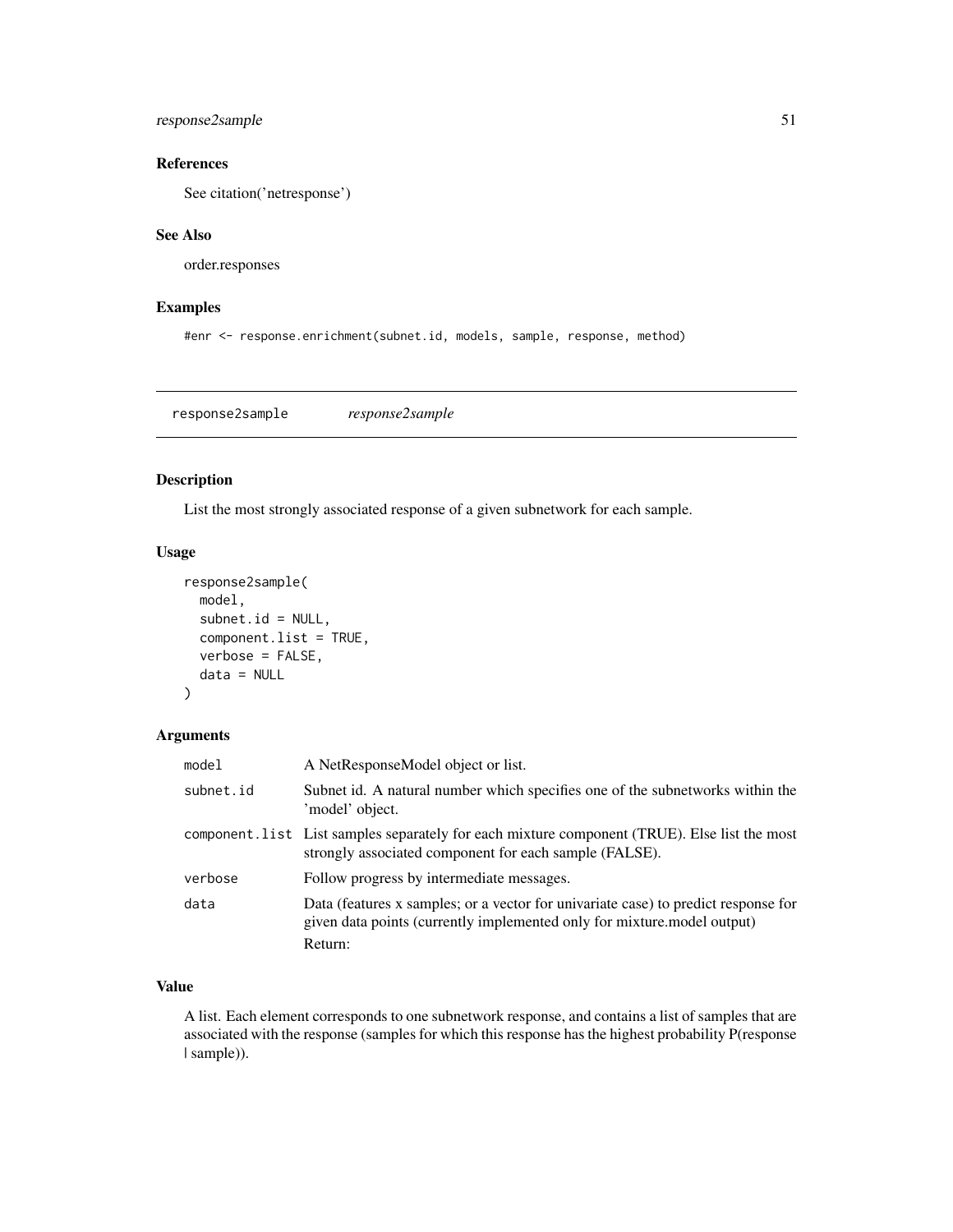#### <span id="page-51-0"></span>Author(s)

Leo Lahti <leo.lahti@iki.fi>

### References

Leo Lahti et al.: Global modeling of transcriptional responses in interaction networks. Bioinformatics (2010). See citation('netresponse') for citation details.

#### Examples

```
# Load example data
data( toydata ) # Load toy data set
D <- toydata$emat # Response matrix (for example, gene expression)
model <- toydata$model # Pre-calculated model
# Find the samples for each response (for a given subnetwork)
response2sample(model, subnet.id = 1)
```
sample2response *sample2response*

#### Description

Probabilistic sample-response assignments for given subnet.

#### Usage

```
sample2response(model, subnet.id, mode = 'soft')
```
#### Arguments

| model     | Result from NetResponse (detect.responses function).                                                                     |
|-----------|--------------------------------------------------------------------------------------------------------------------------|
| subnet.id | Subnet identifier. A natural number which specifies one of the subnetworks<br>within the 'model' object.                 |
| mode      | soft: gives samples x responses probabilistic assignment matrix; hard: gives the<br>most likely response for each sample |

### Value

A matrix of probabilities. Sample-response assignments for given subnet, listing the probability of each response, given a sample.

#### Author(s)

Leo Lahti<br/> <a>
Leo.lahti@iki.fi>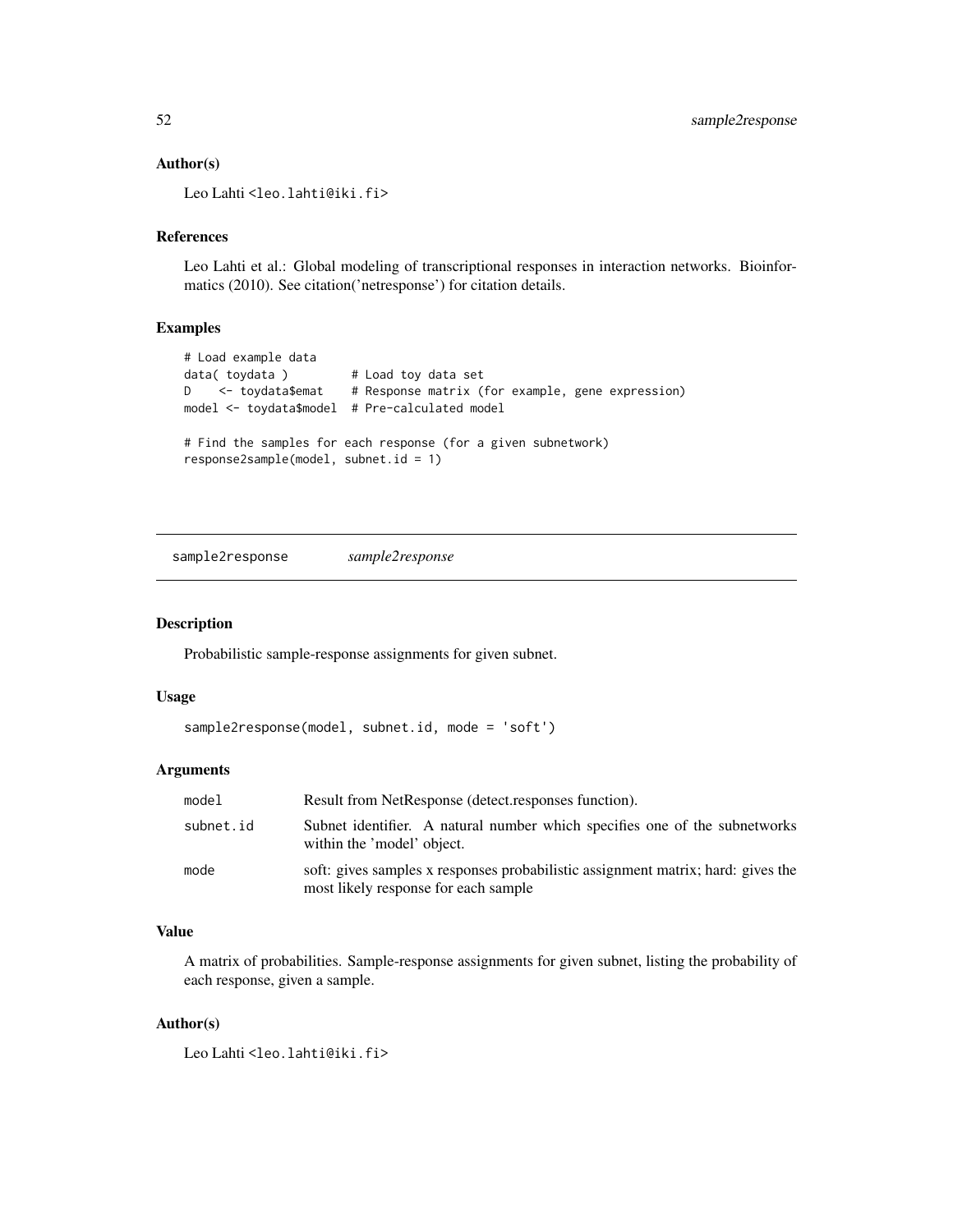#### <span id="page-52-0"></span>set.breaks 53

#### References

Leo Lahti et al.: Global modeling of transcriptional responses in interaction networks. Bioinformatics (2010). See citation('netresponse') for citation details.

#### Examples

```
data( toydata ) # Load toy data set
D <- toydata$emat # Response matrix (for example, gene expression)
netw <- toydata$netw # Network
# Detect network responses
model <- detect.responses(D, netw, verbose = FALSE)
# Assign samples to responses (soft, probabilistic assignments sum to 1)
response.probabilities <- sample2response(model, subnet.id = 'Subnet-1')
```
set.breaks *Set breaks*

#### Description

Set breakpoints for two-way color palette.

#### Usage

```
set.breaks(mat, interval = 0.1)
```
#### Arguments

| mat      | Matrix to visualize.          |
|----------|-------------------------------|
| interval | Density of color breakpoints. |

#### Value

A vector listing the color breakpoints.

#### Author(s)

Leo Lahti, Olli-Pekka Huovilainen and Antonio Gusmao. Maintainer: Leo Lahti <leo.lahti@iki.fi>

### References

L. Lahti et al.: Global modeling of transcriptional responses in interaction networks. Submitted.

#### Examples

```
set.breaks(array(rnorm(100), dim = c(10, 10)), interval = .1)
```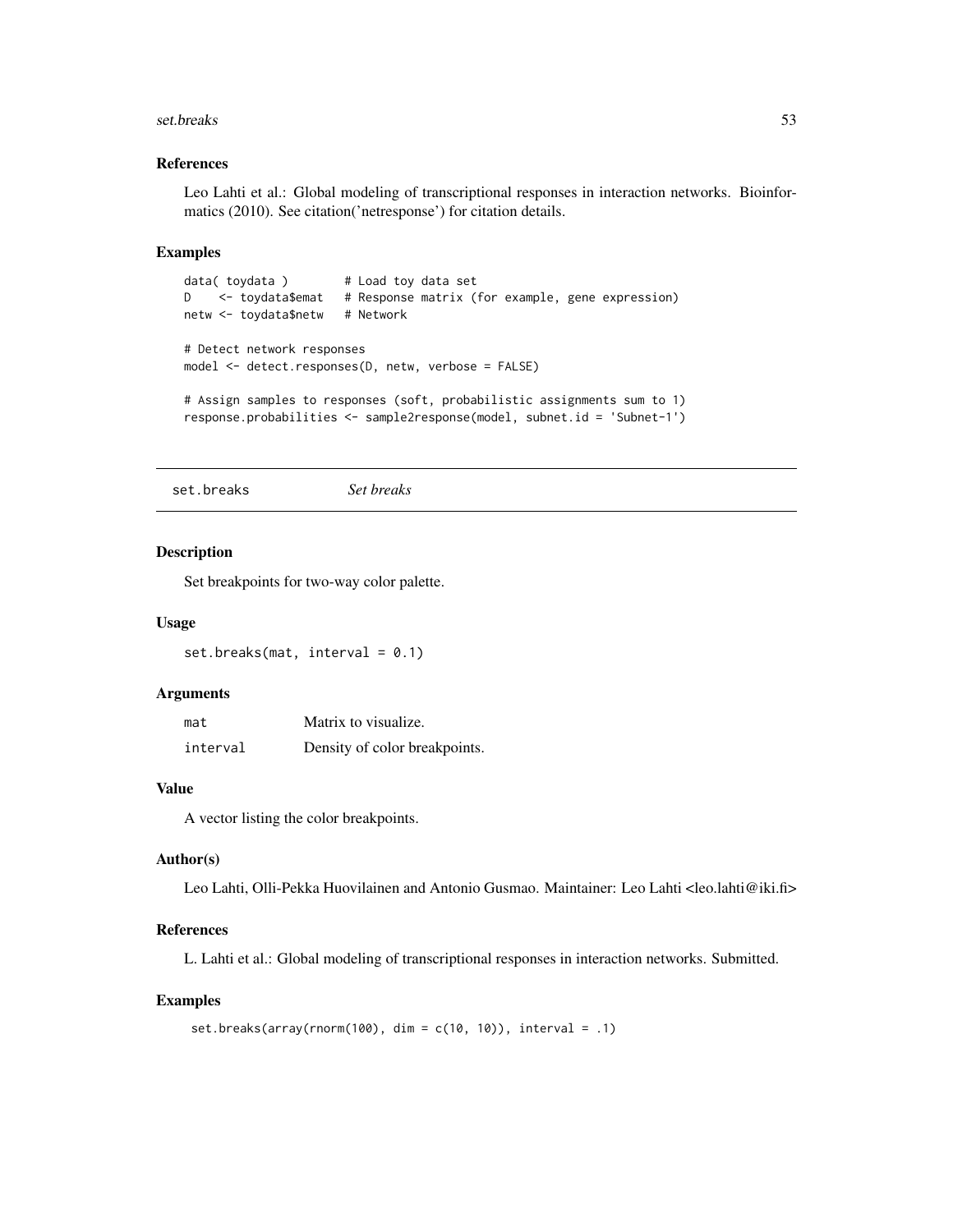<span id="page-53-0"></span>split.qofz *split.qofz*

#### Description

Split q of z.

Main function of the NetResponse algorithm. Detect condition-specific network responses, given network and a set of measurements of node activity in a set of conditions. Returns a set of subnetworks and their estimated context-specific responses.

#### Usage

```
## S3 method for class 'qofz'
split(q0Fz, c, new.c, dat, speedup = TRUE, min.size = 4)
```
### Arguments

| q0Fz     | qOFz     |
|----------|----------|
| C        | c        |
| new.c    | new.c    |
| dat      | dat      |
| speedup  | speedup  |
| min.size | min.size |

#### Details

INPUT: data, qOFz, hp\_posterior, hp\_prior, opts OUTPUT: list(new.qOFz, new.c); \* new.qOFz: posterior over labels including the split clusters. \* new.c: index of the newly created cluster. DE-SCRIPTION: Implements the VDP algorithm step 3a.

#### Value

object Component must have at least min.size samples to be splitted.'

### Description

Toy data for NetResponse examples.

#### Usage

data(toydata)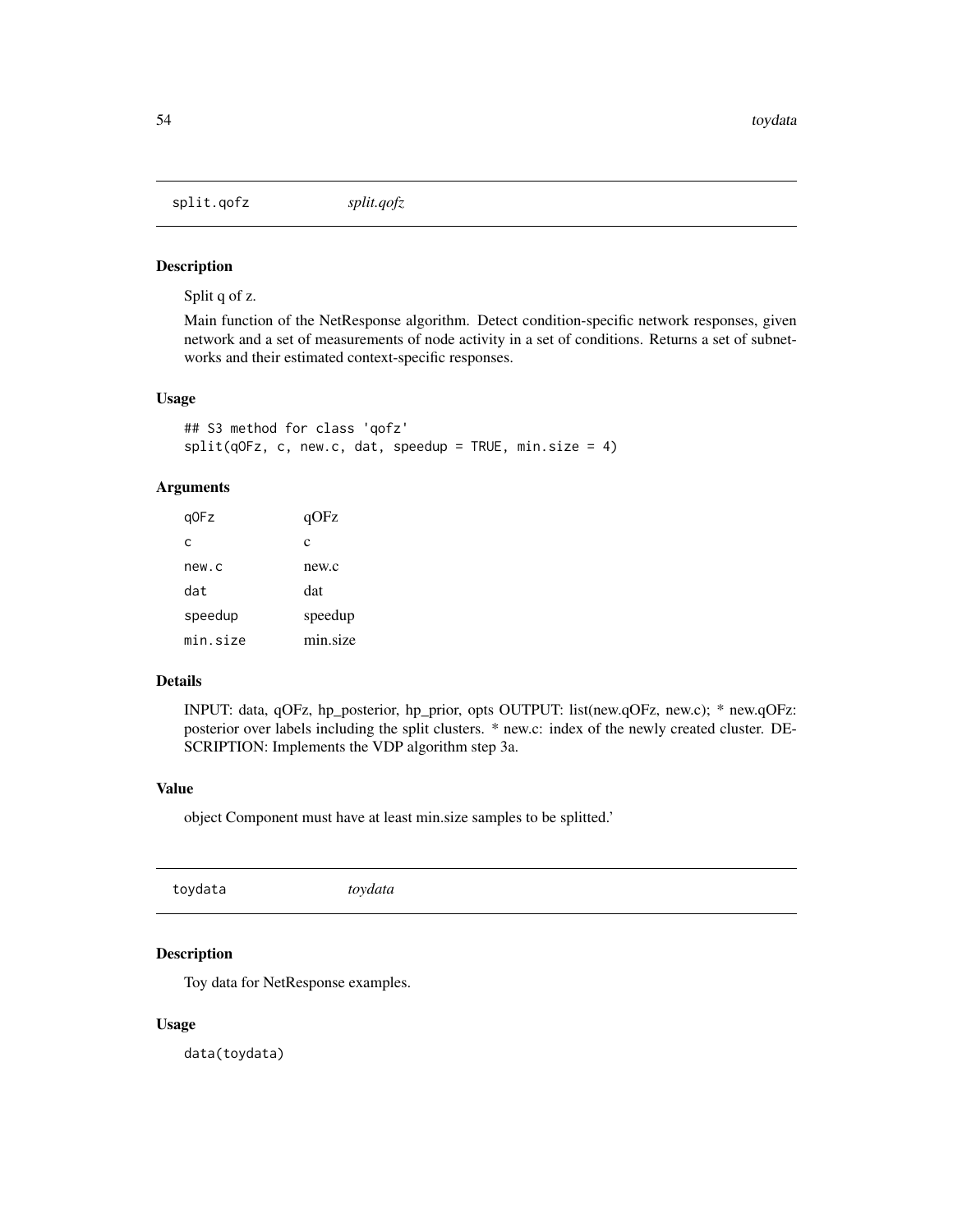#### <span id="page-54-0"></span>vdp.mixt 55

### Format

Toy data: a list with three elements:

emat: Data matrix (samples x features). This contains the same features that are provided in the network (toydata\$netw). The matrix characterizes measurements of network states across different conditions.

netw: Binary matrix that describes pairwise interactions between features. This defines an undirected network over the features. A link between two nodes is denoted by 1.

model: A pre-calculated model. Object of NetResponseModel class, resulting from applying the netresponse algorithm on the toydata with model <- detect.responses(D, netw).

#### References

Leo Lahti et al.: Global modeling of transcriptional responses in interaction networks. Bioinformatics (2010).

#### Examples

```
data(toydata)
D <- toydata$emat # Response matrix (samples x features)
netw <- toydata$netw # Network between the features
model <- toydata$model # Pre-calculated NetResponseModel obtained with
                      # model <- detect.responses(D, netw)
```

#### Description

Accelerated variational Dirichlet process Gaussian mixture.

#### Usage

```
vdp.mixt(
  dat,
  prior.alpha = 1,
 prior.alphaKsi = 0.01,
 prior.betaKsi = 0.01,
  do.sort = TRUE,threshold = 1e-05,
  initial.K = 1,ite = Inf,implicit.noise = 0,c.max = 10,
  speedup = TRUE,min.size = 5)
```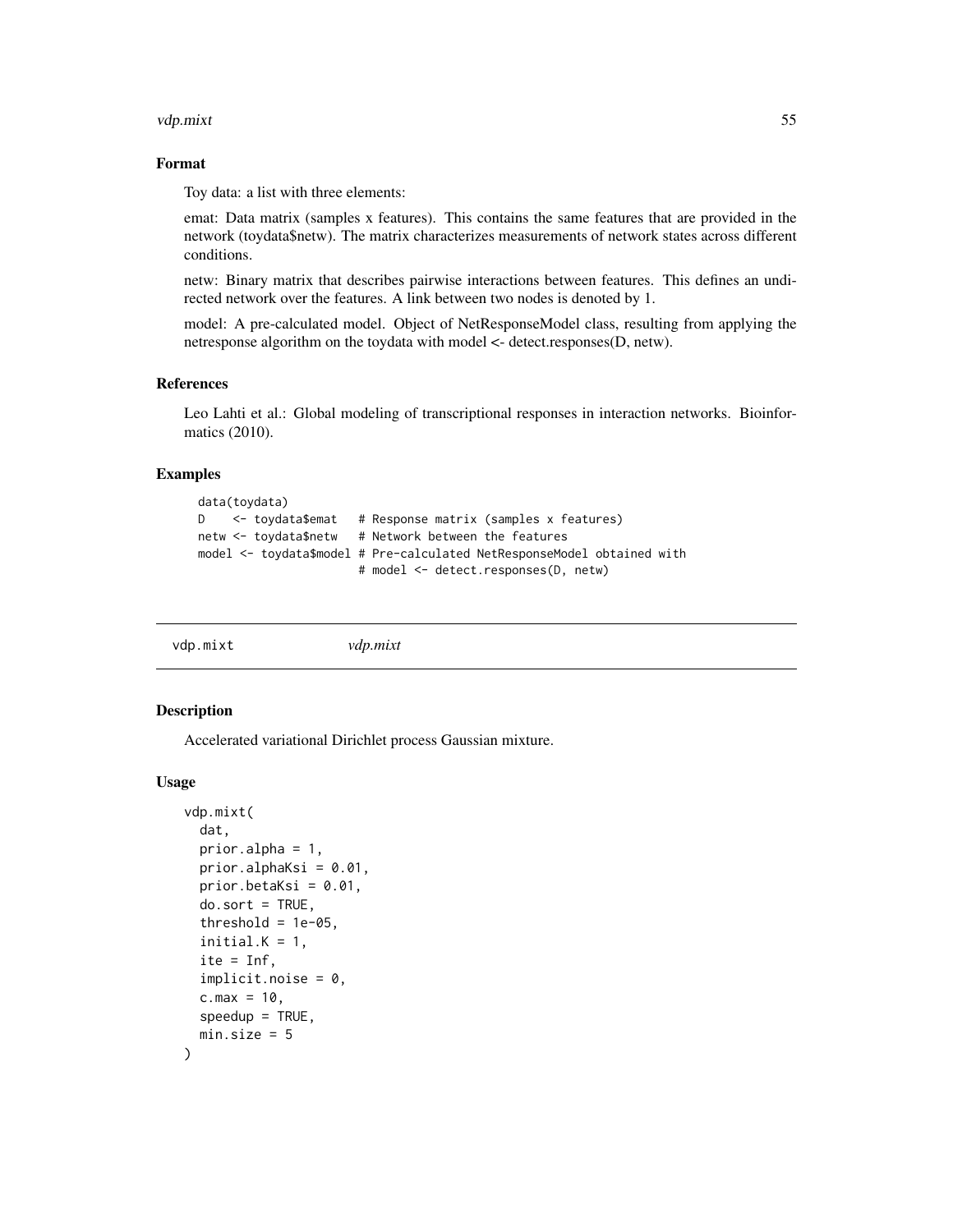#### **Arguments**

| dat       | Data matrix (samples x features).                                                                                                                                                                                                                                     |
|-----------|-----------------------------------------------------------------------------------------------------------------------------------------------------------------------------------------------------------------------------------------------------------------------|
|           | prior.alpha, prior.alphaKsi, prior.betaKsi                                                                                                                                                                                                                            |
|           | Prior parameters for Gaussian mixture model (normal-inverse-Gamma prior).<br>alpha tunes the mean; alphaKsi and betaKsi are the shape and scale parameters<br>of the inverse Gamma function, respectively.                                                            |
| do.sort   | When true, qOFz will be sorted in decreasing fashion by component size, based<br>on colSums(qOFz). The qOFz matrix describes the sample-component assig-<br>ments in the mixture model.                                                                               |
| threshold | Defines the minimal free energy improvement that stops the algorithm: used to<br>define convergence limit.                                                                                                                                                            |
| initial.K | Initial number of mixture components.                                                                                                                                                                                                                                 |
| ite       | Defines maximum number of iterations on posterior update (updatePosterior).<br>Increasing this can potentially lead to more accurate results, but computation<br>may take longer.                                                                                     |
|           | implicit.noise Adds implicit noise; used by vdp.mk.log.lambda.so and vdp.mk.hp.posterior.so.<br>By adding noise (positive values), one can avoid overfitting to local optima in<br>some cases, if this happens to be a problem.                                       |
| $c$ . max | Maximum number of candidates to consider in find.best.splitting. During mix-<br>ture model calculations new mixture components can be created until this upper<br>limit has been reached. Defines the level of truncation for a truncated stick-<br>breaking process. |
| speedup   | When learning the number of components, each component is splitted based on<br>its first PCA component. To speed up, approximate by using only subset of data<br>to calculate PCA.                                                                                    |
| min.size  | Minimum size for a component required for potential splitting during mixture<br>estimation.                                                                                                                                                                           |

#### Details

Implementation of the Accelerated variational Dirichlet process Gaussian mixture model algorithm by Kenichi Kurihara et al., 2007.

ALGORITHM SUMMARY This code implements Gaussian mixture models with diagonal covariance matrices. The following greedy iterative approach is taken in order to obtain the number of mixture models and their corresponding parameters:

1. Start from one cluster, \$T = 1\$. 2. Select a number of candidate clusters according to their values of 'Nc' =  $\sum_{n=1}^N q_z_n$  (z\_n = c) (larger is better). 3. For each of the candidate clusters, c: 3a. Split c into two clusters, c1 and c2, through the bisector of its principal component. Initialise the responsibilities  $q_z n(z_n = c_1)$  and  $q_z n(z_n = c_2)$ . 3b. Update only the parameters of c1 and c2 using the observations that belonged to c, and determine the new value for the free energy, FT+1. 3c. Reassign cluster labels so that cluster 1 corresponds to the largest cluster, cluster 2 to the second largest, and so on. 4. Select the split that lead to the maximal reduction of free energy, FT+1. 5. Update the posterior using the newly split data. 6. If  $FT$ - $FT+1$  < \epsilon then halt, else set  $T := T + 1$  and go to step 2.

The loop is implemented in the function greedy(...)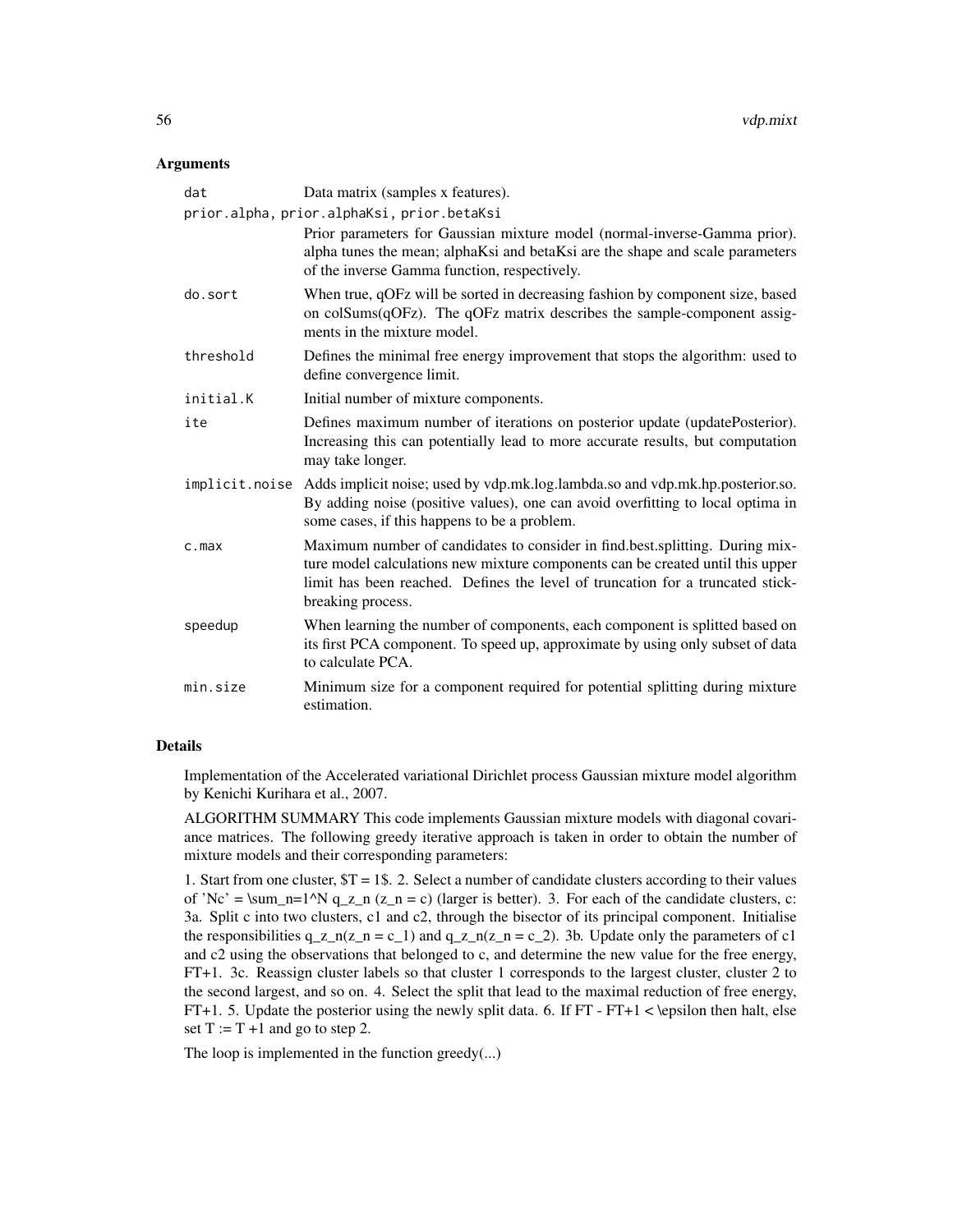#### vdp.mixt 57

#### Value

| prior        | Prior parameters of the vdp-gm model (qofz: priors on observation lables; Mu:<br>centroids; S2: variance).                                                                   |
|--------------|------------------------------------------------------------------------------------------------------------------------------------------------------------------------------|
| posterior    | Posterior estimates for the model parameters and statistics.                                                                                                                 |
| weights      | Mixture proportions, or weights, for the Gaussian mixture components.                                                                                                        |
| centroids    | Centroids of the mixture components.                                                                                                                                         |
| sds          | Standard deviations for the mixture model components (posterior modes of the<br>covariance diagonals square root). Calculated as sqrt(invgam.scale/(invgam.shape<br>$+1)$ ). |
| q0Fz         | Sample-to-cluster assigments (soft probabilistic associations).                                                                                                              |
| Nс           | Component sizes                                                                                                                                                              |
| invgam.shape | Shape parameter (alpha) of the inverse Gamma distribution                                                                                                                    |
| invgam.scale | Scale parameter (beta) of the inverse Gamma distribution                                                                                                                     |
| Nparams      | Number of model parameters                                                                                                                                                   |
| К            | Number of components in the mixture model                                                                                                                                    |
| opts         | Model parameters that were used.                                                                                                                                             |
| free.energy  | Free energy of the model.                                                                                                                                                    |

#### Note

This implementation is based on the Variational Dirichlet Process Gaussian Mixture Model implementation, Copyright (C) 2007 Kenichi Kurihara (all rights reserved) and the Agglomerative Independent Variable Group Analysis package (in Matlab): Copyright (C) 2001-2007 Esa Alhoniemi, Antti Honkela, Krista Lagus, Jeremias Seppa, Harri Valpola, and Paul Wagner.

### Author(s)

Maintainer: Leo Lahti <leo.lahti@iki.fi>

### References

Kenichi Kurihara, Max Welling and Nikos Vlassis: Accelerated Variational Dirichlet Process Mixtures. In B. Sch\'olkopf and J. Platt and T. Hoffman (eds.), Advances in Neural Information Processing Systems 19, 761–768. MIT Press, Cambridge, MA 2007.

#### Examples

```
set.seed(123)
```

```
# Generate toy data with two Gaussian components
dat <- rbind(array(rnorm(400), dim = c(200, 2)) + 5,
             array(rnorm(400), dim = c(200, 2)))
```

```
# Infinite Gaussian mixture model with
# Variational Dirichlet Process approximation
mixt <- vdp.mixt( dat )
```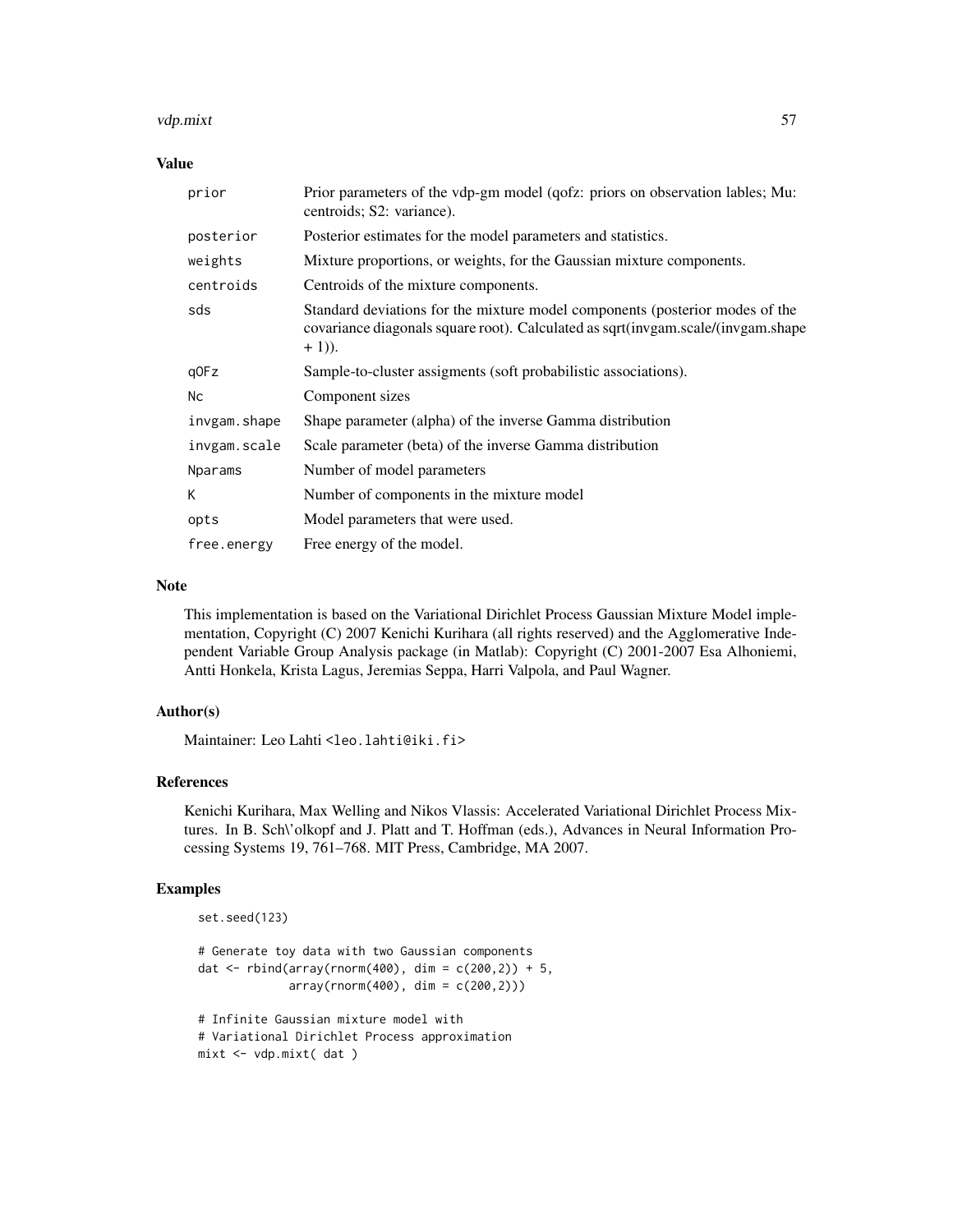```
# Centroids of the detected Gaussian components
mixt$posterior$centroids
# Hard mixture component assignments for the samples
```

```
apply(mixt$posterior$qOFz, 1, which.max)
```
vectorize.groupings *Convert grouping info into a vector; each element corresponds to a group and lists samples in that group.*

### Description

Convert grouping info into a vector; each element corresponds to a group and lists samples in that group.

### Usage

```
vectorize.groupings(groupings, verbose = FALSE)
```
### Arguments

| groupings | a list, a vector, or a samples <i>xmodes</i> assignment matrix |
|-----------|----------------------------------------------------------------|
| verbose   | verbose                                                        |

### Value

Indicator vector

#### Author(s)

Leo Lahti<br/> <a>
Leo.lahti@iki.fi>

### References

See citation('netresponse')

#### Examples

#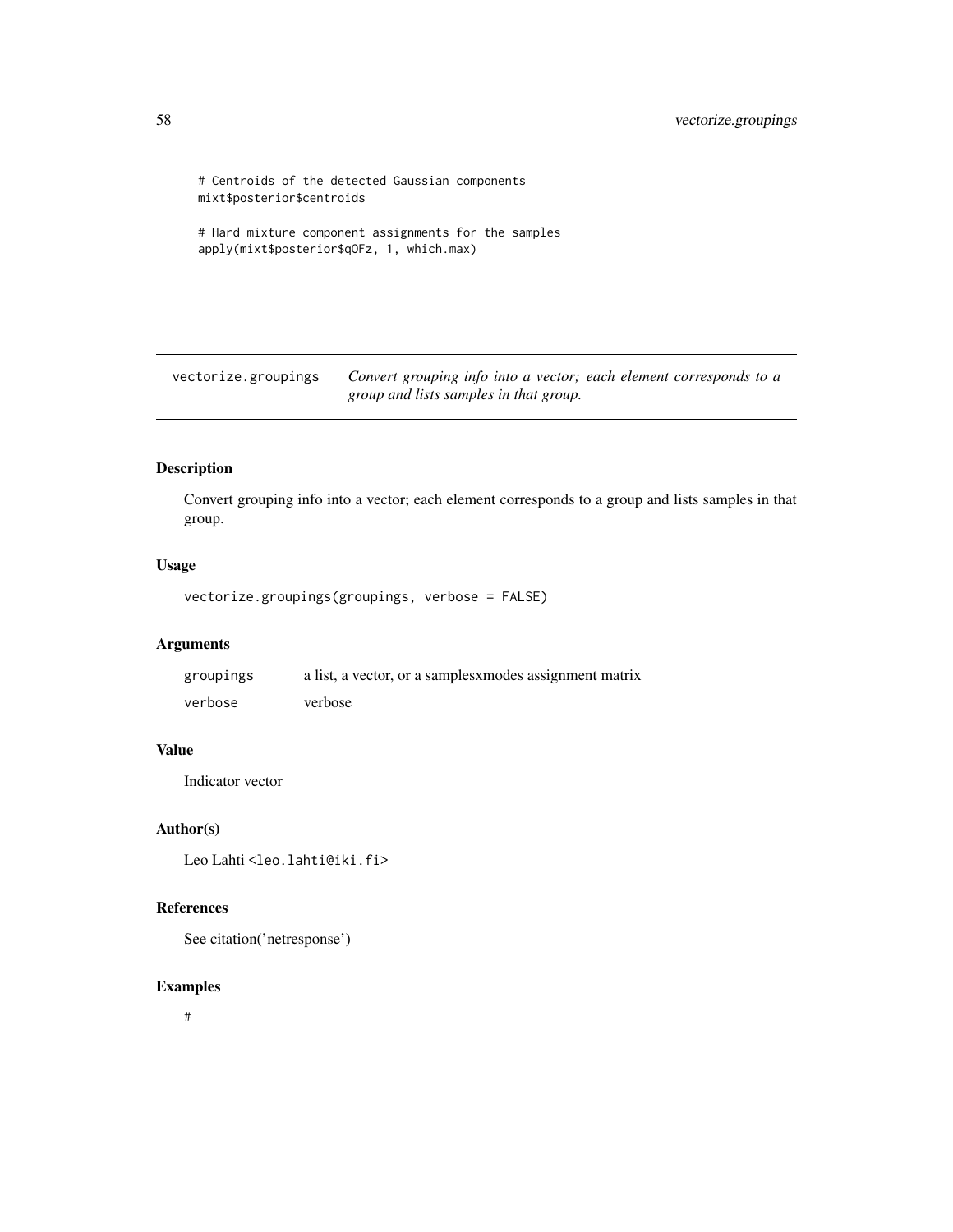<span id="page-58-0"></span>write.netresponse.results

*Write NetResponse results summary into a file.*

### Description

Experimental version.

### Usage

write.netresponse.results(x, subnet.ids = NULL, filename)

### Arguments

| X          | NetResponseModel                                         |
|------------|----------------------------------------------------------|
| subnet.ids | List of subnet ids to consider. By default, all subnets. |
| filename   | Output file name.                                        |

### Value

Used for side effects.

### Author(s)

Leo Lahti<br/> <a>
Leo.lahti@iki.fi>

### References

```
See citation('netresponse')
```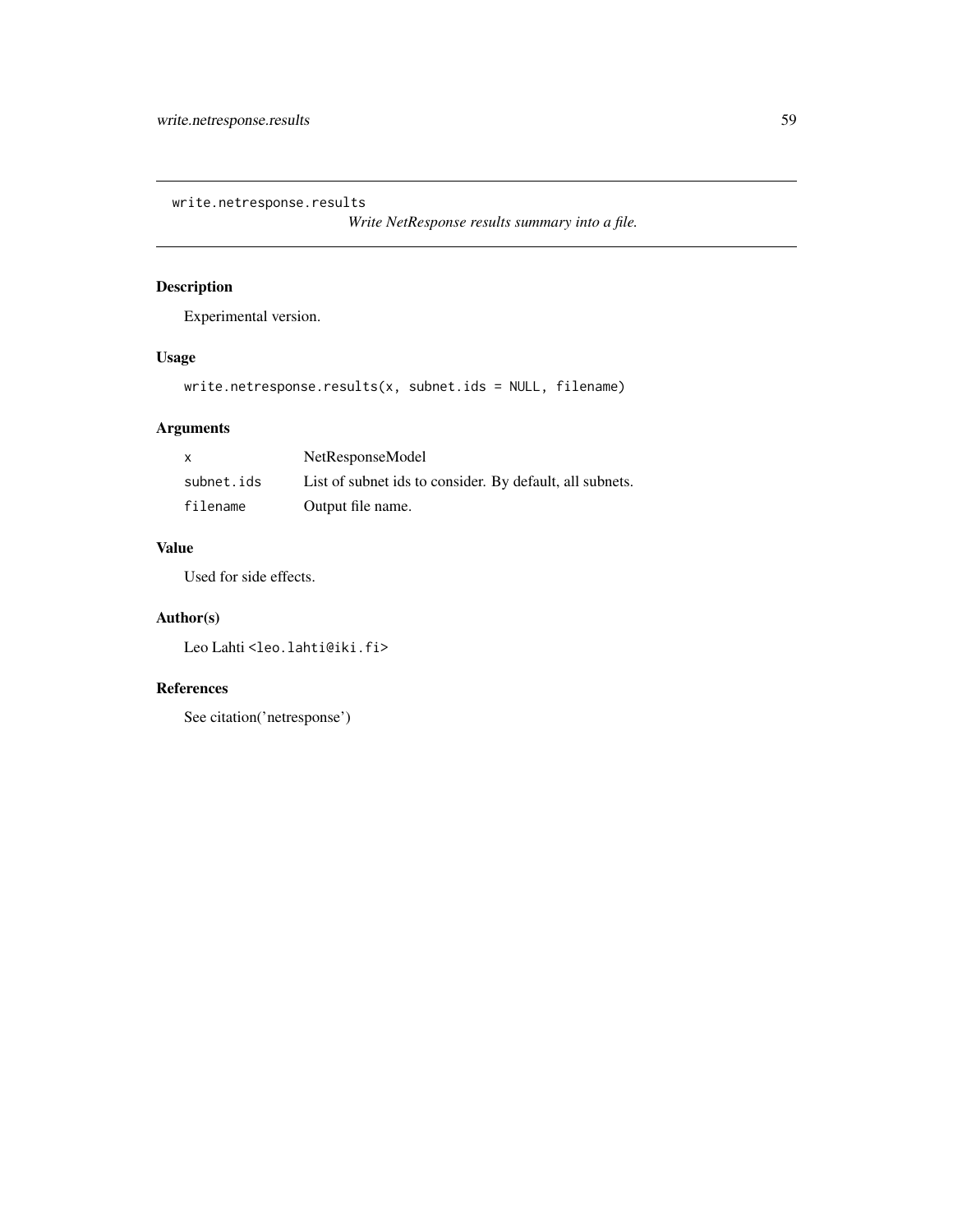# <span id="page-59-0"></span>**Index**

```
∗ classes
    NetResponseModel-class, 32
∗ datasets
    dna, 13
    osmo, 34
∗ iteration
    detect.responses, 11
    vdp.mixt, 55
∗ maths
    centerData, 8
∗ methods
    detect.responses, 11
    vdp.mixt, 55
∗ misc
    toydata, 54
∗ package
    netresponse-package, 3
∗ utilities
    add.ellipse, 4
    bic.mixture, 5
    bic.mixture.multivariate, 5
    bic.mixture.univariate, 6
    centerData, 8
    continuous.responses, 10
    enrichment.list.factor, 14
    enrichment.list.factor.minimal, 15
    factor.responses, 16
    factor.responses.minimal, 17
    find.similar.features, 18
    get.dat,NetResponseModel-method,
        20
    get.model.parameters, 21
    get.subnets,NetResponseModel-method,
        23
    list.responses.continuous.multi,
        24list.responses.continuous.single,
        25
    26
```
list.responses.factor.minimal, [27](#page-26-0) list.significant.responses, [28](#page-27-0) listify.groupings, [29](#page-28-0) mixture.model, [29](#page-28-0) model.stats, [31](#page-30-0) order.responses, [32](#page-31-0) plot\_associations, [40](#page-39-0) plot\_data, [41](#page-40-0) plot\_expression, [42](#page-41-0) plot\_matrix, [43](#page-42-0) plot\_response, [44](#page-43-0) plot\_responses, [46](#page-45-0) plot\_scale, [47](#page-46-0) plot\_subnet, [48](#page-47-0) PlotMixture, [35](#page-34-0) PlotMixtureBivariate, [36](#page-35-0) PlotMixtureMultivariate, [37](#page-36-0) PlotMixtureUnivariate, [38](#page-37-0) plotPCA, [39](#page-38-0) read.sif, [49](#page-48-0) response.enrichment, [50](#page-49-0) response2sample, [51](#page-50-0) sample2response, [52](#page-51-0) set.breaks, [53](#page-52-0) vectorize.groupings, [58](#page-57-0) write.netresponse.results, [59](#page-58-0) [[,NetResponseModel-method *(*NetResponseModel-class*)*, [32](#page-31-0) add.ellipse, [4](#page-3-0) bic.mixture, [5](#page-4-0) bic.mixture.multivariate, [5](#page-4-0) bic.mixture.univariate, [6](#page-5-0) bic.select.best.mode, [7](#page-6-0) centerData, [8](#page-7-0) check.network, [9](#page-8-0)

continuous.responses, [10](#page-9-0)

detect.responses, [11,](#page-10-0) *[32](#page-31-0)*